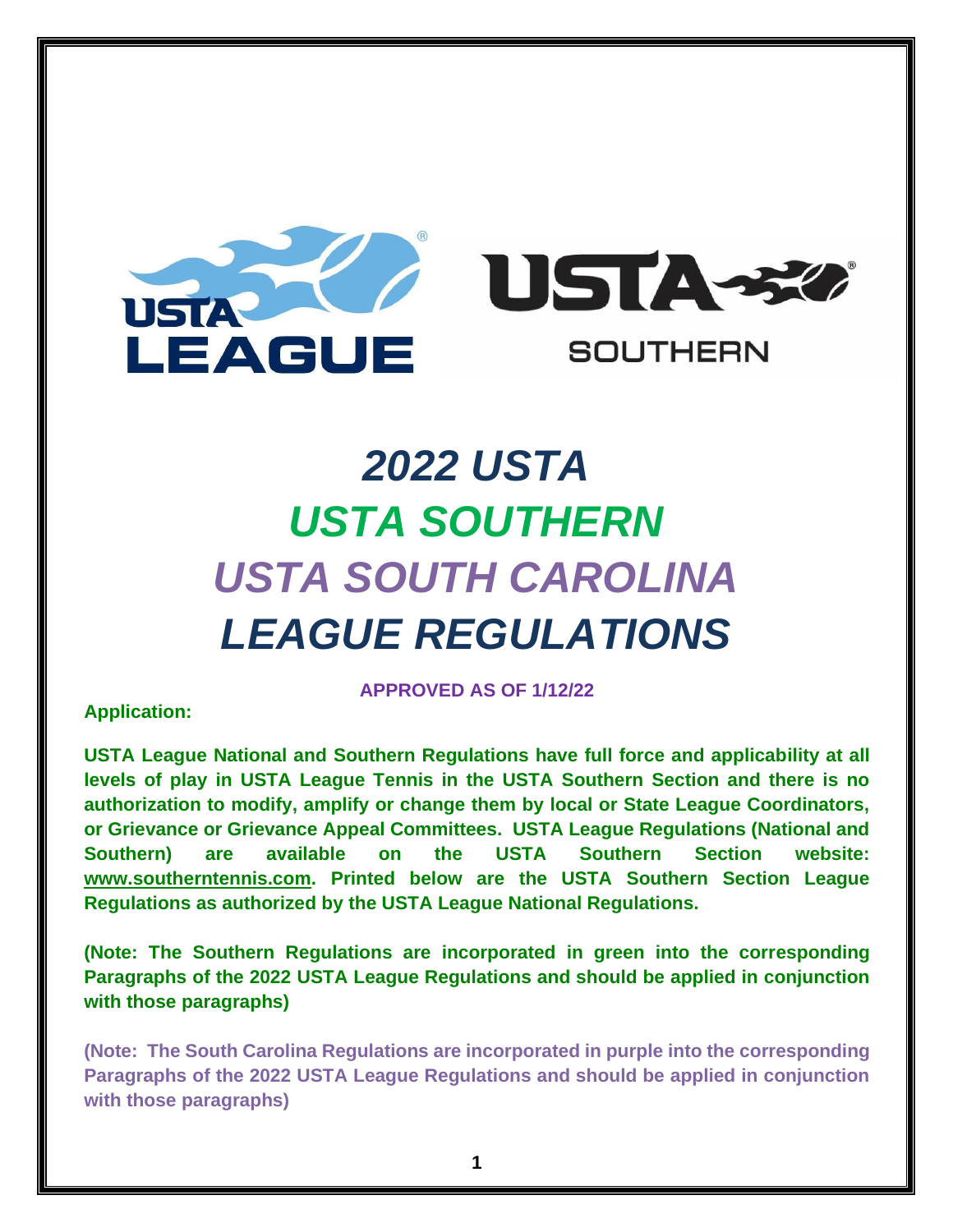#### **VALID NTRP COMPUTER RATINGS FOR PARTICIPATION IN USTA LEAGUE IN 2022**

Players who are 59 years or under during the 2022 League Year will have their most current computer rating displayed in TennisLink. They must self-rate if their NTRP rating is older than 3 years.

**\*** Exception: A player who receives a published (M) or (T) rating and chooses to participate in the Adult Division will be required to self-rate even if the (M) or (T) rating is less than 3 years old.

**X** indicates the years of valid computer rating in TennisLink for play in 2022

Players who will be 60 years or older during the 2022 League Year will have their most current computer rating displayed in TennisLink. They must self-rate if their NTRP rating is older than 2 years.

**\*** Exception: A player who receives a published (M) or (T) rating and chooses to participate in the Adult Division will be required to self-rate even if the (M) or (T) rating is less than 2 years old.

**X** indicates the years of valid computer rating in TennisLink for play in 2022.

| Last Year Computer Rating Received                                                                                                                                                                                                                                                                                                                                                                              | 2019 | 2021 |  |  |  |
|-----------------------------------------------------------------------------------------------------------------------------------------------------------------------------------------------------------------------------------------------------------------------------------------------------------------------------------------------------------------------------------------------------------------|------|------|--|--|--|
| Age 59 or Under during 2022 League Year                                                                                                                                                                                                                                                                                                                                                                         | X    | X    |  |  |  |
| Age 60 or Over during 2022 League Year                                                                                                                                                                                                                                                                                                                                                                          | X    | X    |  |  |  |
| TennisLink will automatically remove expired computer and self-ratings thereby<br>allowing individuals to self-rate. Players with expired ratings will not be allowed<br>to self-rate at a lower level than their last valid NTRP rating. However, they will<br>have the opportunity to file a self-rate appeal of the NTRP rating level assigned.<br>* No year-end ratings were published for League Year 2020 |      |      |  |  |  |
|                                                                                                                                                                                                                                                                                                                                                                                                                 |      |      |  |  |  |

**Computer ratings** are valid based on this table.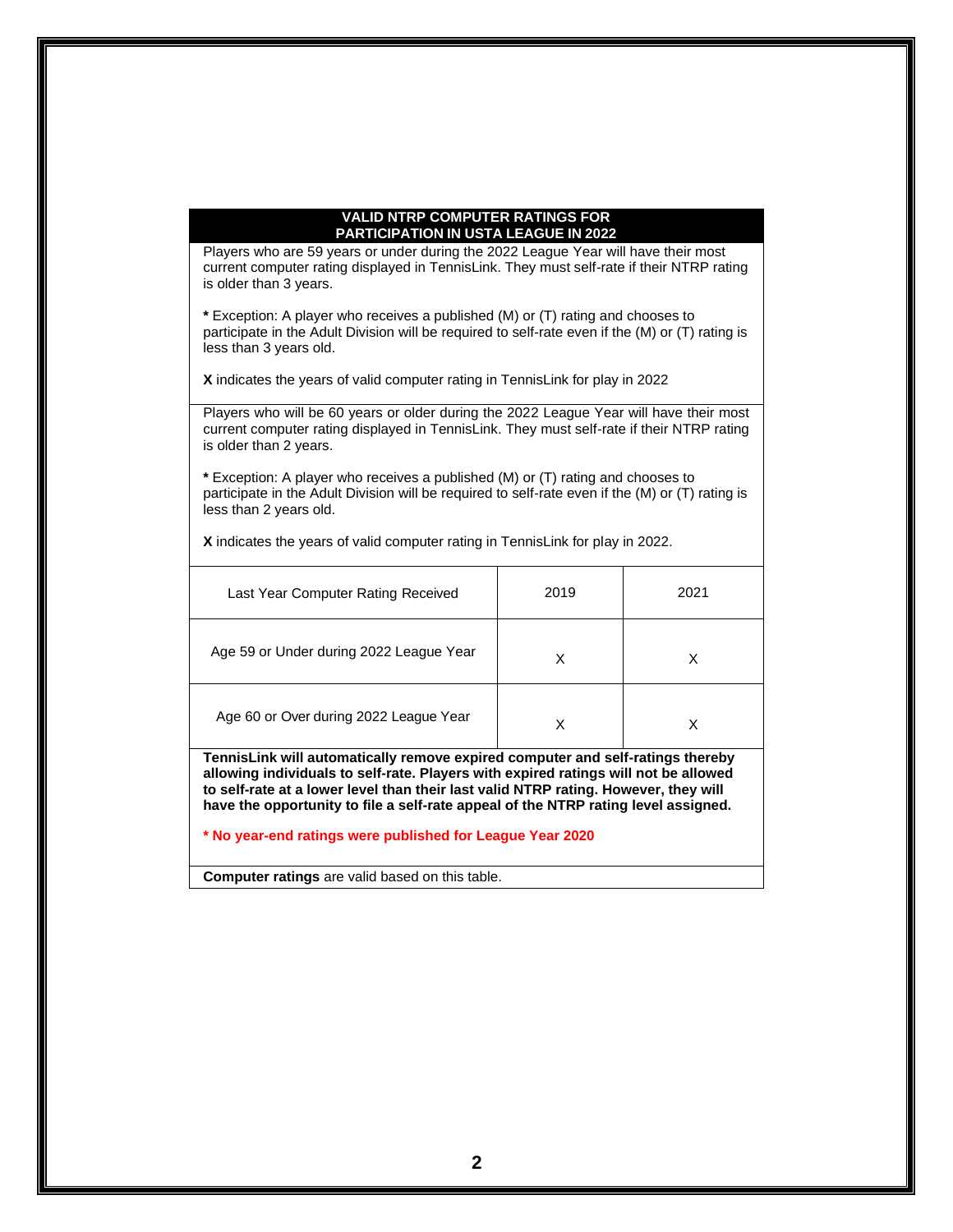# **NTRP DYNAMIC DISQUALIFICATION**

# **Each NTRP Level is followed by a letter indicating the type of rating. Who** *cannot* **be NTRP dynamically disqualified?** NTRP Level followed by the letter: **C** Computer Rated Players \* **M** Mixed Exclusive Players \*\* **T** Tournament Players \*\* **Who** *can* **be NTRP dynamically disqualified? Participants in the Adult Division:** NTRP Level followed by the letter: **A** Appealed – all granted appeals including Medical and Promoted Players 60 or Over **S** Self-rated Players<br>**D** Dynamic or NTRP **Dynamic or NTRP Grievance Disqualified Players C** Exceptions to C year-end ratings as noted \* Players participating in the Adult Division who are promoted as a result of NTRP dynamic disqualification will be immediately required to participate at their new NTRP level in all USTA League Programs. Exceptions: **\*** Players who entered an Early Start League at an NTRP Level lower than their current year-end rating are subject to NTRP dynamic disqualification. **\*\*** Year-end (M) and (T) rated players are required to self-rate to enter the Adult Division, automatically become (S) rated players and therefore become subject to NTRP dynamic disqualification.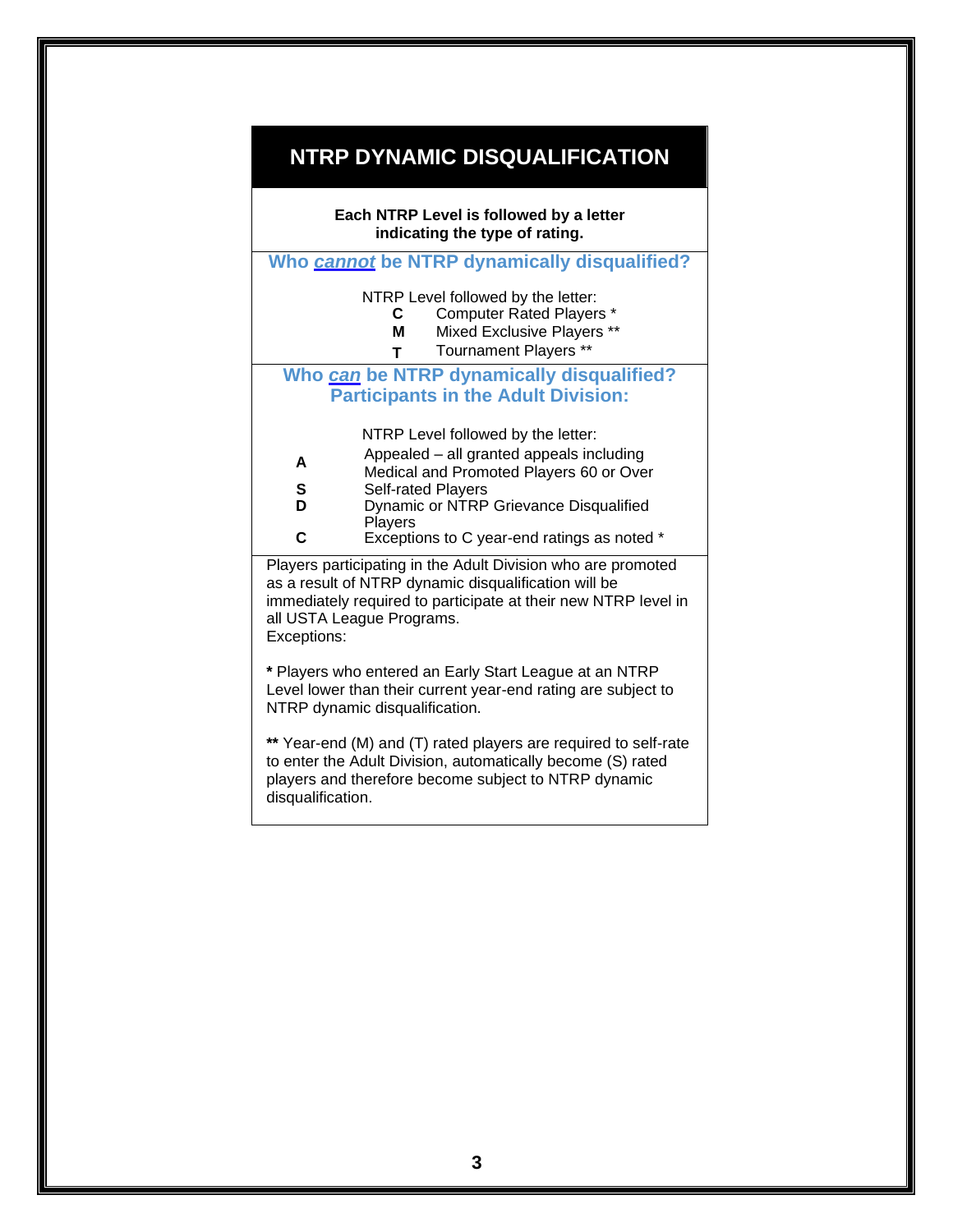| <b>MATCHES REQUIRED TO ADVANCE TO CHAMPIONSHIPS FOR ADULT</b><br><b>AND MIXED DIVISIONS</b> |                                      |  |                                                                                  |                                      |  |
|---------------------------------------------------------------------------------------------|--------------------------------------|--|----------------------------------------------------------------------------------|--------------------------------------|--|
| <b>SECTIONAL CHAMPIONSHIPS</b><br><b>AND BELOW</b>                                          |                                      |  | <b>NATIONAL CHAMPIONSHIPS</b>                                                    |                                      |  |
| <b>LOCAL</b><br><b>MATCHES</b><br><b>DEAIIDEN</b>                                           | <b>DEFAULTS</b><br><b>THAT COUNT</b> |  | <b>TOTAL MATCHES REQUIRED</b><br><b>THROUGH SECTIONAL</b><br><b>CUAMDIONSUID</b> | <b>DEFAULTS THAT</b><br><b>COUNT</b> |  |

| <b>REQUIRED</b>                                                                                                                | INAI GUUNI                                                                        |  | <b>CHAMPIONSHIP</b>                                                                                        | <b>UUUNI</b>                           |
|--------------------------------------------------------------------------------------------------------------------------------|-----------------------------------------------------------------------------------|--|------------------------------------------------------------------------------------------------------------|----------------------------------------|
| To advance to any<br>championship<br>level through<br>Sectional<br>Championship                                                | To advance to<br>any championship<br>level through<br>Sectional<br>Championship   |  | To advance to National<br>Championship                                                                     | To advance to National<br>Championship |
| 2 matches<br>on the same team                                                                                                  | 1 default received<br>shall count                                                 |  | All players other than self-rated<br>and computer-rated appealed<br>players:<br>3 matches on the same team | 1 default received<br>shall count      |
| Section Option to<br>require Self-rated<br>and computer-<br>rated appealed<br>players to play 4<br>matches on the<br>same team | Section Option to<br>declare if 1 default<br>received shall or<br>shall not count |  | Self-rated and computer-rated<br>appealed players<br>4 matches on the same team                            | No default received shall<br>count     |
| <b>RETIRED matches shall count for all players.</b>                                                                            |                                                                                   |  |                                                                                                            |                                        |

**South Carolina Regulation: Adult 65 & Over requires 1 local match to advance to state championship play with 1 default counting. If there is no local competition in any area for Adult 65 & Over, all teams registered per NTRP level may advance to play their local competition at the state championship.**

**South Carolina Regulation: Adult 70 & Over requires 1 local match to advance to state championship play with 1 default counting. If there is no local competition in any area for Adult 70 & Over, all teams registered per NTRP level may advance to play their local competition at state championships.**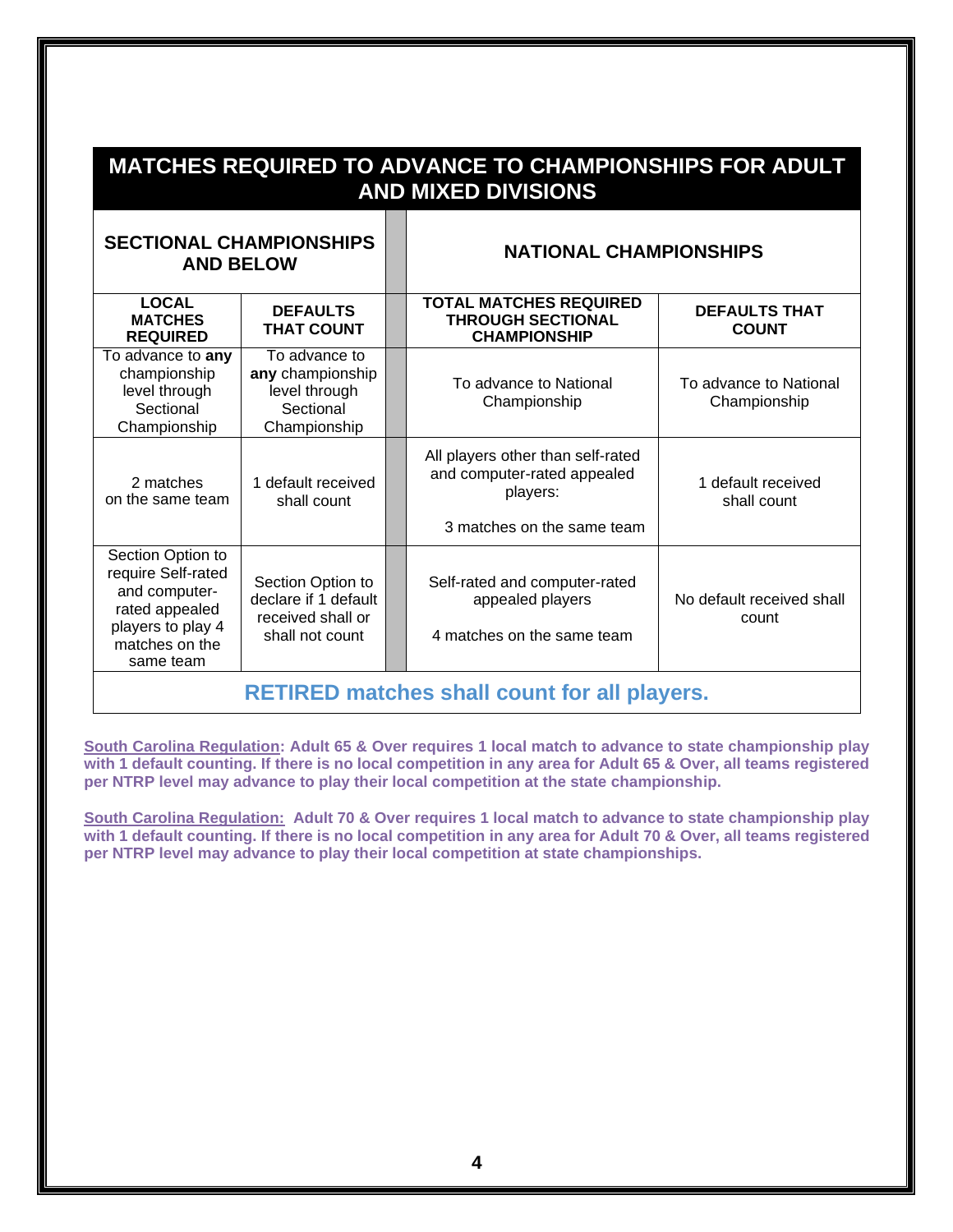# **USTA LEAGUE MAJOR REGULATION CHANGES FOR 2022**

- **1. An additional Local League Competition Format option has been approved. 2.01C(2) Partial Round Robin. Each NTRP level within a local league may play a partial round robin competition wherein every team plays the same number of matches against randomly selected opponents. A minimum of the top two teams shall progress to a single elimination playoff to establish a local league champion for that NTRP level.**
- **2. Two changes related to 2.01C(2) have been approved for Championship Competition Formats. 2.03D(1)a To establish the champion of a local league that utilized a full round robin competition under 2.01C(1), the Sectional Association shall determine the competition format for the championship competition.**

**2.03D(1)b To establish the champion of a local league that utilized a partial round robin competition under 2.01C(2), the competition format shall be a minimum of a single elimination playoff between the top two teams at the conclusion of the partial round robin to establish a local league champion for that NTRP level.**

**3. A change to the Grievance Procedures has been approved. Previously, each Section had the option to honor the sanction(s) imposed in another Section. Now, the decision of a Grievance Committee in any Section will apply to the USTA League program in all Sections.** 

**3.03D(4) The decision of the USTA League Grievance Committee shall conform to the USTA League Suspension Point System, which shall be established prior to each League Year by the USTA National League Committee.**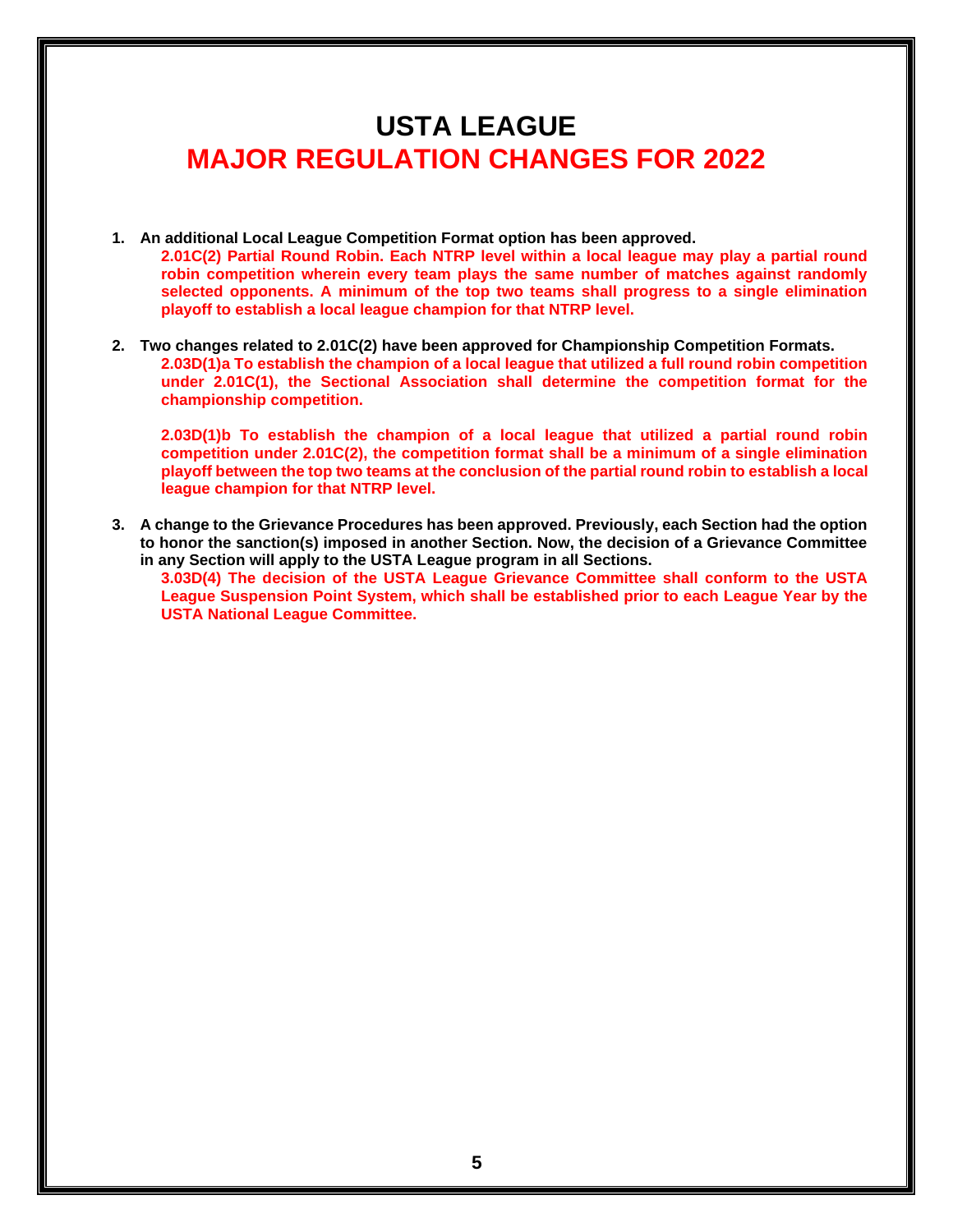# **THE USE OF THE NATIONAL TENNIS RATING PROGRAM AND NTRP COMPUTER RATINGS IN THE USTA LEAGUE**

The National Tennis Rating Program (NTRP) is the official system for determining the levels of competition for the USTA League. The USTA NTRP Computer Rating System assigns ratings based on play in the local league and at championships and select NTRP tournaments.

1. The National Tennis Rating Program (NTRP) Guidelines define the characteristics of the various NTRP skill levels.

2. The USTA NTRP Computer Rating System is the official system to determine computer ratings for players throughout the country who participate in the USTA League. It is a mathematical system that assigns computer ratings to players by direct and indirect comparison of match results obtained from the USTA League and select NTRP tournaments.

3. A valid NTRP rating level is in effect for two years for individuals 60 years of age or older prior to, or during, the League Year and for three years for individuals 59 years of age or under, or until another valid NTRP rating level is generated. (See *Valid NTRP Computer Ratings Table*)

4. Players with a valid NTRP rating level must enter at that level or higher. (See *Valid NTRP Computer Ratings Table*)

5. Players in the USTA League without a valid computer rating must self-rate in accordance with the *General & Experienced Player Guidelines – Supplement to the NTRP Guidelines*. Factors such as a player's on-court performance, tennis background, and any additional information should be considered in the self-rating decision. When players are rating themselves, if they question at which level they should play, they should place themselves in the higher NTRP level of play.

> **Note:** Players who are good athletes or intend to spend a great deal of time taking lessons and practicing should be aware that their improvement may be significant enough to surpass their original self-rating during the local league season or championship play. To avoid NTRP Dynamic Disqualification, these players should enter at a higher NTRP level of play at the beginning of the local league season.

6. In the USTA League Adult Division, dynamic ratings will be calculated at regular intervals for all participants during local league competition, at the end of the local league season, and either during, or at the end of, District/Area through Sectional Championships.

7. At the USTA League Adult Division National Championships, players will continue to generate dynamic ratings through their last match played, but there will be no NTRP Dynamic Disqualifications at National Championships.

8. After the USTA League Adult Division National Championships, year-end NTRP published levels will be calculated using USTA NTRP Computer Rating System Procedures approved by the USTA League Committee.

9. In the USTA League Mixed Division, an NTRP level will be calculated for participants who play in that Division exclusively. Year-end ratings will be based on the final dynamic rating generated from local league and championship level competition unless the player has a valid Computer (C) rating from a previous year.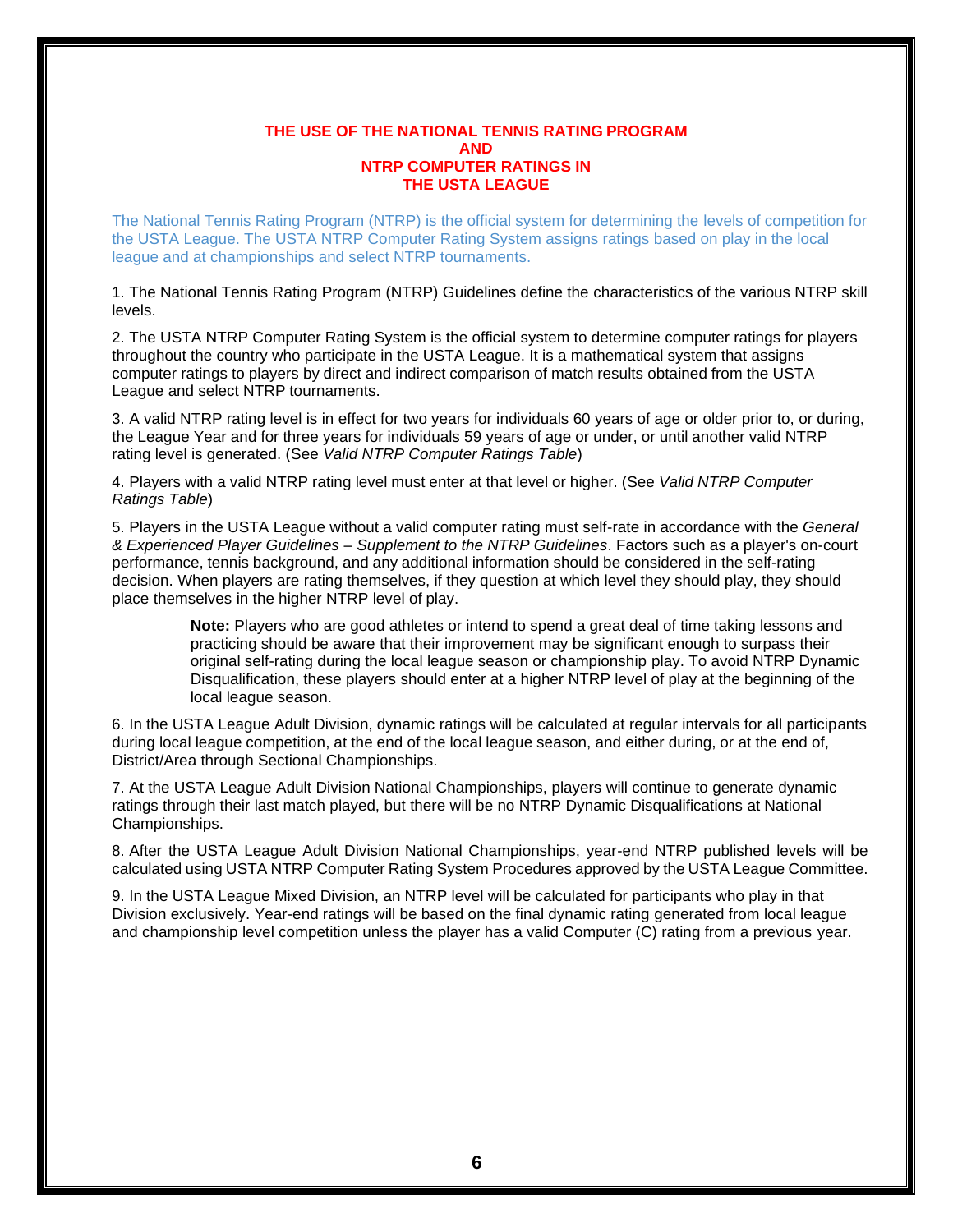# **USTA LEAGUE REGULATIONS**

**2022 Championship Year**

# **1.00 GENERAL.**

**The Regulations in 1.00 GENERAL shall apply to all USTA League Divisions. Any authority delegated by these Regulations to the Section, unless otherwise stated, may be delegated by the Section to a lower authority.**

**If a Section, District/Area or Local League does not have a regulation in place to address an issue and there is a national regulation on that issue, the Section, District/Area or Local League must follow the national regulation.**

**1.01 NAME.** The USTA Board of Directors has approved the adoption of rules and regulations for the USTA League that shall be known as the USTA LEAGUE REGULATIONS.

**1.02 GOVERNANCE.** The USTA LEAGUE REGULATIONS shall apply to the USTA League Program (USTA League). The FRIEND AT COURT *- The USTA Handbook of Tennis Rules and Regulations*, including Wheelchair Rules of Tennis, shall apply to all matches played in the USTA League (unless modified by these USTA LEAGUE REGULATIONS). In all matches played without officials, the USTA official publication, THE CODE*,* shall be observed. The USTA Point Penalty System shall be used at all championship levels.

**1.02A Waiver of Regulations and Procedures Prohibited.** Except where a waiver is specifically permitted by a USTA League Regulation or by a USTA League Procedure, no USTA League Regulation or USTA League Procedure shall be waived by any Sectional, District/Area or Local Association or by any Sectional, District/Area or Local League Coordinator**.** Any violation of this Regulation shall be subject to such penalties as may be imposed by the USTA League Committee. Such penalties are not subject to appeal.

**1.02B Amendments.** These USTA LEAGUE REGULATIONS may be amended by the USTA League Committee with the approval of a committee comprised of the Chair and Vice-Chair of the USTA League Committee and the National League Administrator. All proposed amendments shall be in writing and shall be forwarded to the USTA League Committee at least 10 days before any meeting of the USTA League Committee. Without the approval of the Chair and Vice-Chair of the USTA League Committee and the National League Administrator, no amendments to these USTA LEAGUE REGULATIONS shall become effective prior to January 1st of the next USTA League Year. (See *1.04D(2)*).

**Southern Regulation: The USTA Southern Sectional Regulations may be amended by the Southern Sectional Adult League Committee.**

**South Carolina Regulation: The USTA South Carolina Regulations may be amended by the South Carolina Adult League Committee.**

**1.02C Written Interpretation.** A committee comprised of the Chair and Vice Chair of the USTA League Committee and the National League Administrator has the authority and the responsibility to provide written interpretations of USTA LEAGUE REGULATIONS in the *USTA League Questions and Answers (Interpretations)*.

**Southern Regulation: The Sectional League Coordinator, in conjunction with the USTA Southern Adult League Committee Chair and Vice Chair, shall have the authority to interpret the USTA League Southern Sectional Regulations.**

**South Carolina Regulation: The USTA SC District League Coordinator, in conjunction with the USTA SC Adult League Committee Chair and Vice Chair, shall have the authority to interpret the USTA SC League State Regulations.**

**1.02D Glossary of Terms.** For purposes of these Regulations, certain words and phrases are defined in a glossary included herein. This glossary has been prepared as a reference to many terms included in these Regulations. The definitions provided have been drawn from these Regulations and, in some cases,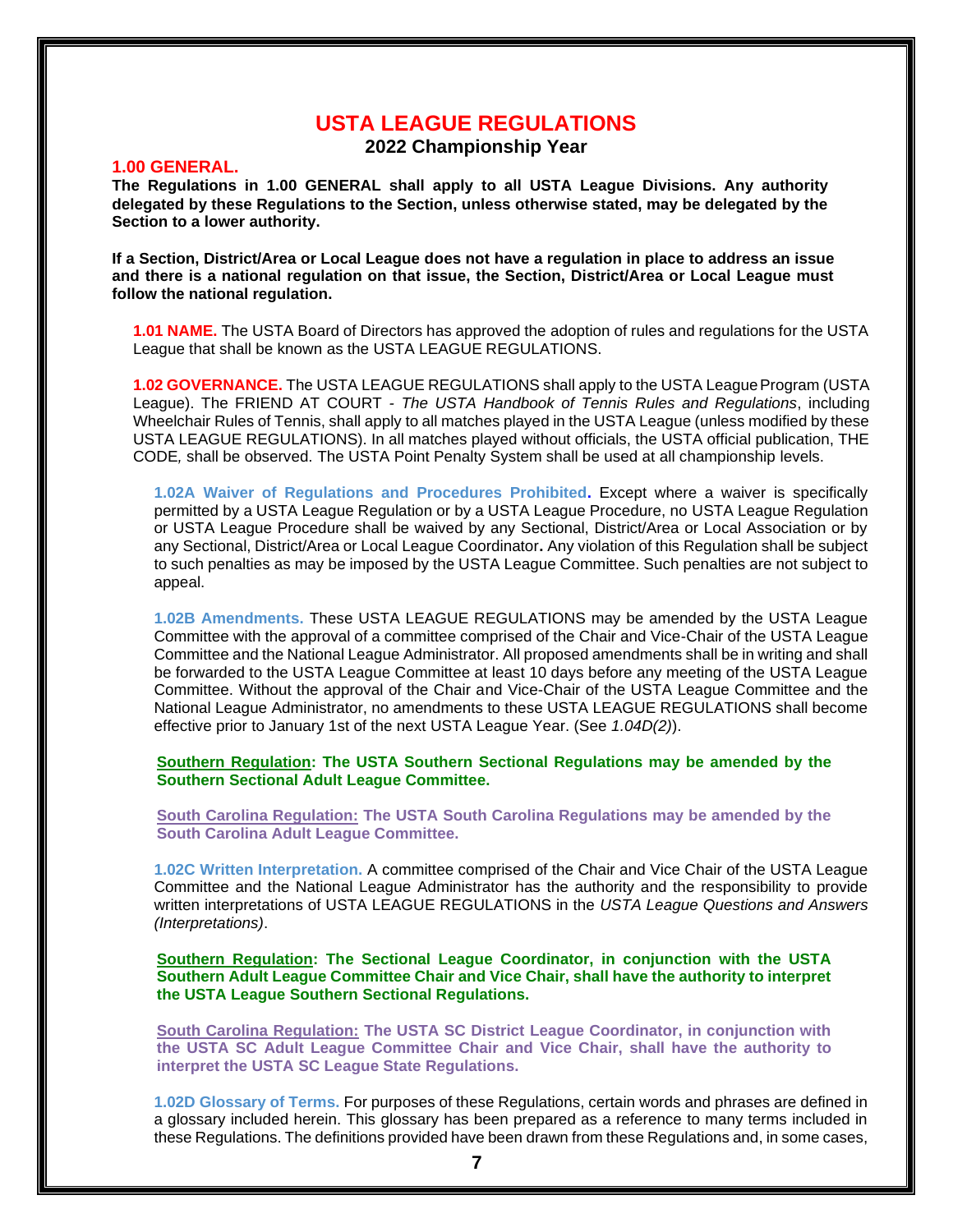other documents published by the USTA.

**1.02E Committees.** Each committee referenced in the USTA League Regulations shall consist of a minimum of three members, including a chair. All decisions shall be by majority vote. The members of a committee may be the same as, or different in whole or in part from, the committee first approved.

**1.03 NON-DISCRIMINATION.** Discrimination in the USTA League is prohibited as specified in the Bylaws of the United States Tennis Association.

# **1.04 USTA LEAGUE.**

**1.04A USTA League Program.** The USTA League is a team competition for men, women and mixed genders at specified National Tennis Rating Program (NTRP) levels of play. The purpose of the USTA League Program is to provide organized recreational play, emphasizing local competition, with advancement for winning teams from local competition to District/Area, Sectional and National Championships to determine annually USTA League National Championship teams in each approved level of competition. The USTA League is approved by USTA without necessity of a sanction application (See *FRIEND AT COURT* XVII B).

|                 | USTA LEAGUE PROGRAM ORGANIZATION AT THE NATIONAL, SOUTHERN AND SOUTH<br><b>CAROLINA LEVEL</b>                                                   |                                |                                          |  |  |  |
|-----------------|-------------------------------------------------------------------------------------------------------------------------------------------------|--------------------------------|------------------------------------------|--|--|--|
| <b>DIVISION</b> | <b>AGE GROUP</b>                                                                                                                                | <b>LEAGUE FORMAT</b>           | <b>NTRP LEVELS</b>                       |  |  |  |
|                 | <b>18 &amp; Over</b>                                                                                                                            | $1 -$ Singles<br>$2 -$ Doubles | 2.5 women, 5.0<br>$2.5$ men              |  |  |  |
| Adult           | <b>18 &amp; Over</b>                                                                                                                            | $2 -$ Singles<br>$3 -$ Doubles | 3.0, 3.5, 4.0, 4.5                       |  |  |  |
|                 | 40 & Over                                                                                                                                       | $1 -$ Singles<br>$3 -$ Doubles | 3.0, 3.5, 4.0, 4.5                       |  |  |  |
|                 | <b>40 &amp; Over</b>                                                                                                                            | $1 -$ Singles<br>2 - Doubles   | 2.5 men & women                          |  |  |  |
|                 | 55 & Over                                                                                                                                       | $3 -$ Doubles                  | 6.0, 7.0, 8.0, 9.0<br>3.0, 3.5, 4.0, 9.0 |  |  |  |
|                 | 65 & Over                                                                                                                                       | 3 - Doubles                    | 3.0, 3.5, 4.0, 9.0                       |  |  |  |
|                 | 18 & Over                                                                                                                                       | $3 -$ Doubles                  | 2.5, 6.0, 7.0, 8.0, 9.0, 10.0            |  |  |  |
| Mixed           | 40 & Over                                                                                                                                       | $3 -$ Doubles                  | 6.0, 7.0, 8.0, 9.0                       |  |  |  |
|                 | Please note that USTA Southern Adult 55 & Over age level offerings are a mix of straight<br>levels (3.0, 3.5 and 4.0) and combined level (9.0). |                                |                                          |  |  |  |

| <b>LEAGUE PROGRAM ORGANIZATION FOR SOUTH CAROLINA ONLY LEAGUES</b> |                                              |                      |                         |  |  |
|--------------------------------------------------------------------|----------------------------------------------|----------------------|-------------------------|--|--|
| <b>DIVISION</b>                                                    | <b>AGE GROUP</b>                             | <b>LEAGUE FORMAT</b> | <b>NTRP LEVELS</b>      |  |  |
| <b>Adult</b>                                                       | <b>70 &amp; Over</b>                         | <b>3 Doubles</b>     | 3.0, 3.5, 4.0           |  |  |
| <b>Mixed</b>                                                       | <b>55 &amp; Over</b>                         | <b>3 Doubles</b>     | 6.0, 7.0, 8.0, 9.0      |  |  |
| <b>Mixed</b>                                                       | <b>65 &amp; Over</b>                         | <b>3 Doubles</b>     | 6.0, 7.0, 8.0           |  |  |
| <b>Singles</b>                                                     | <b>18 &amp; Over</b><br><b>40 &amp; Over</b> | <b>3 Singles</b>     | 2.5, 3.0, 3.5, 4.0, 4.5 |  |  |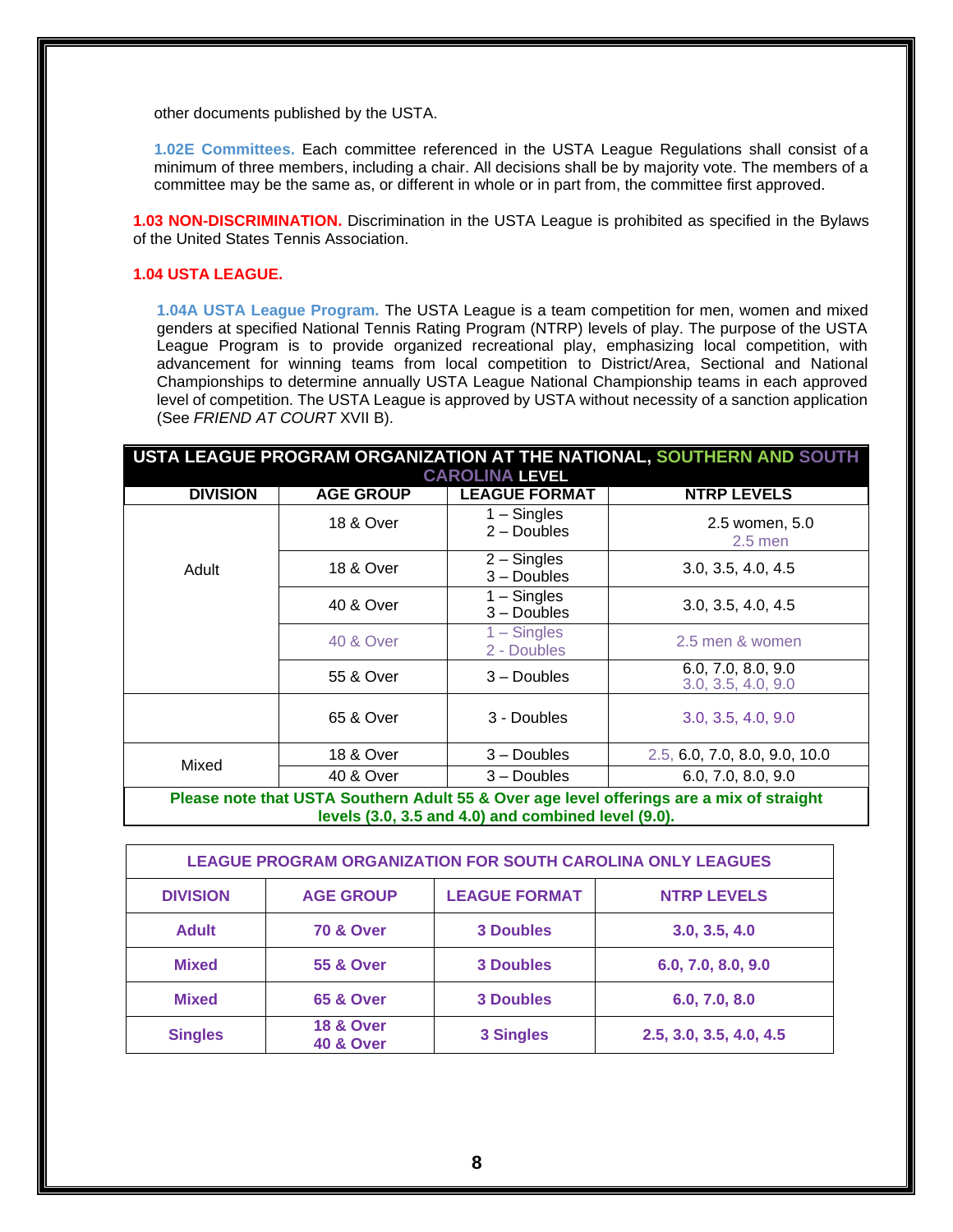# **1.04B Administration.**

# **1.04B(1) USTA League Committee.**

The USTA League shall be governed by the USTA League Committee appointed by the President of the USTA and subject to the control and direction of the USTA Board of Directors.

**1.04B(2) USTA National League Administrator.** The USTA National League Administrator shall be responsible for the day-to-day administration of the USTA League.

**1.04B(3) Sectional Associations.** The USTA has 17 Sectional Associations, the names and territories of which are defined in the USTA Bylaws. Each Sectional Association is responsible for the development and implementation of the USTA League within its geographic territory in accordance with the USTA LEAGUE REGULATIONS.

**Southern Regulation: The USTA Southern League Program shall be governed by the Adult League Committee appointed by the President of USTA Southern and subject to the control and direction of the USTA Southern Board of Directors. The USTA Southern Adult League Committee give authority to state associations and local associations to amend their state and local regulations in compliance with USTA and USTA Southern regulations.** 

**1.04B(3)a Sectional League Coordinators.** Each Sectional Association shall appoint a Sectional League Coordinator to implement and administer the USTA League.

**1.04B(3)b District/Area League Coordinators.** Each District/Area may have a District/Area League Coordinator to implement and administer the USTA League. The District/Area shall have such geographic boundaries as the Sectional Association may determine.

**1.04B(3)c Local League Coordinators.** Each Local League may have a Local League Coordinator to implement and administer the USTA League.

**1.04B(4) Team Captain.** Each team shall appoint a captain to manage team activities and to represent the team in USTA League matters**.**

**1.04B(5) Championships Committees.** A Championship Committee, one of whom may be a USTA Certified Referee or Umpire, shall govern each championship. At least one member of the Championship Committee shall be in attendance at all times during play. The Championships Committees, except for the National Championships, shall be appointed by the Sectional and District/Area Associations at their respective championships. The Chair of the USTA League Committee shall appoint the Championship Committees for the National Championships.

**Southern Regulation: Each state association within the Southern Section is responsible for appointing championship committees for their state league championship within their area in accordance with this regulation.**

**1.04C Official Information System.** TennisLink is the official information system of the USTA League.

**1.04C(1) Official League Registration.** TennisLink is the official system for registering teams and players for the USTA League. A player's name must be listed on the team roster, as shown in TennisLink, prior to participation in any match. This includes any player who is added to a team roster after the commencement of local league play. Each Section shall establish deadlines and procedures for registering teams in TennisLink. Players shall not be added to the team roster during local league flight play-offs or at any championship.

 **Southern Regulation: Team names listed in TennisLink are limited to the following descriptive(s): Facility Name, Captain Name, CTA and/or Location. All other descriptives must be approved by the Sectional League Coordinator.**

**Southern Regulation: Each State shall establish deadlines and procedures for registering**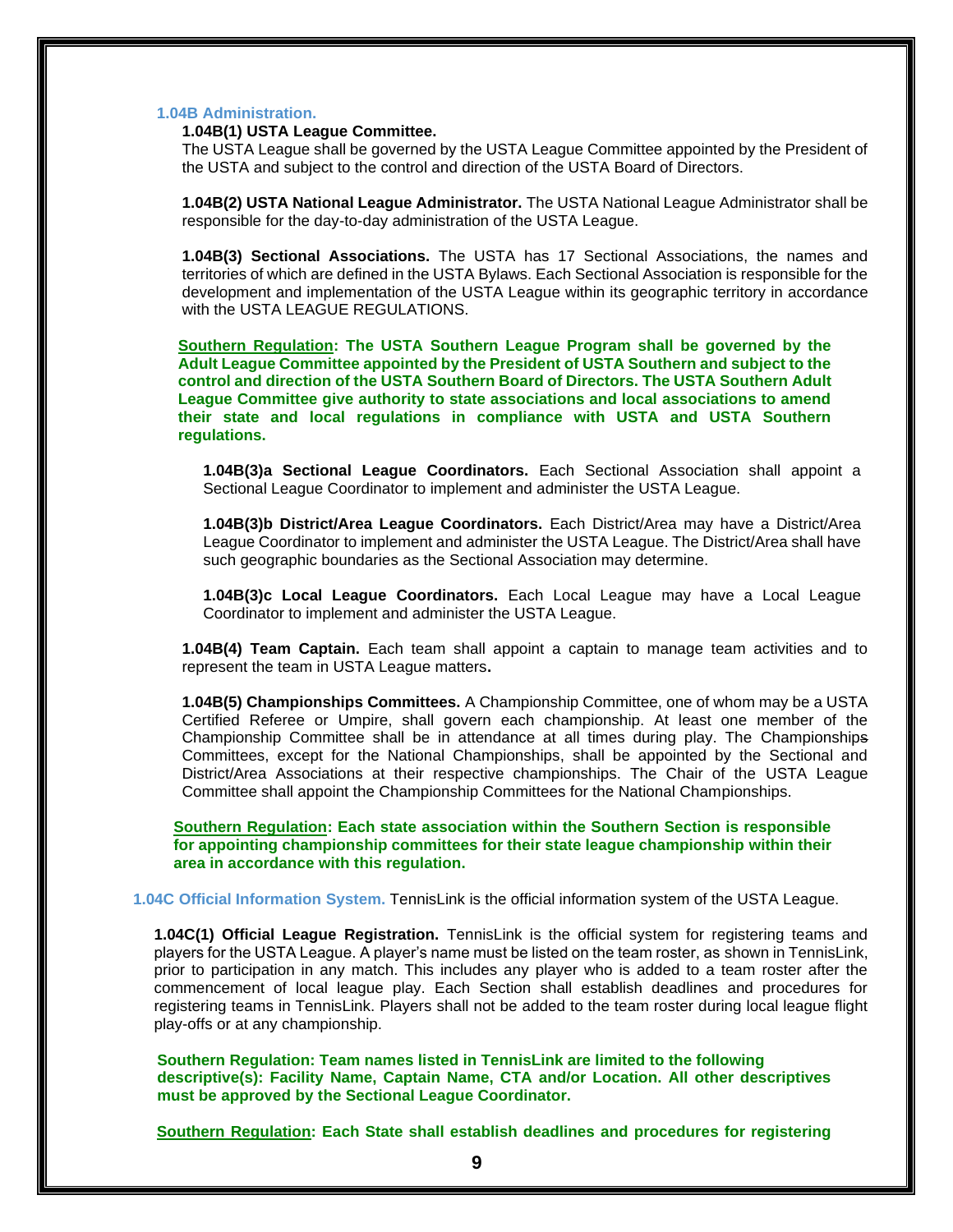**teams on TennisLink. Players who submit an appeal of their self-rating through the TennisLink system before their local league deadline for registering players will be permitted to register up to seven (7) days after the notification of their final self-rating.**

**South Carolina Regulation**: Each Local League must establish deadlines and procedures for registering teams on TennisLink. These deadlines must coincide with the dates on the 2022 USTA SC League Calendar provided by the District League Coordinator. Initial rosters must be entered in TennisLink before League play begins.

**1.04C(2) Official Score Reporting and Standings System.** TennisLink is the official system for reporting scores and providing standings for the USTA League. Each Section should establish deadlines and procedures for reporting scores in TennisLink. Unless otherwise established by a Section, the initial entry of match scores into TennisLink must take place within 48 hours of the completion of the match. After match scores have been entered in TennisLink, they must be confirmed by the opposing team within 48 hours of the initial entry or the initial score will automatically be considered valid.

**Southern Regulation: Failure to comply may subject teams to a grievance and/or double default.**

# **1.04D Local League.**

**1.04D(1) Definition**. A local league is a team competition in a specified geographic area that applies specific local league regulations and consists of NTRP level(s) with a minimum of two teams per level. A local league may choose to divide any or all NTRP levels into flights. Where flights are used, a playoff structure may be established to determine a champion for each NTRP level (See *Reg. 2.01C Competition Format*).

**South Carolina Regulation**: Local League regulations must specify geographic areas for league play.

**1.04D(2) USTA League Year**. The League Year shall be January 1 through December 31, except that the USTA League Committee may authorize the commencement of a local league season prior to January 1, subject to such conditions as may be prescribed by the Committee.

**Southern Regulation: Requests for new "Early-Start" leagues must be submitted in writing to the Section League Coordinator. Final approval given by USTA League Committee.** 

**1.04D(3) Local League Season**. Each Sectional Association shall determine the dates for the season(s) of the local leagues within its Section. The local league season ends on the date entered in TennisLink as the league season end date.

**Southern Regulation: All local leagues shall obtain the approval of the State League Coordinator for the dates of the local league season(s). In the event a local league is not concluded on the date published in Tennislink, then the end date in Tennislink should be amended to reflect the date of the last match played.**

**1.04D(4) Team.** A team shall consist of players eligible to compete at a specific NTRP level of competition in accordance with the following table. A Section may limit the number of players on a team who have an individual NTRP level lower than the team NTRP level. A Section may also limit the number of players who appear on a team roster, but may not have fewer than the minimum number of players as shown in the following table:

**Southern Regulation: Each state may limit the number of players that appear on a team roster and /or the number of players on that roster that are at a specific NTRP level.**

**South Carolina Regulation:** Each Local League may limit the number of players that appear on a team roster and/or the number of players on that roster that are at a specific NTRP level.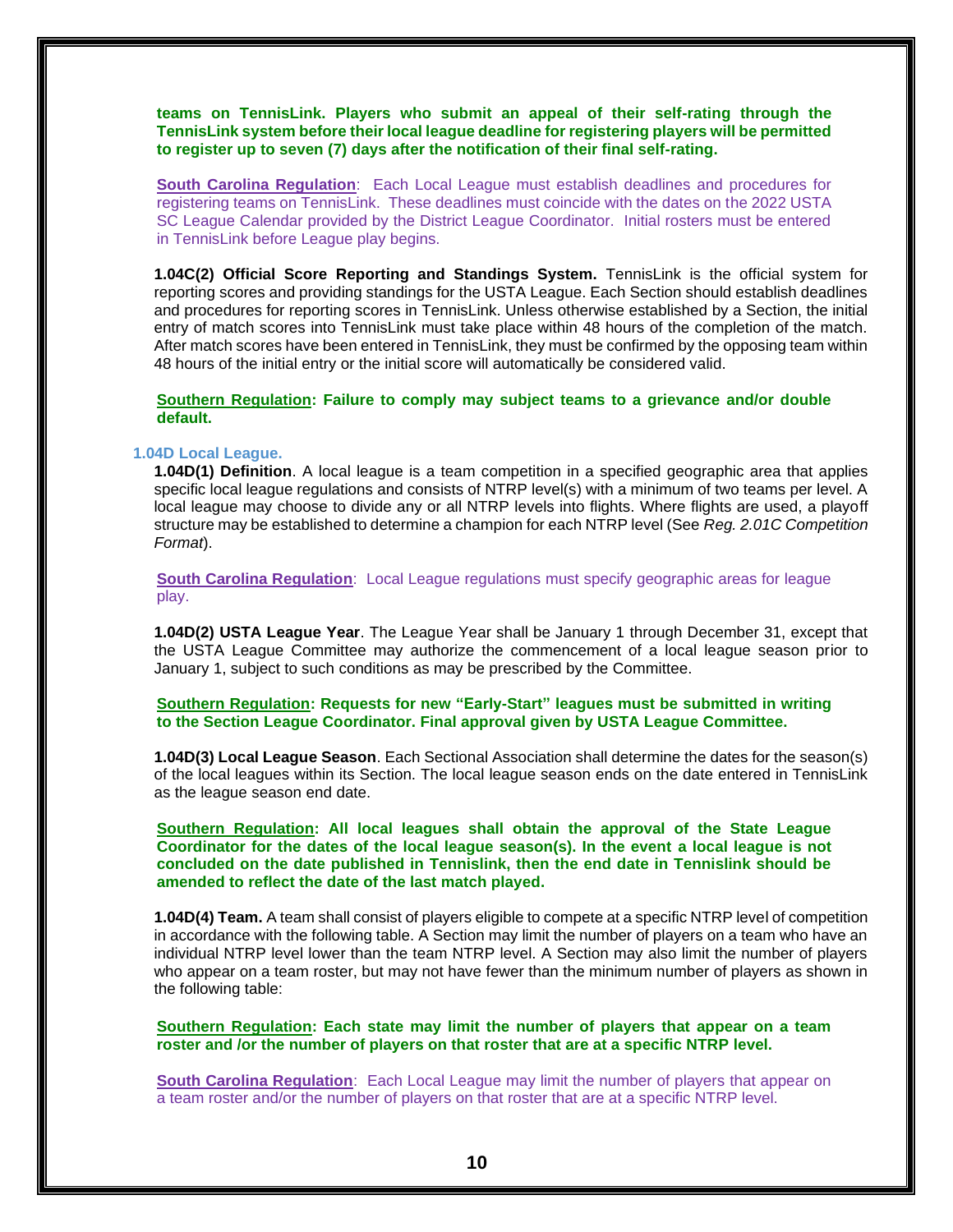| <b>TEAM COMPOSITION</b> |                                                                                                                                                                                                                                                                 |                                                                |                  |                                                                                                                                                                                                                                                                                                                                                                                   |
|-------------------------|-----------------------------------------------------------------------------------------------------------------------------------------------------------------------------------------------------------------------------------------------------------------|----------------------------------------------------------------|------------------|-----------------------------------------------------------------------------------------------------------------------------------------------------------------------------------------------------------------------------------------------------------------------------------------------------------------------------------------------------------------------------------|
| <b>DIVISION</b>         | <b>AGE GROUP</b>                                                                                                                                                                                                                                                | <b>MINIMUM</b><br><b>NUMBER</b><br><b>OF</b><br><b>PLAYERS</b> | <b>GENDER</b>    | <b>NTRP LEVEL</b>                                                                                                                                                                                                                                                                                                                                                                 |
|                         | <u>18 &amp; Over</u><br>2.5 women,<br>2.5 men & 5.0                                                                                                                                                                                                             | 5                                                              | Same<br>Gender   | A player's NTRP rating level<br>shall not exceed the team                                                                                                                                                                                                                                                                                                                         |
|                         | 18 & Over<br>3.0, 3.5, 4.0, 4.5                                                                                                                                                                                                                                 | 8                                                              | Same<br>Gender   | NTRP level.                                                                                                                                                                                                                                                                                                                                                                       |
|                         | 40 & Over<br>2.5 men & women                                                                                                                                                                                                                                    | 5                                                              | Same<br>Gender   |                                                                                                                                                                                                                                                                                                                                                                                   |
|                         | 40 & Over<br>3.0, 3.5, 4.0, 4.5                                                                                                                                                                                                                                 | $\overline{7}$                                                 | Same<br>Gender   |                                                                                                                                                                                                                                                                                                                                                                                   |
| Adult                   | 55 & Over<br><b>65 &amp; Over</b><br><b>Straight Levels</b><br>3.0, 3.5, 4.0, 4.5<br><b>OR</b><br><b>Combined Levels</b><br>6.0, 7.0, 8.0, 9.0                                                                                                                  | 6                                                              | Same<br>Gender   | When using straight NTRP<br>levels, a player's NTRP rating<br>level shall not exceed the team<br>NTRP level.<br>Combined NTRP rating levels of<br>partners shall not exceed the<br>team NTRP level.<br>NTRP rating level difference<br>between partners shall not<br>exceed 1.0.<br>The minimum NTRP Level for:<br>6.0 is 2.5; 7.0 is 3.0; 8.0 is 3.5<br>$9.0$ is 4.0.            |
| Mixed                   | 18 & Over<br><b>Straight Levels</b><br>2.5, 3.0, 3.5, 4.0,<br>4.5, 5.0<br>OR<br><b>Combined Levels</b><br>6.0, 7.0,<br>8.0, 9.0, 10.0<br>40 & Over<br><b>Straight Levels</b><br>3.0, 3.5, 4.0, 4.5<br><b>OR</b><br><b>Combined Levels</b><br>6.0, 7.0, 8.0, 9.0 | 3 men<br>3 women                                               | Men and<br>Women | When using straight NTRP<br>levels, a player's NTRP rating<br>level shall not exceed the team<br>NTRP level.<br>Combined NTRP rating levels of<br>partners shall not exceed the<br>team NTRP level.<br>NTRP rating level difference<br>between partners shall not<br>exceed 1.0.<br>The minimum NTRP Level for:<br>6.0 is 2.5; 7.0 is 3.0; 8.0 is 3.5<br>9.0 is 4.0; 10.0 is 4.5. |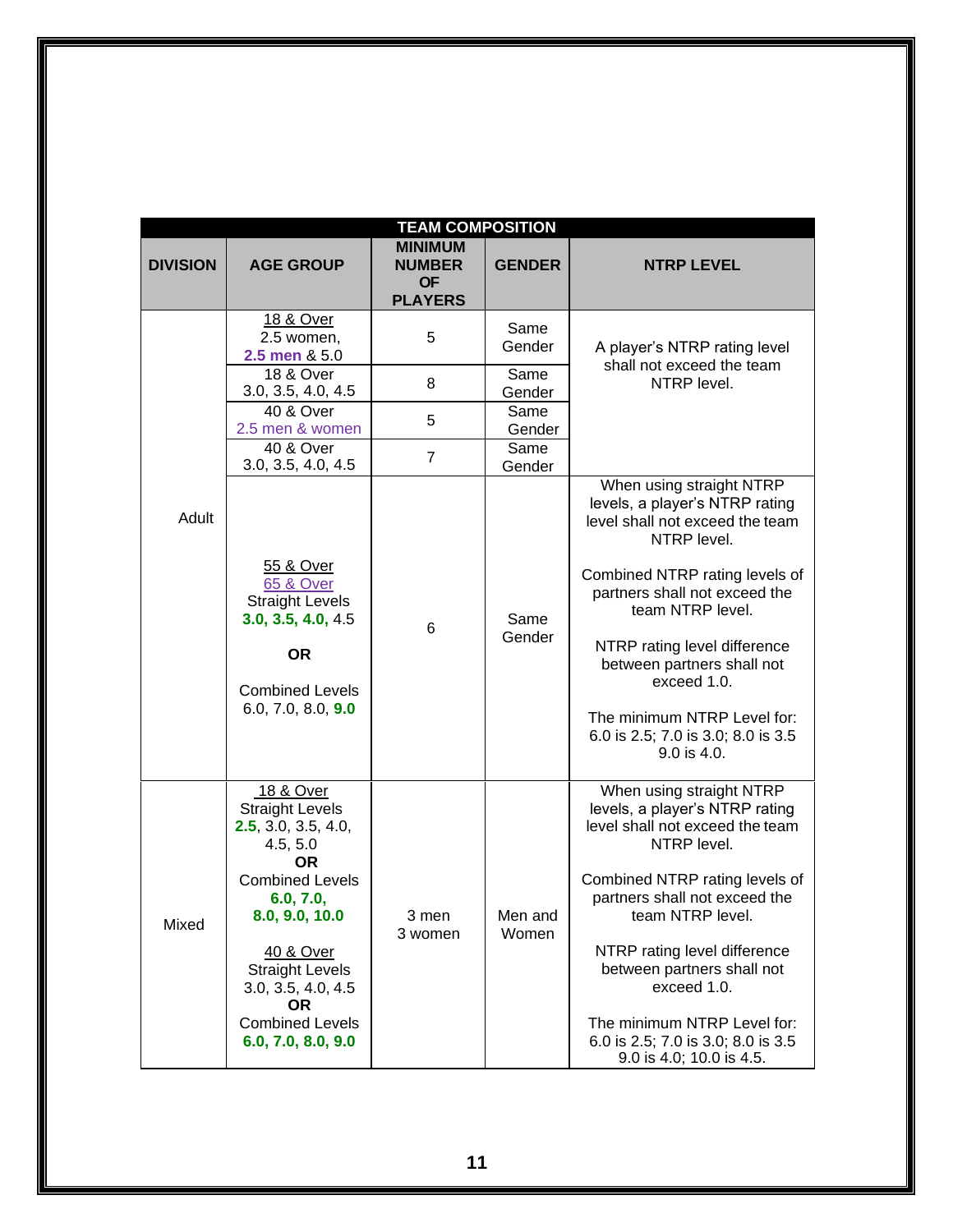| <b>SC ONLY LEAGUES TEAM COMPOSITION</b> |                                                                                                          |                |                  |                                                                                                                                                                                                                                    |  |
|-----------------------------------------|----------------------------------------------------------------------------------------------------------|----------------|------------------|------------------------------------------------------------------------------------------------------------------------------------------------------------------------------------------------------------------------------------|--|
| <b>DIVISION</b>                         | <b>AGE GROUP</b>                                                                                         | <b>MINIMUM</b> | <b>GENDER</b>    | <b>NTRP LEVEL</b>                                                                                                                                                                                                                  |  |
|                                         |                                                                                                          | # OF           |                  |                                                                                                                                                                                                                                    |  |
|                                         |                                                                                                          | <b>PLAYERS</b> |                  |                                                                                                                                                                                                                                    |  |
| Adult                                   | 40 & Over 2.5                                                                                            | 5              | Same             | A player's NTRP level shall not exceed<br>the team NTRP level.                                                                                                                                                                     |  |
|                                         | <b>70 &amp; Over</b><br>3.0, 3.5, 4.0                                                                    | 6              | Gender           |                                                                                                                                                                                                                                    |  |
| Mixed                                   | Mixed 55 & Over<br>6.0, 7.0, 8.0 9.0<br>Mixed 65 & Over<br>6.0, 7.0, 8.0                                 | 6              | Men and<br>Women | Combined NTRP rating levels of<br>partners shall not exceed NTRP level.<br>NTRP rating level difference between<br>partners shall not exceed 1.0.<br>The minimum NTRP level for: 6.0 is<br>2.5, 7.0 is 3.0, 8.0 is 3.5, 9.0 is 4.0 |  |
| <b>Singles</b>                          | <b>18 &amp; Over</b><br>2.5, 3.0, 3.5,<br>4.0, 4.5<br><b>40 &amp; Over</b><br>2.5, 3.0, 3.5,<br>4.0, 4.5 | 3              | Same<br>Gender   | A player's NTRP level shall not exceed<br>the team NTRP level.                                                                                                                                                                     |  |

**1.04D(5) Two Team Leagues.** If any Adult Division Age Group consists of only two teams in a level of play, each team must maintain its roster with at least 40 percent of its players at the designated NTRP level of play. The exception is the Adult Division 55 & Over Age Group that uses combined NTRP rating levels and will not be required to comply with this Regulation.

**South Carolina Regulation**: The above-mentioned regulation does not apply to the Adult 65 & Over and Adult 70 & Over Age Group.

 **1.04D(5)a Singleton teams**: If any Adult Division Age Group consists of only one team in a level of play, (singleton team), and that level must play a local league in order to advance, the Local League Coordinator has the option to:

(1) Contact the District League Coordinator who can transfer an individual team with no local league play to another area's league tree only if it is agreed upon by both local league coordinators and accomplished before that recipient area's deadline.

- Complete teams that are moved to play in a local league area other than their home local league must secure home courts in that local league they choose to participate unless both local league coordinators agree on something different.
- If an individual team is transferred into an already existing league of at least 2 teams, then that team must secure home courts in that host local league where they have been moved and if that transferred team wins that league, they will represent that host league at the State Championship.
	- o The transferred team must follow all rules and regulations of the host league.
	- o The host league is responsible for all awards, state championship fees (if applicable) and state championship registration.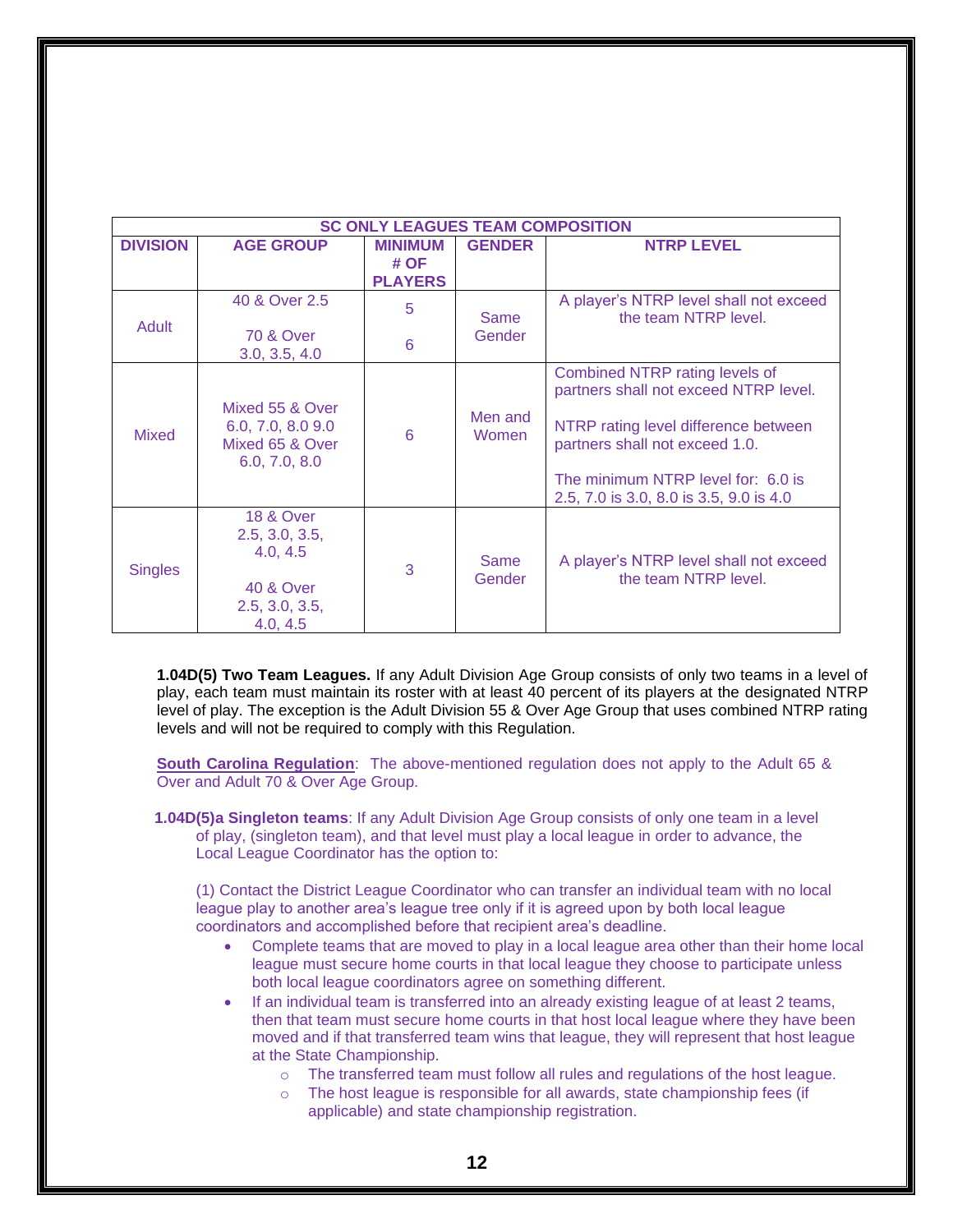- If Local League coordinators agree to combine individual teams from more than one area to form a league for those teams to qualify, the winning team from that individual league will be allowed to represent the Local League where they initially registered.
	- o Rules and regulation issues that occur during league play for these individual teams will be handled by the District League Coordinator in consultation with the Local League coordinators that are involved.
	- $\circ$  The area that is represented by the winning team will be responsible for all awards, state championship fees (if applicable) and state championship registration for that team.

(2) Offer to move that team to another age division offered in that area in that level, if applicable.

(3) Move individual players to another team in that area, if applicable, or move them to an "Extra Players" flight to hold for future play in other leagues, i.e., Mixed, Combo, etc. (4) Refund or credit all or a portion of the registration fee in accordance with the Local League

policy.

**1.04D(6): Courts for Local League Play. "Home teams" will have the choice of court surface for which they wish to play their home matches. Court surface must be the same surface for all individual lines unless prior agreement between both captains. The use of tennis-related blended lines are permitted on courts used for local league matches. The use of other lines for another sport, such as Pickleball, are not permitted on courts used for local league matches.**

# **1.04E Player Eligibility.**

**1.04E(1) Domicile and Residency Requirements.** Any individual who competes in the USTA League must be domiciled within the boundaries of a USTA Sectional Association or participate through a USTA Direct Member Club. Residents of foreign countries who meet membership and age requirements may be invited by a USTA Section to participate in the USTA League Program provided that all such matches are played within the Section. Sections may create residency requirement rules to encourage and foster local league play.

**Southern Regulation: Southern will have no residency requirements for local league play. Exception: A state may regulate residency requirements for teams that play a local league at a state championship, advance directly to a state championship and/or play in a singleweekend local league tournament.**

**1.04E(2) Membership.** All individuals who compete in the USTA League must be current USTA members in good standing through the local league season. Any individual who progresses to a championship level in the USTA League must be a current USTA member through each championship progression.

**1.04E(3) Age.** Players must be 18 years of age prior to participating in the USTA League program. Each player over the age of 18 shall have reached the required minimum age prior to or during the calendar year in which such player participates in his or her first local league.

**1.04E(4) Player Agreement.** All players participating in the USTA League, as a condition of said participation, agree to abide and be bound by the USTA Constitution and Bylaws; the USTA LEAGUE REGULATIONS; the FRIEND AT COURT - *The USTA Handbook of Tennis Rules and Regulations*  including THE CODE and Wheelchair Rules of Tennis (unless modified by these USTA LEAGUE REGULATIONS); and the standards of good conduct, fair play and good sportsmanship.

**1.04E(5) Waiver of Claims.** Players participating in the USTA League acknowledge the risks associated with playing competitive tennis, accept those risks voluntarily, and in consideration of their acceptance in the USTA League Program, assume all risks for bodily injury, waive all claims for injury and property damage and release and hold harmless the USTA and the host facility, their officials, employees and agents with respect to any injury or loss caused by negligence or otherwise to the fullest extent permitted by law.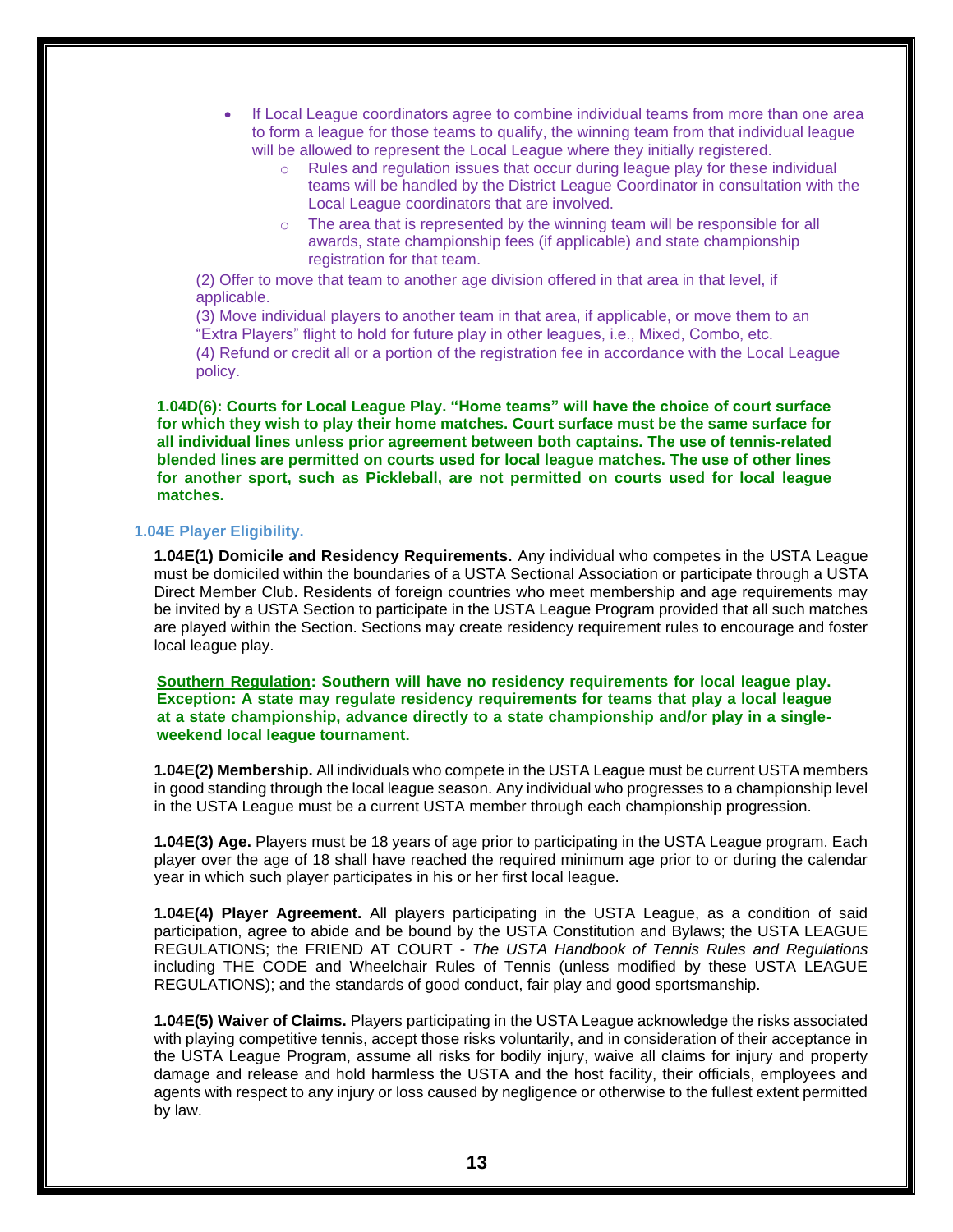**1.04F Official League Rating Program.** The National Tennis Rating Program (NTRP) is the official system for rating levels of competition for the USTA League.

**1.04F(1) Entry.** A player without a valid NTRP rating level in TennisLink, a returning player with an expired NTRP rating level, a Tournament Exclusive (T) rated player or a Mixed Exclusive (M) rated player who does not have a valid computer (C) rating from a previous year and chooses to participate in the Adult Division, must self-rate to be assigned a new rating, reassigned to their last expired rating or a higher rating based on their playing history to enter the USTA League Program as shown in the following table:

| NTRP RATING LEVEL FOR ENTRY INTO LEAGUE PLAY |                                                                                                                                                                                                                   |                                                                                                                                                                                                                                           |  |  |
|----------------------------------------------|-------------------------------------------------------------------------------------------------------------------------------------------------------------------------------------------------------------------|-------------------------------------------------------------------------------------------------------------------------------------------------------------------------------------------------------------------------------------------|--|--|
| <b>DIVISION</b>                              | <b>AGE GROUP</b>                                                                                                                                                                                                  | <b>PLAYER'S NTRP RATING LEVEL</b>                                                                                                                                                                                                         |  |  |
| <b>ADULT</b>                                 | 18 & Over<br>40 & Over<br>55 & Over<br><b>65 &amp; Over</b><br><b>70 &amp; Over</b><br>Straight<br><b>NTRP</b> Levels                                                                                             | Current NTRP level and/or up to one<br>level higher than the player's current NTRP level.                                                                                                                                                 |  |  |
|                                              |                                                                                                                                                                                                                   | Combined NTRP rating levels of partners<br>shall not exceed the team NTRP level.                                                                                                                                                          |  |  |
|                                              | 55 & Over Combined<br>65 & Over Combined<br><b>NTRP Levels</b>                                                                                                                                                    | NTRP rating level difference between partners<br>shall not exceed 1.0.                                                                                                                                                                    |  |  |
|                                              |                                                                                                                                                                                                                   | The minimum NTRP Level for:<br>6.0 is 2.5; 7.0 is 3.0; 8.0 is 3.5; 9.0 is 4.0                                                                                                                                                             |  |  |
|                                              | 18 & Over<br>2.5<br>40 & Over<br>2.5, 3.0, 3.5, 4.0, 4.5,<br>5.0 Straight NTRP Level                                                                                                                              | Current NTRP level and/or up to one<br>level above the player's current NTRP level.<br>2.5 Straight Level is limited to 2.0 and 2.5 NTRP levels                                                                                           |  |  |
| <b>MIXED</b>                                 | <b>18 &amp; Over</b><br>40 & Over<br>55 & Over Straight NTRP<br>Levels<br><b>55 &amp; Over</b><br>6.0, 7.0, 8.0, 9.0<br><b>Combined Levels</b><br><b>65 &amp; Over</b><br>6.0, 7.0, 8.0<br><b>Combined Levels</b> | Combined NTRP rating levels of partners<br>shall not exceed the team NTRP level.<br>NTRP difference between partners shall not exceed 1.0.<br>The minimum NTRP Level for:<br>6.0 is 2.5; 7.0 is 3.0; 8.0 is 3.5; 9.0 is 4.0; 10.0 is 4.5. |  |  |
| <b>SINGLES</b>                               | 18 & Over<br><b>40 &amp; Over</b><br>2.5, 3.0, 3.5, 4.0, 4.5                                                                                                                                                      | Current NTRP level and/or up to one level higher than<br>the player's current NTRP level.                                                                                                                                                 |  |  |

**1.04F(1)a** Rating levels are derived in accordance with the USTA NTRP Computer Rating System Procedures. Once a player is assigned a valid Computer (C) NTRP rating level, it is valid for the Adult and Mixed Divisions for all players 59 years of age or under for three consecutive years or until another NTRP published rating level is generated. For players 60 years of age or over, a valid Computer (C) NTRP rating level is valid to play in the Adult and Mixed Divisions for two consecutive years or until another NTRP published rating level is generated. (See *Reg.1.04F(1)b* and *c* and *Valid NTRP Computer Ratings Table*).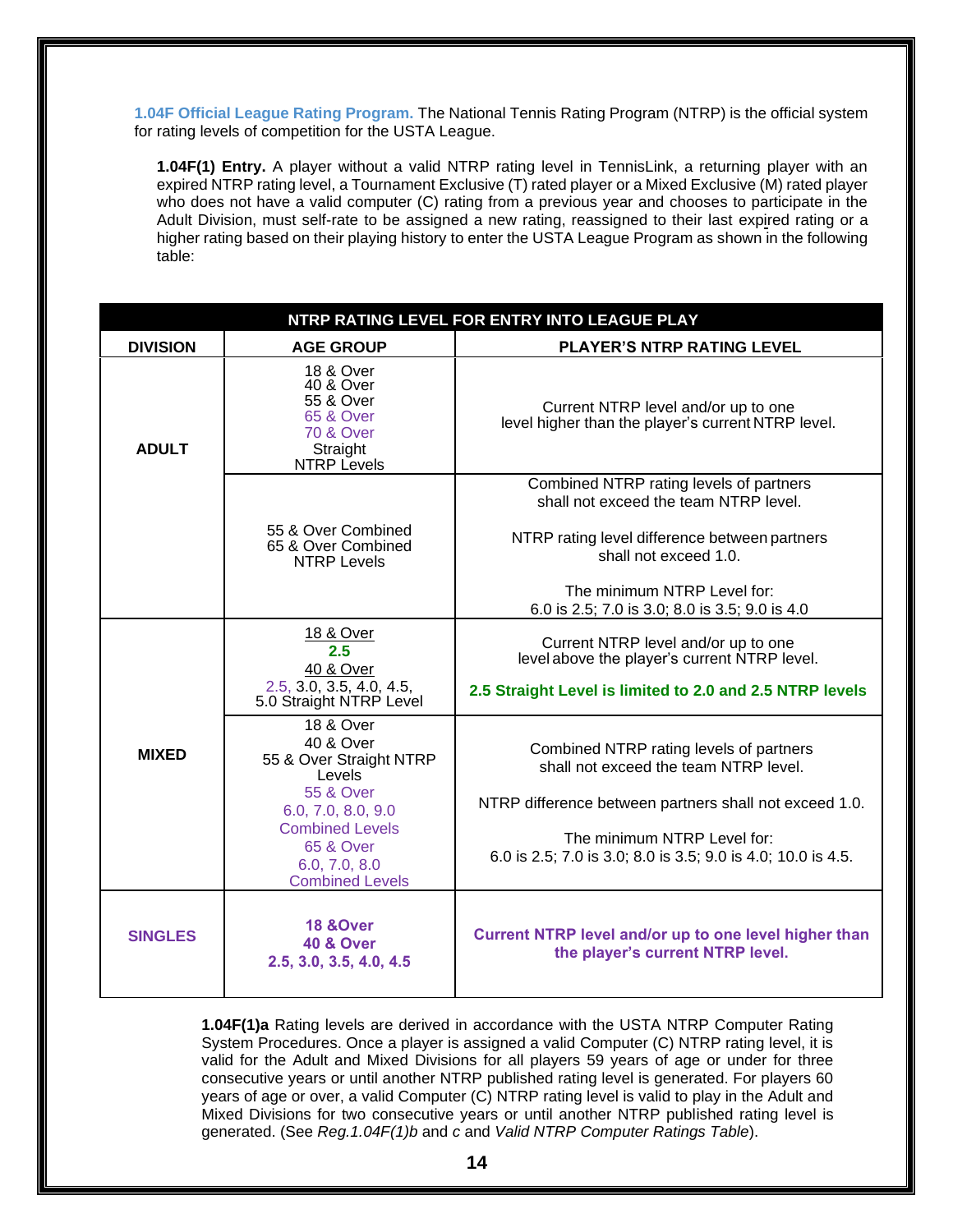**1.04F(1)b** Mixed results will not be part of generating a player's year-end rating, except for those players who participate in the Mixed Division exclusively. A player who plays in the Mixed Division exclusively will receive a published Mixed Exclusive (M) rating level at yearend unless they have a valid Computer (C) rating level from a previous year on file in TennisLink. A published (M) rating level is valid to play in the Mixed Division exclusively and will be in effect for players 59 years of age or under for three consecutive years and for players 60 years or older for two consecutive years or until another published NTRP rating level is generated. A player who plays exclusively in the Mixed Division and subsequently chooses to participate in the Adult Division must enter by using a valid Computer (C) rating from a previous year. If such player does not have a valid (C) rating from a previous year, he or she must self-rate with the minimum NTRP rating level being the higher of the self-rating or valid Mixed Exclusive (M) rating.

**1.04F(1)c** A player who plays exclusively in NTRP tournaments and subsequently chooses to participate in the Adult Division must enter that Division by using a valid Computer (C) rating from a previous year. If such player does not have a valid (C) rating from a previous year, he or she must self-rate with the minimum rating being the higher of the self-rating or valid Tournament Exclusive (T) rating.

# **Southern Regulation: Match results from select Southern NTRP Tournaments will be included in the 2022 year-end ratings. For players that participate in NTRP tournaments exclusively, said player may generate a tournament-exclusive (T) rating contingent on enough match play.**

**1.04F(1)d** Players who do not have a valid NTRP rating level on file in TennisLink shall selfrate in accordance with the General & Experienced Player Guidelines – Supplement to the NTRP Guidelines and complete the self-rating process on TennisLink when registering for a team. Players who allow someone else to complete the self-rating process for them will be ultimately responsible and held accountable for information submitted or omitted. Failure to self-rate in accordance with the *Guidelines*, or omission of information regarding a player's tennis history, will subject the player as well as the captain and/or others who completed, assisted, condoned and/or approved an inappropriate self-rating to penalties under the League Suspension Point System. Players whose self-ratings are determined to be inaccurate or inappropriate shall be disqualified. (See *Reg. 3.03E(1)a*).

**1.04F(1)e** Self-ratings are valid for two years from the date issued or until replaced by a dynamic or computer rating. If there is a change in their playing experience the player may appeal their rating up at that time or they may be promoted by the Sectionalcoordinator.

**1.04F(1)f** TennisLink will automatically remove expired computer and self-ratings thereby allowing individuals to self-rate. Players with expired ratings will not be allowed to self-rate at a lower level than their last valid NTRP rating level. However, when assigned an NTRP rating level by TennisLink, the player will have the opportunity to file a Self-Rate Appeal.

**1.04F(1)g** Each Sectional Association shall designate a committee to handle Self-Rate Appeals for those who appeal their assigned self-rating level. This committee may be the same, in whole or part, as the Sectional League Grievance Committee that handles NTRP Grievances. Players who appeal their rating and anyone acting on their behalf will abide by the Self-Rate Appeals Committee's decision without further right to appeal same, except that the Committee may reconsider its decision in the event there has been a clear factual error made by the Committee. Players granted an appeal of their self-rating may be subject to NTRP Grievance based only on newly discovered or missing information not previously considered. (See *General & Experiences Player Guidelines – Supplement to the NTRP Guidelines*.)

**1.04F(1)h Valid NTRP Computer Ratings:** See *Valid NTRP Computer Ratings Table*.

**1.04G Player Participation Eligibility.**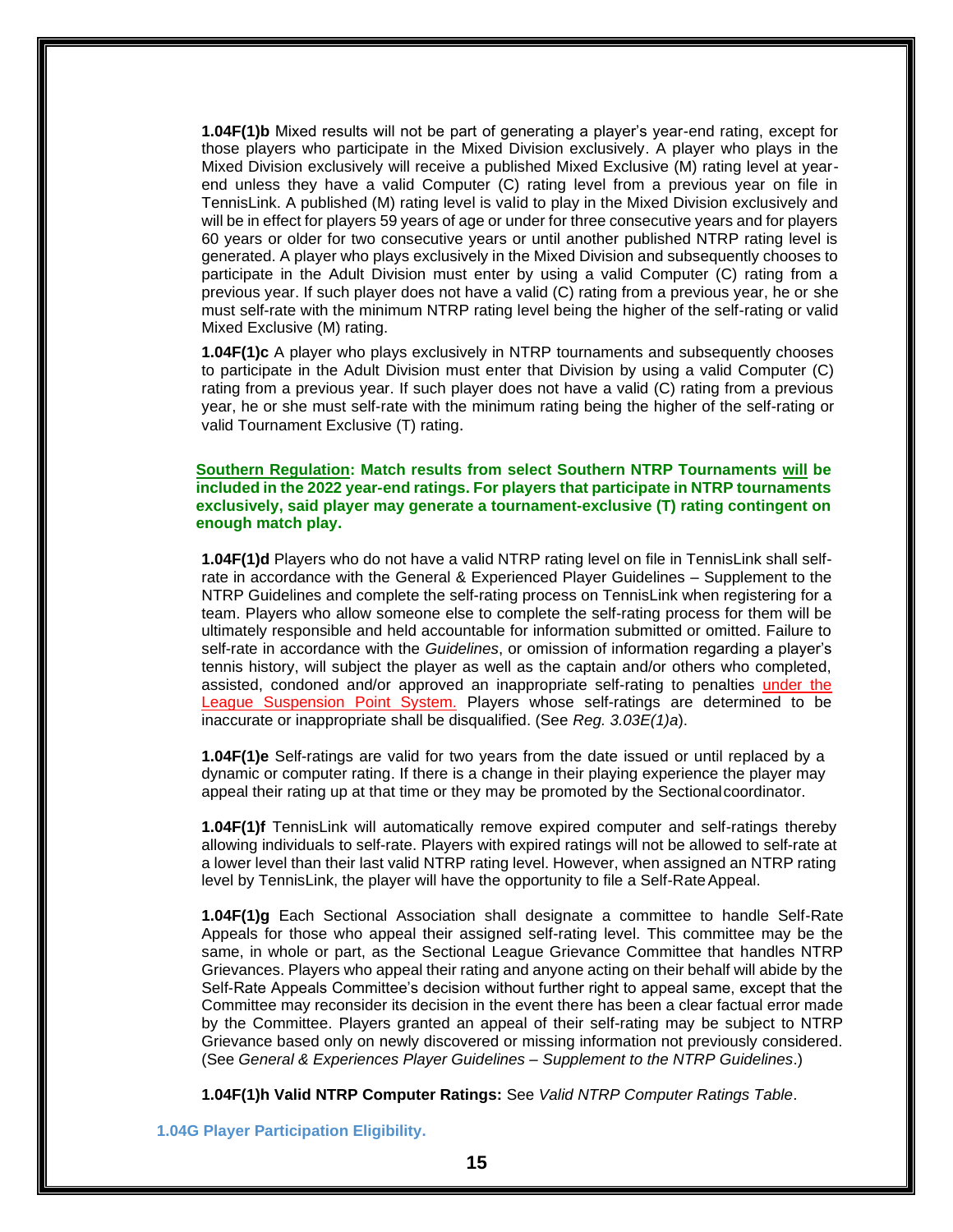**1.04G(1)** League players may play in the USTA League Adult and Mixed Divisions during the same local league season.

**1.04G(2)** A player may play on only one team in an NTRP level within an Age Group in the same local league during the same season. In local leagues where NTRP levels are divided into flights, a player may not play in more than one flight.

**1.04G(3)** A player may play on more than one team in an NTRP level within an Age Group in the same season provided it is in separate local leagues. The Section has the authority to accept or deny participation.

**1.04G(4)** A Section may authorize participation in more than one NTRP level within an Age Group in the same local league during the same season.

**Southern Regulation: Southern authorizes participation in more than one NTRP level as stated above.**

**1.04G(5)** A player may play up to one NTRP level higher than the player's current NTRP level**.**

**1.04G(6)** A player who qualifies to advance to championships on more than one team may be required by the Section to choose which team he or she will represent.

**Southern Regulation: Players who qualify for an Adult 18 & Over, Adult 40 & Over and/or Adult 55 & Over team(s) may advance on more than one team within an age group only if they are different NTRP levels. Players who qualify for a Mixed Doubles 18 & Over and/or Mixed Doubles 40 & Over team(s) may advance on more than one team within an age group only if they are different NTRP levels. No accommodations for scheduling will be made at any Championship for teams with players that may be competing on two or more teams during a championship.** 

**1.04G(7)** At any National, **Southern** and/or State Championship, if a player qualifies for two or more teams at the same NTRP level for an event, the individual must declare which team he or she will represent. In the absence of a declaration, the first match played will determine which team he or she will represent. Any matches played on a second team at the same NTRP level within the same Age Group will be defaulted.

**1.04G(8)** A player may participate in only one individual match within each team match.

**1.04G(9)** A player who participates in the USTA League in violation of any provision of Section 1.04G *Player Participation Eligibility*, shall be subject to an Eligibility Grievance as defined in Section 3.02D *Eligibility Grievance*.

**1.05 Official Ball.** In USTA League matches, a standard Type 2 USTA approved ball shall beused. The use of any USTA "transition" ball is prohibited.

# **2.00 USTA LEAGUES REGULATIONS.**

**All USTA League Regulations in 1.00 GENERAL, 3.00 GRIEVANCE PROCEDURES and the following Regulations in this section shall apply to USTA League Adult and Mixed Divisions except for Reg. 2.04 NTRP DYNAMIC DISQUALIFICATION AND REVIEW PROCEDURES which shall apply only to the USTA League Adult Division.**

# **2.01 LOCAL COMPETITION.**

# **2.01A NTRP Levels of Play.**

**2.01A(1)** When using straight NTRP levels, a player cannot have an NTRP rating higher than the NTRP level in which the player is competing.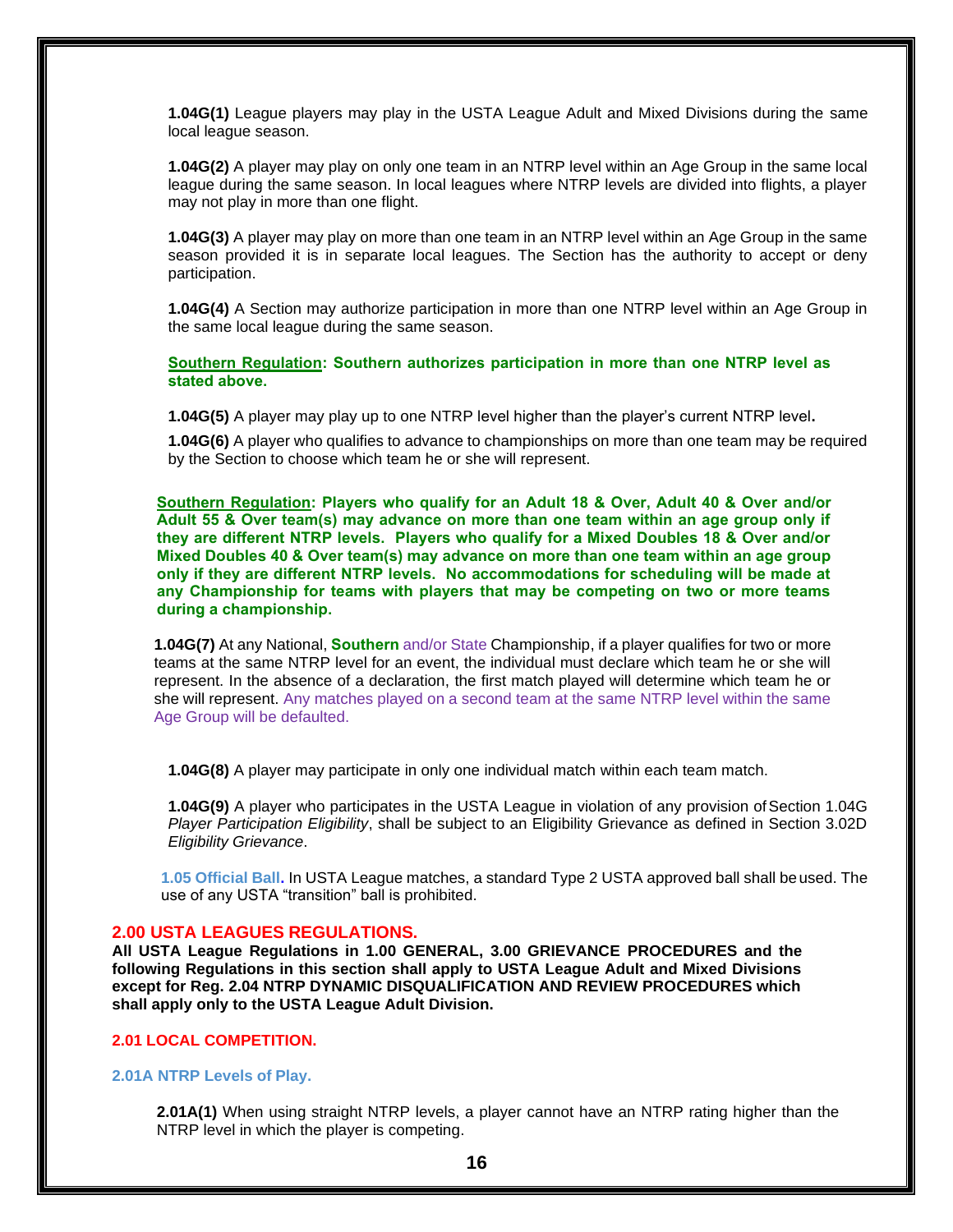**2.01A(2)** When using combined NTRP levels, the combined NTRP rating levels of the doubles team cannot exceed the combined NTRP level in which the players are competing.

**2.01A(3)** The NTRP difference between members of an individual doubles team may not exceed 1.0.

**2.01A(4)** USTA League NTRP levels in the local league and at championships are approved in accordance with the following table:

| <b>NTRP LEVELS OF PLAY</b> |                                              |                                                                                                                                                                              |                                                                             |                                                       |  |
|----------------------------|----------------------------------------------|------------------------------------------------------------------------------------------------------------------------------------------------------------------------------|-----------------------------------------------------------------------------|-------------------------------------------------------|--|
| <b>DIVISION</b>            | <b>AGE</b><br><b>GROUP</b>                   | <b>LOCAL LEAGUES</b>                                                                                                                                                         | <b>ALL CHAMPIONSHIPS</b><br><b>BELOW NATIONAL</b><br><b>CHAMPIONSHIPS</b>   | <b>NATIONAL</b><br><b>CHAMPIONSHIPS</b>               |  |
|                            | <b>18 &amp; Over</b>                         | 2.5, 3.0, 3.5 4.0,<br>4.5, 5.0 & Above                                                                                                                                       | 2.5, 3.0, 3.5, 4.0,<br>4.5, 5.0 & Above                                     | 2.5 women, 3.0, 3.5,<br>4.0, 4.5, 5.0                 |  |
| Adult                      | 40 & Over                                    | 2.5, 3.0, 3.5, 4.0,<br>4.5, 5.0                                                                                                                                              | 3.0, 3.5, 4.0,<br>4.5, 5.0                                                  | 3.0, 3.5, 4.0, 4.5                                    |  |
|                            | 55 & Over                                    | <b>Straight Levels</b><br>3.0, 3.5, 4.0, 4.5<br>0R<br><b>Combined Levels</b><br>6.0, 7.0, 8.0, 9.0                                                                           | Straight Levels 3.0, 3.5, 4.0, 4.5 OR<br>Combined Levels 6.0, 7.0, 8.0, 9.0 | <b>Combined Levels</b><br>6.0, 7.0, 8.0, 9.0          |  |
| Mixed                      | 18 & Over                                    | <b>Straight Levels</b><br>2.5, 3.0, 3.5,<br>Combined Levels 6.0, 7.0,<br>4.0, 4.5, 5.0<br>8.0, 9.0, 10.0<br><b>OR</b><br><b>Combined Levels</b><br>6.0, 7.0, 8.0, 9.0, 10.0  |                                                                             | <b>Combined Levels</b><br>6.0, 7.0,<br>8.0, 9.0, 10.0 |  |
| 40 & Over                  |                                              | <b>Straight Levels</b><br>2.5, 3.0, 3.5,<br><b>Combined Levels</b><br>4.0, 4.5, 5.0<br>6.0, 7.0, 8.0, 9.0<br><b>OR</b><br><b>Combined Levels</b><br>6.0, 7.0, 8.0, 9.0, 10.0 |                                                                             | <b>Combined Levels</b><br>6.0, 7.0, 8.0, 9.0          |  |
| <b>DIVISION</b>            | <b>AGE</b><br><b>GROUP</b>                   | <b>LOCAL</b><br><b>LEAGUES</b>                                                                                                                                               | <b>SC STATE CHAMPIONSHIP</b><br><b>ONLY</b>                                 |                                                       |  |
| <b>Adult</b>               | <b>70 &amp; Over</b>                         | 3.0, 3.5, 4.0                                                                                                                                                                | 3.0, 3.5, 4.0                                                               |                                                       |  |
|                            | Mixed 55<br>& Over                           | 6.0, 7.0, 8.0, 9.0                                                                                                                                                           | 6.0, 7.0, 8.0, 9.0                                                          |                                                       |  |
| <b>Mixed</b>               | Mixed 65<br>& Over                           | 6.0, 7.0, 8.0                                                                                                                                                                | 6.0, 7.0, 8.0                                                               |                                                       |  |
| <b>Singles</b>             | <b>18 &amp; Over</b><br><b>40 &amp; Over</b> | 2.5, 3.0, 3.5, 4.0, 4.5                                                                                                                                                      | 2.5, 3.0, 3.5, 4.0, 4.5                                                     |                                                       |  |

**2.01B Men, Women and Mixed Doubles.** Men's and women's leagues shall be separate at each approved NTRP level in the Adult Division. Leagues in the Mixed Division are comprised of a man and a woman who combine to play in each individual match. The local league shall determine which of these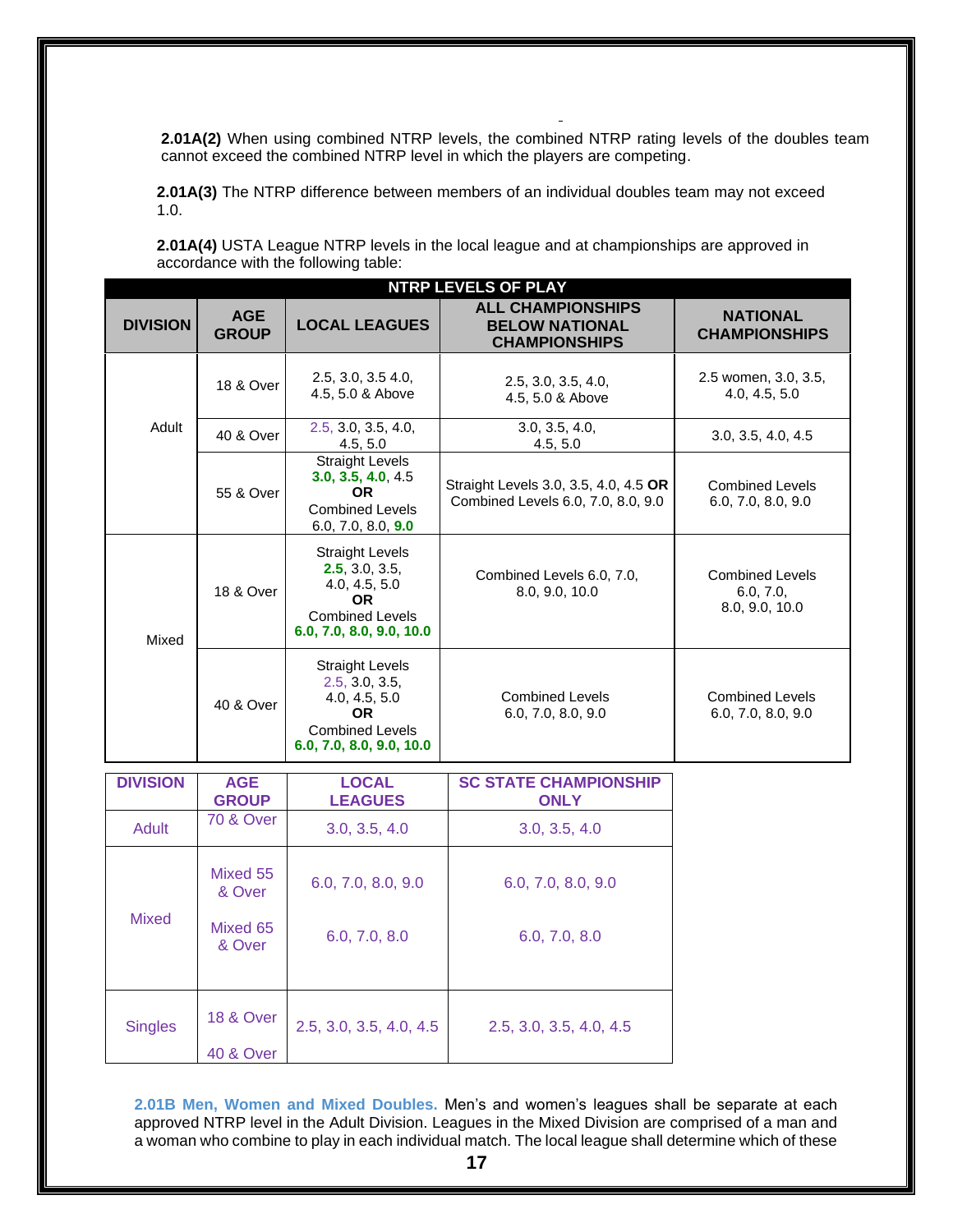approved NTRP levels in Reg. 2.01A(4) shall be available for men, women and mixed genders in local league competition.

# **2.01C Competition Format.**

**2.01C(1) Full Round Robin.** Each NTRP level within a local league may play at least one full round robin competition wherein every team plays every other team. When any NTRP level consists of only two teams, each team is required to play a minimum of three team matches, which is a triple round robin. When any NTRP level consists of only three teams, each team is required to play a minimum of four team matches, which is a double full round robin. Any NTRP level may be divided into flights and each team shall play every other team in its flight. The flight winners may enter a playoff structure to establish a local league champion for that NTRP level.

**Southern Regulation: Southern authorizes the use of 2.01C(1)a, 2.01C(1)b and/or 2.01C(1)c within its local leagues.**

> **2.01C(1)a** Each Sectional Association may permit additional matches, selected randomly, within a flight.

> **2.01C(1)b** Each Sectional Association may permit additional cross-flight matches in which each team in one flight plays an equal number of matches in the other flight, selected randomly if not a full round robin.

> **2.01C(1)c** Each Sectional Association may permit the top teams in a flight to play an additional round robin to determine advancement, and the teams without a mathematical chance to advance may play an additional round robin.

**2.01C(2) Partial Round Robin.** Each NTRP level within a local league may play a partial round robin competition wherein every team plays the same number of matches against randomly selected opponents. A minimum of the top two teams shall progress to a single elimination playoff to establish a local league champion for that NTRP level.

**2.01C(3) Team Match.** Each team match in a local league shall consist of such number of individual matches of singles, doubles, or any combination thereof as determined by the local league. Each team must have the minimum number of players available to play the majority of individual matches. If one team does not have the minimum number of players, the opposing team will be credited with a total team default and will win each individual match 6-0 6-0. If neither team has the required minimum number of players, the match shall be scored as a double team default, and neither team will receive credit for a win. In the case of a team default or double team default any individual matches actually played will count only for NTRP ratings and eligibility for advancement and cannot count for determining standings.

If both teams have the minimum number of players available to play, but the combination of individual defaults by the two teams would result in the majority of matches not being played, the teams must follow the procedure(s) established by the Sectional Association, to ensure that a majority of individual matches are played.

Each Sectional Association shall establish procedures to determine the 1) flightstandings in the event of a team default or double team default and 2) actions to take when the combination of individual defaults given by the two teams in the team match results, or would result, in a situation where the majority of the individual matches are not played. If no such procedures have been established, the match will result in a double team default.

**Southern Regulation: The first course of action would be for both captains to agree on what individual matches, based on the number of players present, or to be present, can be played to constitute a valid team match. Once that is determined, both captains will reexchange scorecards.**

**If both captains cannot come to an agreement on what lines will be played to constitute a**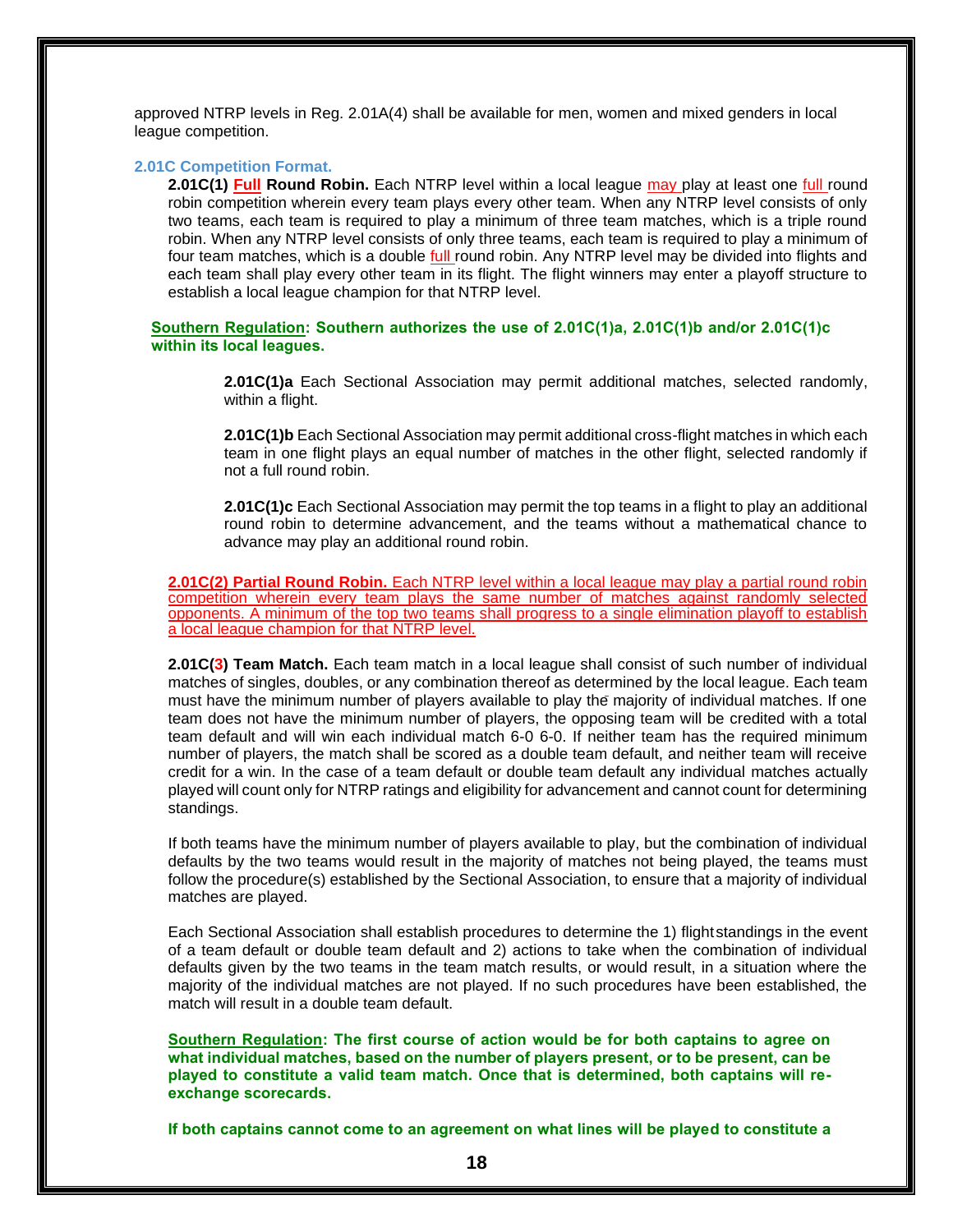# **valid team match, based on the number of players present, or to be present, then the following individual matches will be assigned in sequential order to be played:**

| <b>Match Format</b>  | <b>Required Matches in</b><br><b>Sequential Order</b>                                 | Minimum # of<br><b>Players Required</b><br>for Each Team in<br>Valid Team Match |
|----------------------|---------------------------------------------------------------------------------------|---------------------------------------------------------------------------------|
| 2 singles, 3 doubles | #1 and #2 singles, and #1 doubles (priority);<br>#2 doubles if enough players present | 4                                                                               |
| 1 singles, 4 doubles | #1 singles #1 and #2 doubles (priority);<br>#3 doubles if enough players present      | 5                                                                               |
| 2 singles, 2 doubles | #1 singles and #2 singles and #1 doubles (priority)                                   | 4                                                                               |
| 1 singles, 3 doubles | #1 singles and #1 doubles and #2 doubles (priority)                                   | 5                                                                               |
| 1 singles, 2 doubles | #1 singles and #1 doubles                                                             | 3                                                                               |
| 3 doubles            | #1 and #2 doubles                                                                     | 4                                                                               |

**Southern Regulation: If both teams have enough players to play the match and it's discovered after-the-fact that a majority of the matches were not played to constitute a valid team match, both captains need to come to an agreement of what lines will be played to make the team match valid. If captains cannot come to an agreement then the individual match(es) to be played will be assigned in sequential order in the above-mentioned table. If a captain does not comply with this regulation, then it may be considered a full team default in favor of the opponents.**

**If a team shows up without the minimum # of players required for the team match based on the number of players present, or to be present, it will be a full team default in favor of the opponents. Please refer to national regulation 2.01C(5) on team default procedures.** 

**2.01C(4) Match Scoring and Formats.** It is recommended that all matches be the best of three tiebreak sets with a match tiebreak in lieu of a third set. The match tiebreak shall be scored as one set and one game for tiebreak purposes. For play at or below the Sectional level, the Sectional Association may authorize the use of other USTA approved scoring methods and other scoring methods that are compatible with the USTA NTRP Computer Rating System. Other match formats include: best of three tiebreak sets with a set tiebreak at 6-all, pro-set matches, a single set with a set or match tiebreak at 6-all and timed matches. No-Ad scoring can be used with any of the scoring methods.

# **Southern Regulation: Southern authorizes the use of other USTA approved scoring methods compatible with the USTA NTRP Computer Rating System at all championships.**

# **If a Local League has a playoff, championship procedures must be used in the event of a tie. Please refer to national regulation 2.03H.**

The method of awarding points in order to determine the winning team of a local league team match and the winner of the local league competition may be the same as that used in championship competition or may be another method compatible with the USTA NTRP Computer Rating System selected by the local league. (See *Reg. 2.03D Competition Format* and *Reg. 2.03E Team Match and Scoring* for championship competition.) The scoring in the event of a default or disqualification shall be 6-0, 6-0. Retirements shall be scored as described in *Reg. 2.03N Scoring of Retirements*.

**2.01C(5) Individual Match.** An individual match is defined as any singles match or any doubles match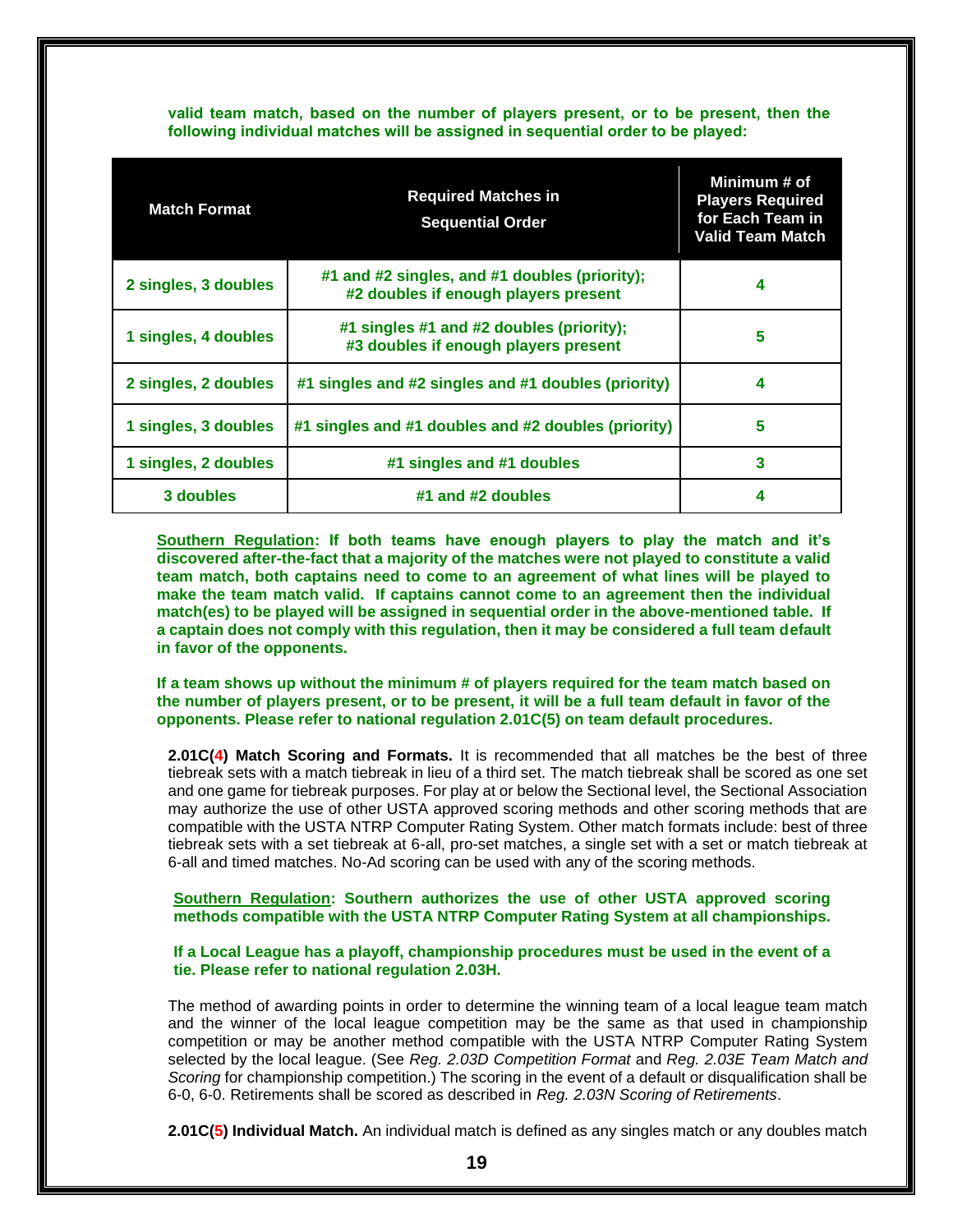played as part of a team match.

**2.01C(6) Team Line-Ups.** The team captain for each team shall exchange their team line-up simultaneously prior to the beginning of the team match. No substitution may be made in an individual match after the line-up has been presented, except for injury to, illness of, or disqualification of a player prior to the start of such match and except under such further circumstances as a Sectional Association may authorize. If the substitution is made during the warm-up, the substitute player is entitled to a five minute warm-up. The default principles in *Reg. 2.03K Team Defaults* and *2.03L Scoring of Team Defaults* shall be applicable.

**Southern Regulation: An individual match is started when the first ball is put in play. After the start of an individual match, if injury to or illness of a player occurs, the opponents will be awarded a retirement for that individual match only. If a disqualification occurs, the opponents will be awarded a default.**

**A. In the event of illness, injury, disqualification, or no-show of a player prior to the start of an individual match (once the lineup has been exchanged), a team may substitute a player in the affected position within the 15-minute default time, using a player not already listed on the lineup. If no such substitution can be made, the affected position only will be defaulted in local leagues.** 

**B. In the event that a team match must be re-scheduled and starting times are staggered, where opponents are not available and ready to play, defaults will be awarded in the affected position only.**

**C. Local leagues will decide how to regulate rescheduling of team matches due to rain, inclement weather and/or USTA League-related conflicts.** 

**D. Two players will play together in the higher position when both of their partners do not show in order to avoid two defaults. (Note: When dealing with combined levels, this would be permissible only if the two players together would not exceed the combined NTRP level.)**

**E. If a team defaults an entire match (as described in USTA League Regulation 2.03K) in local play, states may decide whether to allow further play by that team and how matches played by that team should be used in determining standings. A state may not authorize a local league to make such determination. If the state does not have a specific rule in place regarding such team defaults, it must follow USTA League Regulation 2.03L.** 

**South Carolina Regulation:** If a team commits a team default for any reason during round robin play, all matches for the defaulting team already played or to be played shall be null and void when determining standings but will be used for ratings and advancement purposes. If all teams with a mathematical chance to advance have played the defaulting team in good faith, those matches shall stand as played when determining standings. Teams that default an entire match are expected to play the remainder of their schedule. A grievance may be filed against a team that is assessed a team default**.**

**2.01D Coaching.** When the scoring method is the best of three tiebreak sets and a 10-minute rest period is taken between the second and third sets, coaching is permitted only during this rest period.

# **2.02 PROGRESSION.**

# **2.02A Local League.**

**2.02A(1) Local League Competition.** Each team that wins a specific level of local league competition shall be entitled to advance to the next level of competition if otherwise eligible.

**Southern Regulation: At the conclusion of the local league competition and/or local playoff, the Local League Coordinator shall notify the State League Coordinator of teams advancing to the**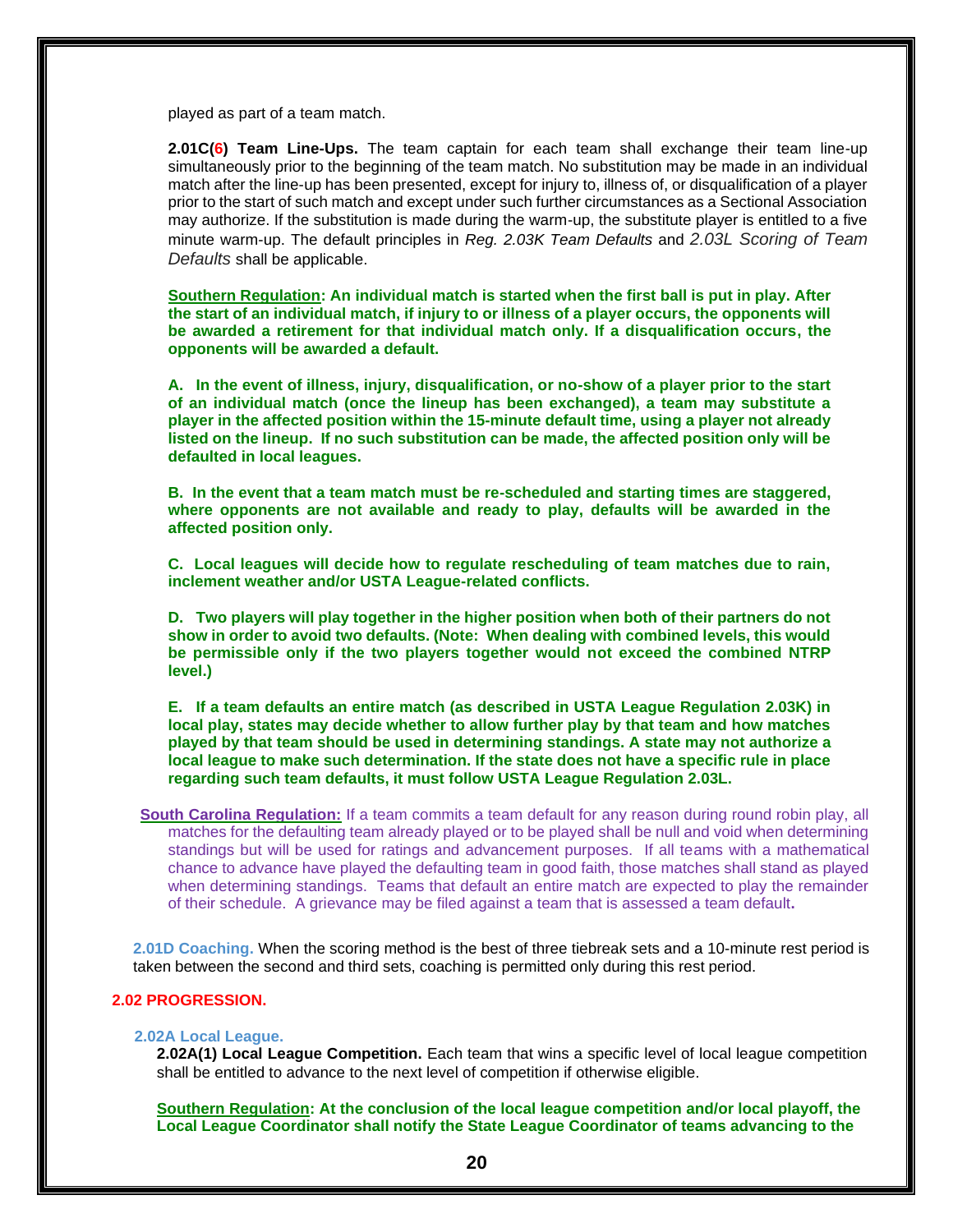# **state championships based on state-set criteria.**

**2.02A(2) Local League Champions.** At the conclusion of local league competition, the Local League Coordinator shall certify to the Sectional League Coordinator the results of the local league competition and the name(s) and address(es) of the team captain(s). Local league competition must be concluded prior to the deadline set by the Sectional Association.

**Southern Regulation: States shall determine the progression from local league to the State Championship. States shall conclude their State League Championships to determine its State Champions and identify to the Section their winning teams at each level by the deadlines below:**

- **Adult 18 & Over League: Conclude state championship on or before June 20, 2022 to determine its State Champions. Teams attending must be submitted to Southern Sectional League Coordinator by June 29, 2022.**
- **Adult 40 & Over League: Conclude state championship on or before July 4, 2022 to determine its State Champions. Teams attending must be submitted to Southern Sectional League Coordinator by July 8, 2022.**
- **Adult 55 & Over League: Conclude state championship on or before August 15, 2022 to determine its State Champions. Teams attending must be submitted to Southern Sectional League Coordinator by August 19, 2022.**
- **Mixed Doubles (18 & Over, 40 & Over) League: Conclude state championship on or before September 12, 2022 to determine its State Champions. Teams attending must be submitted to Southern Sectional League Coordinator by September 13, 2022.**

**Any State that cannot comply with any of these dates must seek the permission of the Sectional League Coordinator in writing. If teams are brought in early to the Section Championships for local league play, the above-mentioned dates would not apply.**

# **2.02B Championships.**

**2.02B(1) District/Area Championships.** Each Sectional Association shall determine and announce a method of progression suitable for its geographic boundaries for advancement of its local league teams to Sectional League Championships. Such progression may include one or more championships below the Sectional Championships.

**2.02B(1)(a)** All NTRP levels in the Adult 18 & Over, 40 & Over, 55 & Over, 65 & Over, 70 & Over, Mixed 18 & Over, Mixed 40 & Over, and any other South Carolina only leagues must play a local league to advance to District Championships except as noted in 2.02B(1)(c).

**2.02B(1)(b)** The District League Coordinator will determine which NTRP levels will play their local league at the State Championships. This will be based on the total number of teams registered in each area for each level by the initial league deadline date. Legal team rosters for any levels playing their local league at the State Championship must be submitted by the initial league deadline date for the area in which the team is registering. Players must be registered on both the TennisLink roster and the Championship roster by the Championship Online Registration Deadline in order to participate in the Local League at State.

**2.02B(2) District/Area and Sectional Championship Events.** Each Sectional Association shall determine the dates of the championships within the Section. Each championship event ends on the date entered in TennisLink as the championship end date. In the event a championship is not concluded on the date published in TennisLink, then the end date in TennisLink should be amended to reflect the date of the last match played.

**2.02B(3) Sectional Championships.** Each Sectional Association shall hold a Sectional League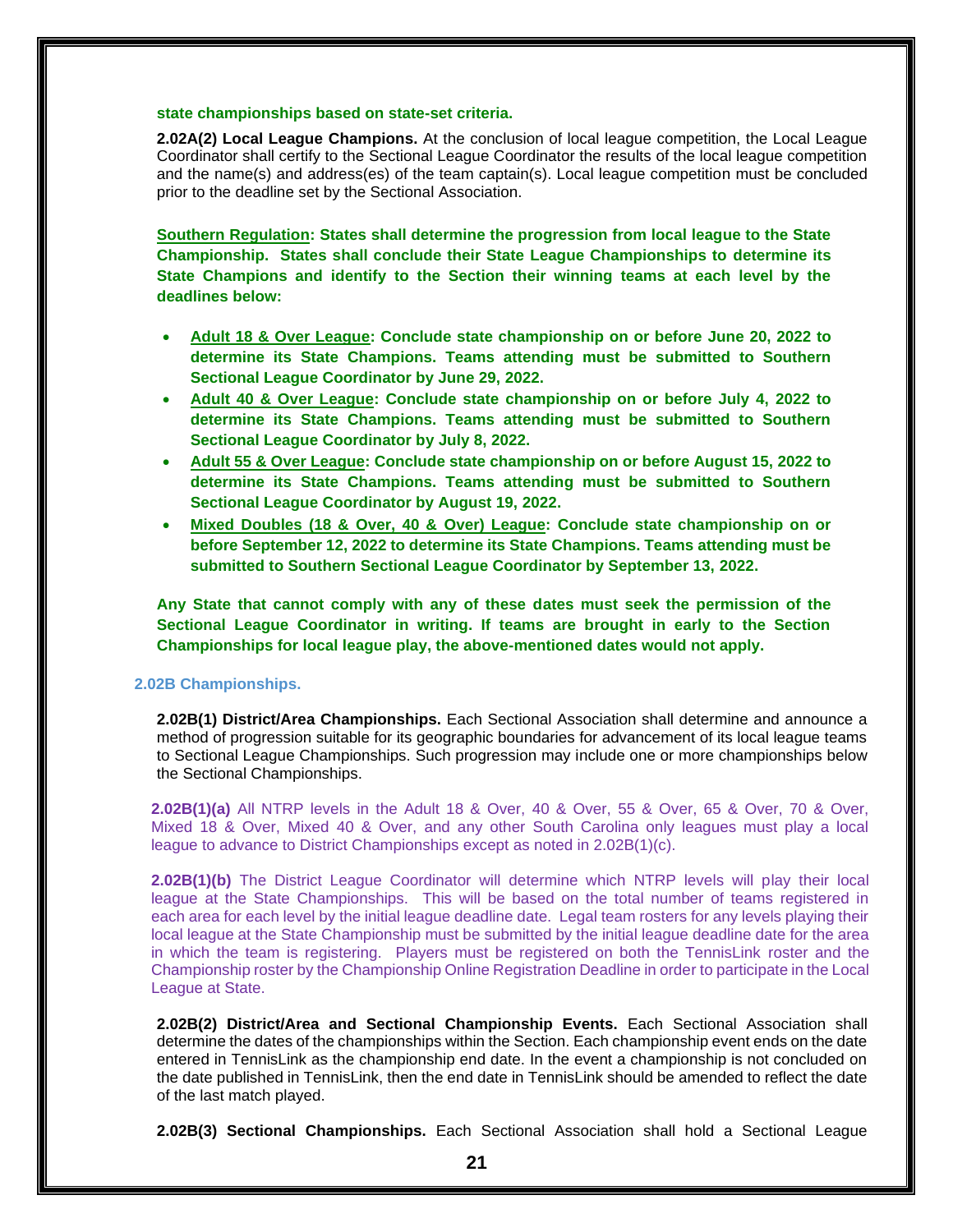Championship in each National approved NTRP level for each Division and Age Group, on or before the date specified by the USTA League Leadership, to determine its Sectional champions. The winning team at each NTRP level and Age Group shall be allowed to compete in the USTA League National Championships if otherwise eligible. If the winning team at any NTRP level of competition is unable to compete further towards the National Championships, then the Sectional League Coordinator may select the second-place team for such further competition, etc.

**Southern Regulation: Please refer to the 2022 Southern Championship Procedures for full championship details including registration information, dates, locations and procedures.**

**South Carolina Regulation:** Please refer to the 2022 South Carolina Championship Procedures for full championship details including registration information, dates, locations and procedures.

**2.02B(4)** National Championships. The team winning the National Championship in each NTRP level of competition in each Age Group of the Adult and Mixed Divisions shall be the USTA League National Champion.

# **2.03 DISTRICT/AREA, SECTIONAL AND NATIONAL LEAGUE CHAMPIONSHIPS.**

#### **2.03A Eligibility.**

**2.03A(1)** The District/Area or Section has the authority to determine the progression of teams to its championship competition by determining a champion of the preceding level of competition in its NTRP category or by using the *Championships Wildcard Procedures*. Champions of the preceding level of competition must be included in the progression if otherwise eligible.

**2.03A(2) Participation.** A player may participate in only one individual match within each team match.

# **2.03A(3) Below National Championships**

**2.03A(3)a** In the Adult and Mixed Divisions, a player is eligible to progress to championship level competition below National Championships if that player has played on the same team in at least two matches at the same NTRP level in the same Age Group during its local league season and is otherwise eligible. A maximum of one default received by the player during local league competition shall count for advancing. Retired matches shall count toward advancing for all players involved in both USTA League Divisions. (See *Matches Required to Advance to Championships Table.)*

**2.03A(3)b** Sections shall have the option to require, for eligibility to progress to championship level competition below National Championships, Self-Rated and Valid Computer Rated Appealed players to play up to four matches, on the same team at the same NTRP level in the same Age Group during its local league season and is otherwise eligible. Sections shall also have the option to declare if one default received by the player during local league competition shall or shall not count for advancing.

**2.03A(4)** In the Adult and Mixed Divisions, all players other than Self-Rated and Valid Computer Rated Appealed Players are eligible to advance to National Championship competition if that player has played on the same team in at least three matches at the same NTRP level in the same Age Group through Sectional Championships and is otherwise eligible. A maximum of one default received by the player during local league or championship competition shall count for advancing.

All Self-Rated and Valid Computer Rated Appealed players are eligible to progress to National Championship competition if that player has played on the same team in at least four matches at the same NTRP level in the same Age Group during its local league season and is otherwise eligible. No defaults received by the player during local league or championship competition shall count for advancing.

Retired matches shall count toward advancing for all players involved in both USTA League Divisions. (*See Matches Required to Advance to Championships Table.*)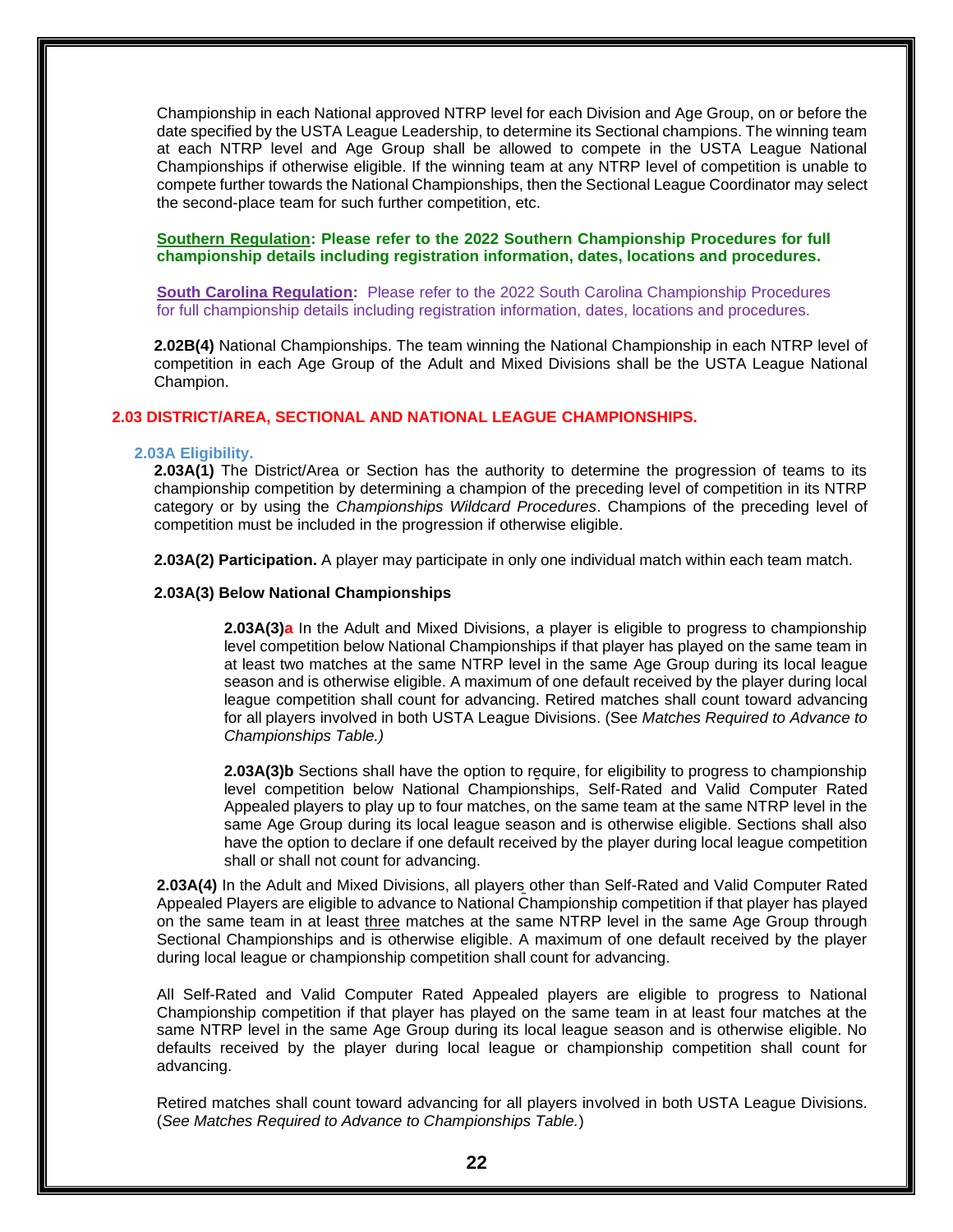**Southern Regulation: If there is no local and/or state competition offered for the Adult 18 & over, 40 & Over, 55 & Over or Mixed 18 & Over, 40 & Over, one team per state per level may be permitted to play a local league prior to the Section Championships beginning. If teams are brought in early to the Section Championships for local league play, all teams will be provided wildcards to advance to the Section Championships. \*Please note that a local league prior to Sectionals is not a guarantee and will only be permitted if two or more states are eligible to participate.**

**2.03A(5)** At all Championships, a minimum number of team members as shown in the following table, who were on the final roster of their local league team at the conclusion of local league play, must be available and eligible to compete or to combine and compete, as appropriate. The required minimum number of team members may be reduced with an approved waiver, but to not less than the minimum as noted in the following table. At Sectional Championship level and below, the Championship Committee may grant such a waiver. At the National Championships a committee comprised of the USTA League Chair, Vice-Chair and the National League Administrator may grant such a waiver. Waivers are only intended for extreme circumstances.

| MINIMUM NUMBER OF TEAM MEMBERS REQUIRED AT<br>NATIONAL AND SOUTHERN AND SOUTH CAROLINA<br><b>CHAMPIONSHIPS</b> |                                                                                                         |                                                                               |  |                                                                                                         |  |
|----------------------------------------------------------------------------------------------------------------|---------------------------------------------------------------------------------------------------------|-------------------------------------------------------------------------------|--|---------------------------------------------------------------------------------------------------------|--|
| <b>DIVISION</b>                                                                                                | <b>AGE GROUP</b>                                                                                        | <b>MINIMUM</b><br><b>NUMBER AT</b><br><b>NATIONAL</b><br><b>CHAMPIONSHIPS</b> |  | <b>MINIMUM</b><br><b>NUMBER WITH</b><br><b>APPROVED</b><br><b>WAIVER AT ALL</b><br><b>CHAMPIONSHIPS</b> |  |
|                                                                                                                | <b>18 &amp; Over</b><br>2.5 women & 5.0                                                                 | 5                                                                             |  | 3                                                                                                       |  |
| Adult                                                                                                          | <b>18 &amp; Over</b><br>3.0, 3.5, 4.0, 4.5                                                              | 8                                                                             |  | 4                                                                                                       |  |
|                                                                                                                | 40 & Over                                                                                               | 7                                                                             |  | 5                                                                                                       |  |
|                                                                                                                | 55 & Over                                                                                               | 6                                                                             |  | 4                                                                                                       |  |
| Mixed                                                                                                          | 18 & Over<br>40 & Over                                                                                  | 3 Men<br>3 Women                                                              |  | 2 Men<br>2 Women                                                                                        |  |
|                                                                                                                |                                                                                                         |                                                                               |  |                                                                                                         |  |
|                                                                                                                | MINIMUM NUMBER OF TEAM MEMBERS REQUIRED AT<br><b>SOUTH CAROLINA ONLY</b><br><b>LEAGUE CHAMPIONSHIPS</b> |                                                                               |  |                                                                                                         |  |
| <b>DIVISION</b>                                                                                                | <b>AGE GROUP</b>                                                                                        |                                                                               |  | <b>MINIMUM NUMBER</b><br><b>OF TEAM MEMBERS</b>                                                         |  |
| <b>Adult</b>                                                                                                   | 40 & Over 2.5                                                                                           |                                                                               |  | 5                                                                                                       |  |
| <b>Adult</b>                                                                                                   | <b>70 &amp; Over</b>                                                                                    |                                                                               |  | 6                                                                                                       |  |
| <b>Mixed</b>                                                                                                   | <b>55 &amp; Over</b>                                                                                    |                                                                               |  | 3 Men/3 Women                                                                                           |  |
| <b>Mixed</b>                                                                                                   | <b>65 &amp; Over</b>                                                                                    |                                                                               |  | 3 Men/3 Women                                                                                           |  |
| <b>Singles</b>                                                                                                 | <b>18 &amp; Over</b>                                                                                    |                                                                               |  | 3                                                                                                       |  |
| <b>Singles</b>                                                                                                 | <b>40 &amp; Over</b>                                                                                    |                                                                               |  | $\overline{3}$                                                                                          |  |

Waivers are not an option at any South Carolina State Championships.

**2.03B Official League Championships Entry.** An official copy of the final USTA TEAM ROSTER FOR LEAGUES shall be submitted by the team captain or coordinator to the Championship Committee at each level of league championships prior to the deadline announced for entry into the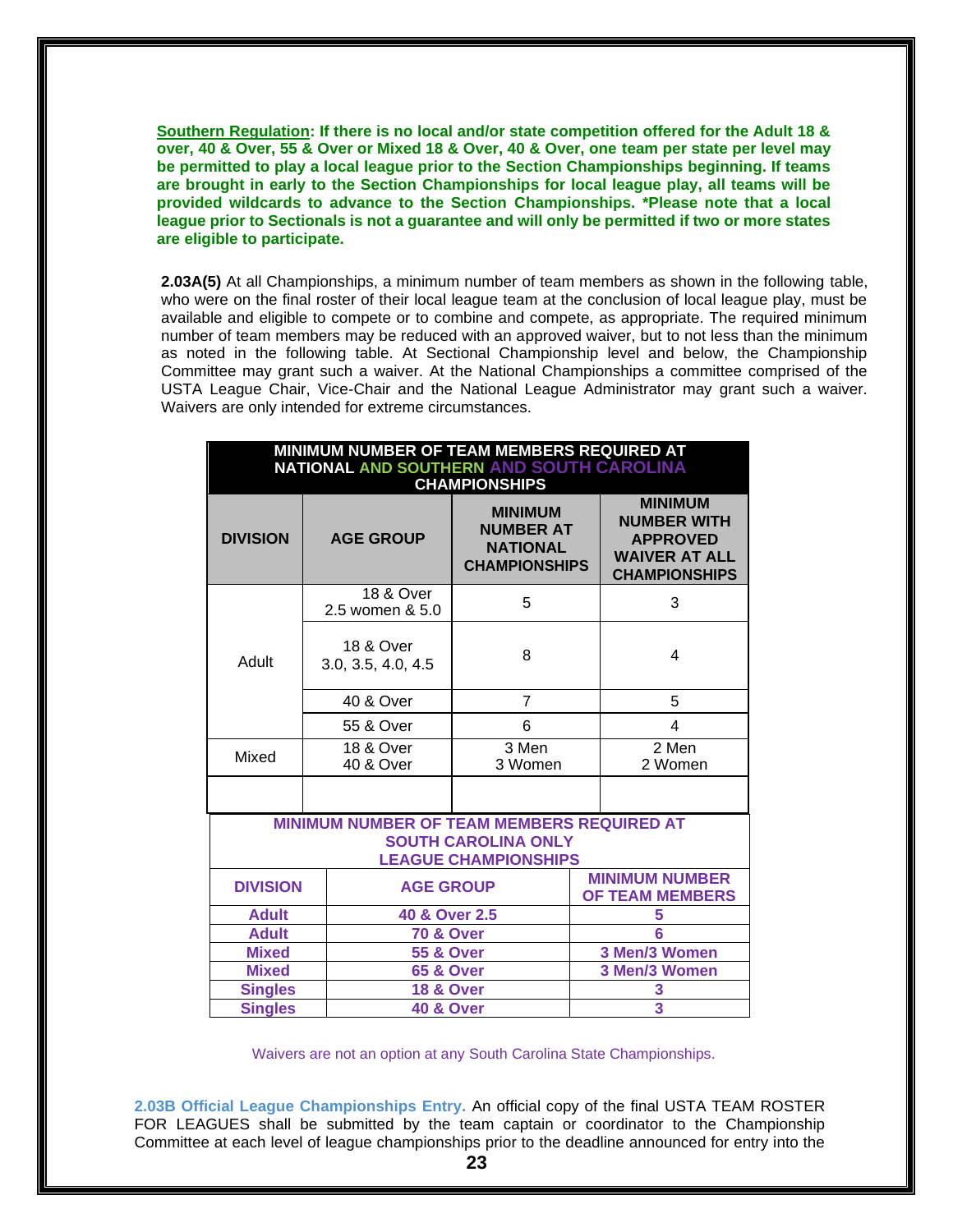#### event.

**2.03C Scoring.** It is recommended that all matches be the best of three tiebreak sets with a match tiebreak in lieu of a third set. The tiebreak shall be scored as one set and one game for tiebreak purposes. For championship play at or below the Sectional level, the Sectional Association may authorize the use of other USTA approved scoring methods and other scoring methods that are compatible with the USTA NTRP Computer Rating System. Other match formats include: best of three tiebreak sets with a set tiebreak at 6-all, pro-set matches, or a single set with a set or match tiebreak at 6-all. No-Ad scoring may be used with any of the these scoring methods**.**

**Southern Regulation: Please refer to the Southern Championship Procedures for scoring formats.**

**South Carolina Regulation: Please refer to the South Carolina Championship Procedures for scoring formats.**

#### **2.03D Championship Competition Formats.**

**2.03D(1) Championship Competition Format at Section Level Events and Below.** The Sectional Association shall determine the competition, team match and scoring formats for the championship competitions.

2.03D(1)a To establish the champion of a local league that utilized a full round robin competition under 2.01C(1), the Sectional Association shall determine the competition format for the championship competition.

2.03D(1)b To establish the champion of a local league that utilized a partial round robin competition under 2.01C(2), the competition format shall be a minimum of a single elimination playoff between the top two teams at the conclusion of the partial round robin to establish a local league champion for that NTRP level.

**Southern Regulation: For all championships at the section level and below, Southern permits the use of round robin(s), single elimination or un-flighted matches against randomly selected opponents. The use of multiple round robins, or the use of un-flighted matches, will require a playoff structure to establish a champion. Please refer to championship procedures for full details for that applicable championship.** 

**USTA Southern permits each local league to continue using the same local league team format through local league playoffs. Said team format for local league playoff structure shall be listed in each applicable local league regulations. All other requirements for "championship" play must be followed for local league playoffs.** 

**2.03D(2) Competition Format at National Championships.** The USTA League Committee shall determine the competition, team match and scoring formats for National Championships.

**2.03E Team Match and Scoring.** A team match will consist of the matches as shown in the following table. The team winning the majority of individual matches will be awarded one team point at National Championships. Sectional Associations may either follow the National Championships scoring format or determine a method of awarding points in order to determine the winning team of a championship competition. For each team match, a majority of the individual matches must actually be played by the two teams to constitute a valid team match. The Championship Committee has the authority to determine the actions to take when the combination of individual match defaults given by the two teams in the team match would result in a situation where the majority of the individual matches would not be played.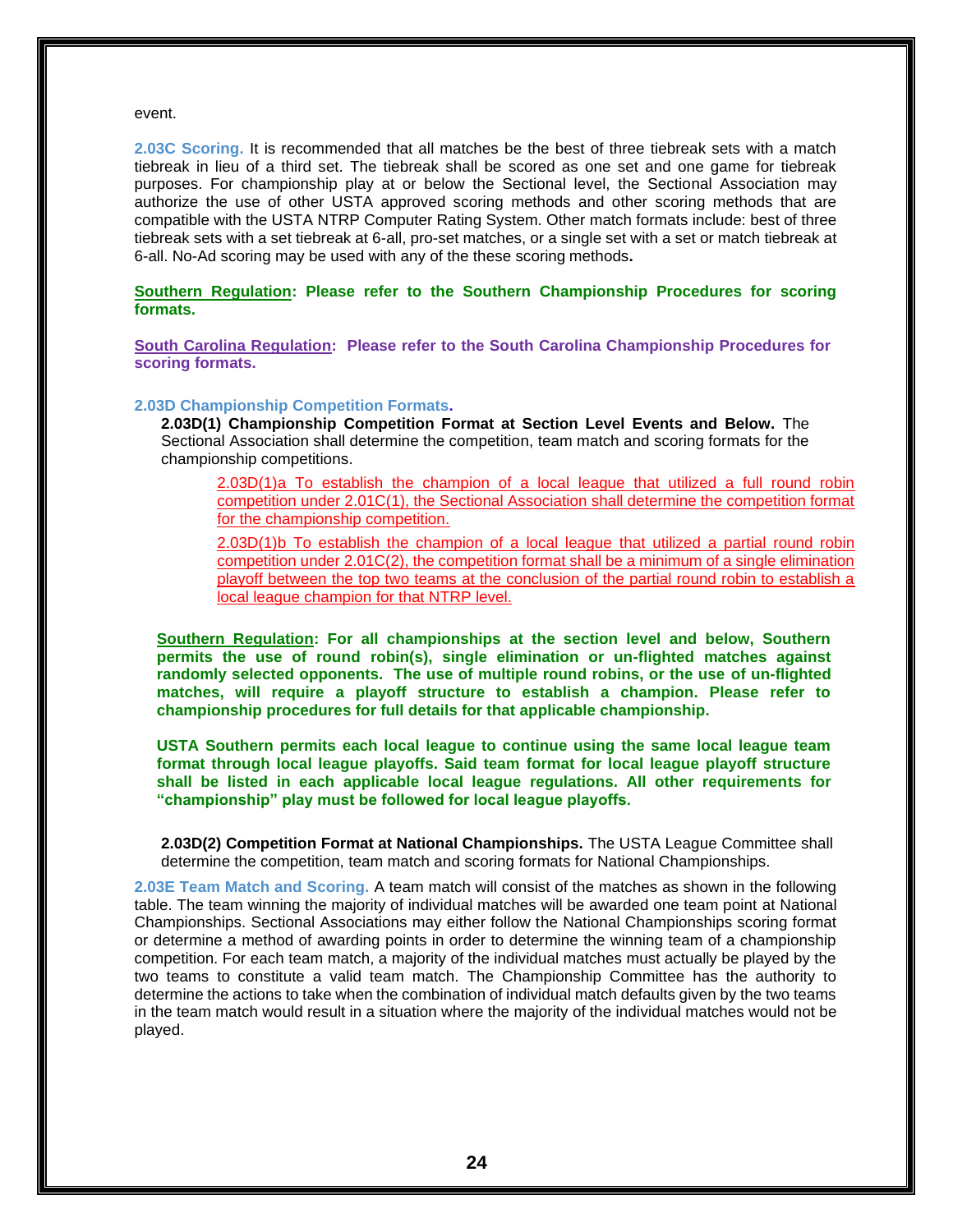|                                                                                                                                   |                        | TEAM MATCH AND SCORING AT ALL NATIONAL AND SOUTHERN CHAMPIONSHIPS                                                                                                                                                                                                                                                  |
|-----------------------------------------------------------------------------------------------------------------------------------|------------------------|--------------------------------------------------------------------------------------------------------------------------------------------------------------------------------------------------------------------------------------------------------------------------------------------------------------------|
| <b>DIVISION AND AGE</b><br><b>GROUP</b>                                                                                           | <b>TEAM MATCH</b>      | ONE TEAM POINT AWARDED FOR                                                                                                                                                                                                                                                                                         |
| Adult 18 & Over                                                                                                                   | 2-Singles              | 3 individual matches won                                                                                                                                                                                                                                                                                           |
| 3.0, 3.5, 4.0, 4.5                                                                                                                | 3-Doubles              |                                                                                                                                                                                                                                                                                                                    |
| Adult 40 & Over                                                                                                                   | 1-Singles<br>3-Doubles | 3 individual matches won;<br>If tied 2-2, the tie shall be broken by the<br>first of the following methods<br>to do so:<br>a) Sets: Loser of the fewest number of<br>sets.<br>b) Games: Loser of the fewest number of<br>games.<br>c) Game Winning Percentage: Total<br>games won divided by total games<br>played |
|                                                                                                                                   |                        | d) Winner of No. 1 Doubles                                                                                                                                                                                                                                                                                         |
| Adult 18 & Over                                                                                                                   | 1-Singles              |                                                                                                                                                                                                                                                                                                                    |
| 2.5 women, 2.5 men & 5.0                                                                                                          | 2-Doubles              |                                                                                                                                                                                                                                                                                                                    |
| Adult 40 & Over                                                                                                                   | 1-Singles              |                                                                                                                                                                                                                                                                                                                    |
| 2.5 men & 2.5 women                                                                                                               | 2-Doubles              |                                                                                                                                                                                                                                                                                                                    |
| Adult 55 & Over<br>Adult 65 & Over<br>Adult 70 & Over<br>Mixed 18 & Over<br>Mixed 40 & Over<br>Mixed 55 & Over<br>Mixed 65 & Over | 3-Doubles              | 2 individual matches won                                                                                                                                                                                                                                                                                           |
| Singles 18 & Over<br>Singles 40 & Over                                                                                            | 3 Singles              |                                                                                                                                                                                                                                                                                                                    |

**2.03F Substitutions.** No substitution may be made in an individual match after the line-up has been presented, except for injury to, illness of, or disqualification of a player prior to the start of such match, and except under such further circumstances as the Championship Committee may authorize. If the substitution is made during the warm-up, the substitute player is entitled to a five minute warm-up.

**Southern Regulation: Please refer to the Southern Championship Procedures for substitution procedures.** 

**South Carolina Regulation: Please refer to the South Carolina Championship Procedures for substitution procedures.**

**2.03G Coaching.** When the scoring method is the best of three tiebreak sets and a 10 minute rest period is taken between the second and third sets, coaching is permitted only during this rest period.

**2.03H Procedures in the Event of a Tie.** In the event of a tie, whether in round robin or single elimination competition, the tie shall be broken by the first of the following procedures that does so:

**2.03H(1**) For Sectional Championships and below, in the event of a tie, the Sectional Association has the authority to determine the order of the following procedures that will be used to break the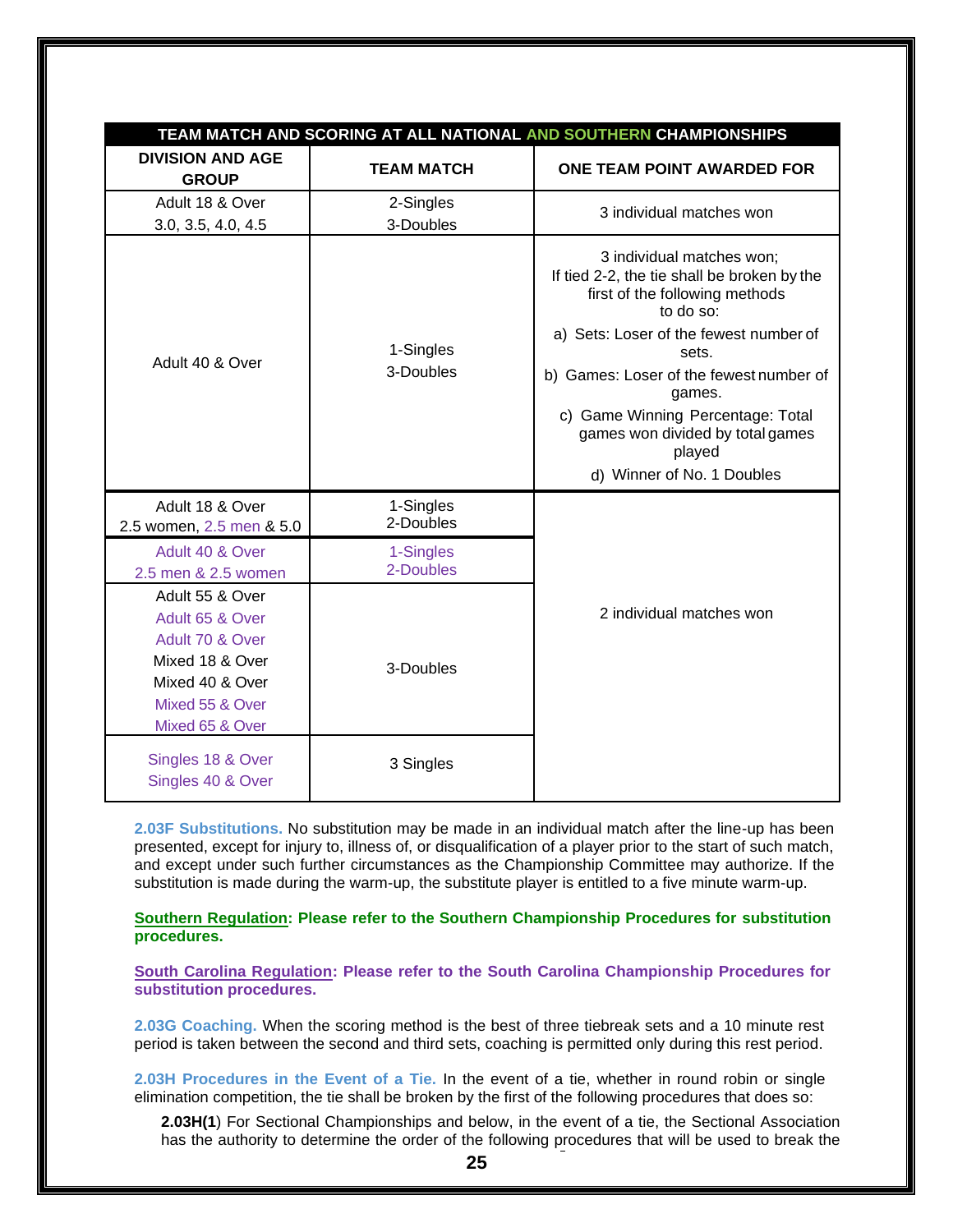tie. The tiebreak procedure order will be published by the Sectional Association. If a Section, District/Area or Local League does not have a regulation in place to address a tie, the Section, District/Area or Local League must follow the national regulation.

# **Southern Regulation: Please refer to the Southern Championship Procedures for tiebreak procedures.**

South Carolina Regulation: Please refer to the South Carolina Championship Procedures for tiebreak procedures.

**2.03H(2)** For National Championships, in the event of a tie, the tie shall be broken by the first of the following procedures that does so:

**2.03H(2)a** Individual Matches. Winner of the most individual matches in the entire competition.

**2.03H(2)b** Head-to-Head. Winner of head-to-head match only if all tied teams have played each other and one team defeated all the teams that are tied.

**2.03H(2)c** Sets. Loser of the fewest number of sets.

**2.03H(2)d** Games. Loser of the fewest number of games.

**2.03H(2)e** Game Winning Percentage: Total games won divided by total games played **2.03H(2)f** A Method to be Determined by the Championships Committee. Procedure to be announced prior to commencement of championship competition.

**2.03I Individual Defaults.** An individual default occurs when a player fails to appear on time, or is disqualified by a tournament official for misconduct.

**2.03J Scoring of Individual Defaults**. For the purpose of determining standings, individual defaults will be scored as a 6-0, 6-0 win for the player or doubles team receiving the default and a 0-6, 0-6 loss for the player or doubles team that defaulted the match. In the event of a default by both players or doubles teams, both sides will be given a 0-6, 0-6 loss and neither receives credit for a win. If a double default results in a tie, the tiebreak procedure shall be the same as in Reg. 2.03H *Procedures In the Event of a Tie* in order to determine a winner of that team match.

**2.03K Team Defaults.** In all championships after local league competition, a team must have a minimum number of eligible players available for play in each team match in accordance with the following table or the entire match must be defaulted. The maximum number of positions that may be defaulted without defaulting the entire match is also noted. When defaults are necessary, the defaults shall be determined by the defaulting team captain in accordance with the following table:

| ALLOWABLE DEFAULTS AT ALL CHAMPIONSHIPS |                                                                                               |                                                                                                                                |                                                                                                  |                                                                                                 |  |  |  |
|-----------------------------------------|-----------------------------------------------------------------------------------------------|--------------------------------------------------------------------------------------------------------------------------------|--------------------------------------------------------------------------------------------------|-------------------------------------------------------------------------------------------------|--|--|--|
| <b>DIVISION</b>                         | <b>AGE GROUP</b>                                                                              | <b>MINIMUM NUMBER</b><br><b>OF ELIGIBLE</b><br><b>PLAYERS</b><br><b>REQUIRED TO BE</b><br><b>AVAILABLE PER</b><br><b>MATCH</b> | <b>MAXIMUM</b><br><b>NUMBER OF</b><br><b>POSITIONS THAT</b><br><b>CAN BE</b><br><b>DEFAULTED</b> | <b>REQUIRED</b><br><b>POSITION(S)</b><br><b>AND ORDER OF</b><br><b>MATCH</b><br><b>DEFAULTS</b> |  |  |  |
|                                         | 18 & Over,<br>$2.5$ men,<br>2.5 women & 5.0<br><b>40 &amp; Over</b><br>$2.5$ men<br>2.5 women | 3                                                                                                                              |                                                                                                  | No. 1 Singles<br>Or<br>No. 2 Doubles                                                            |  |  |  |
|                                         | <b>18 &amp; Over</b><br>3.0, 3.5,<br>4.0, 4.5                                                 |                                                                                                                                | 2                                                                                                | Singles:<br>No. 2 Singles<br>before No. 1<br>Singles                                            |  |  |  |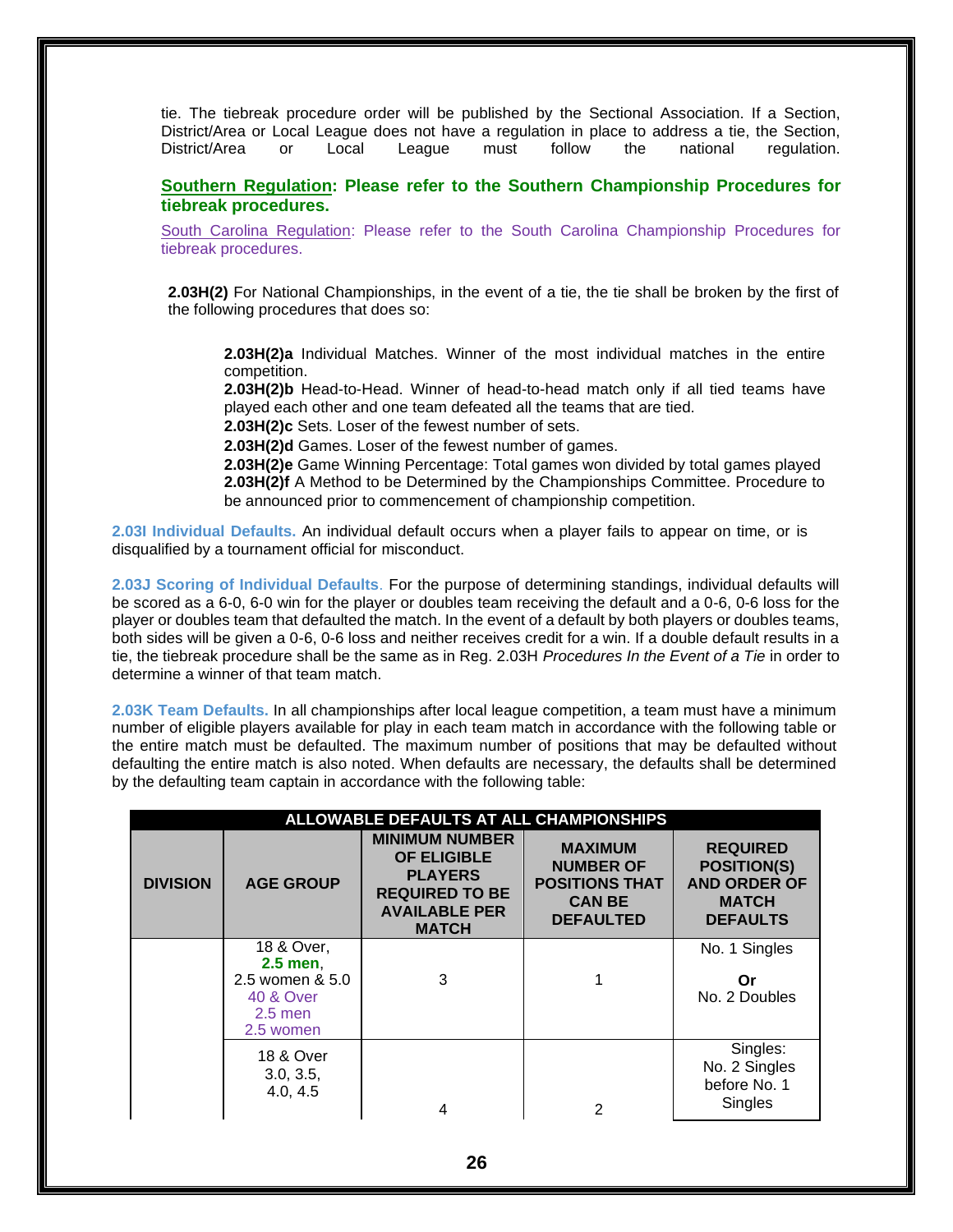| Adult   | 40 & Over<br>3.0, 3.5<br>4.0, 4.5<br>(using 5-court<br>format)         |                                                         | <b>Doubles</b><br>No. 3 Doubles<br>before No. 2<br>Doubles, and No.<br>2 Doubles before<br>No. 1 Doubles                  |
|---------|------------------------------------------------------------------------|---------------------------------------------------------|---------------------------------------------------------------------------------------------------------------------------|
|         | 40 & Over<br>3.0, 3.5<br>4.0, 4.5<br>(using 4-court<br>format)         | 5                                                       | No. 1 Singles<br><b>Doubles</b><br>No. 3 Doubles<br>before No. 2<br>Doubles, and No.<br>2 Doubles before<br>No. 1 Doubles |
| Adult   | 55 & Over<br><b>65 &amp; Over</b><br><b>70 &amp; Over</b>              | 4 players who are<br>eligible to combine<br>and compete | No. 3 Doubles                                                                                                             |
| Mixed   | <b>18 &amp; Over</b><br>40 & Over<br>55 & Over<br><b>65 &amp; Over</b> | 4 players who are<br>eligible to combine and<br>compete |                                                                                                                           |
| Singles | <b>18 &amp; Over</b><br>40 & Over                                      | 2 players who are<br>eligible to compete                | No. 3 Singles                                                                                                             |

**2.03K(1)** The Championship Committee has the authority to file a grievance and recommend the actions to take when multiple match default(s) given by one team result in a situation that may materially impact the championship's standings. Team penalties may include but are not limited to, non-advancement, disqualification or suspension. (See *Regulation 3.03A(7)).*

**2.03L Scoring of Full Team Defaults.** If a team defaults an entire team match for any reason during round robin play, that team is ineligible to continue play at that championship. All matches of the defaulting team already played shall be null and void when determining standings but will be used for ratings and advancement purposes. If all teams with a mathematical chance to advance have played the defaulting team in good faith, those matches shall stand as played when determining standings. The Sectional Association may impose further penalties on the defaulting team.

# **Southern Regulation: A team forfeiting an entire team match during championship play may receive further penalties imposed by the applicable Championship Grievance Committee.**

South Carolina Regulation: The defaulting team will be responsible for the \$100 per line default penalty for matches not played.

**2.03M Retirement.** A retirement occurs when an individual match has started and a player/doubles team is unable to continue due to injury, loss of condition, emergency or refusal to play.

**2.03N Scoring of Retirements.** In case of a retirement, for the purpose of determining standings,the nonretiring player/doubles team shall be credited with such number of additional games as would have been won if the match was completed and the non-retiring player/doubles team won every subsequent game. For NTRP computer data entry in TennisLink, mark as *retired* and submit actual scores of the match at the point of retirement.

# **2.04 NTRP DYNAMIC DISQUALIFICATION AND REVIEW PROCEDURES.**

**2.04A Applicability.** The Regulations in this section are applicable only to the USTA League Adult Division.

**2.04B NTRP Dynamic Disqualification Procedures.** Dynamic ratings will be calculated for all Adult Division players during local league competition and at every level of championship competition including National Championships to determine if any players have reached the NTRP Dynamic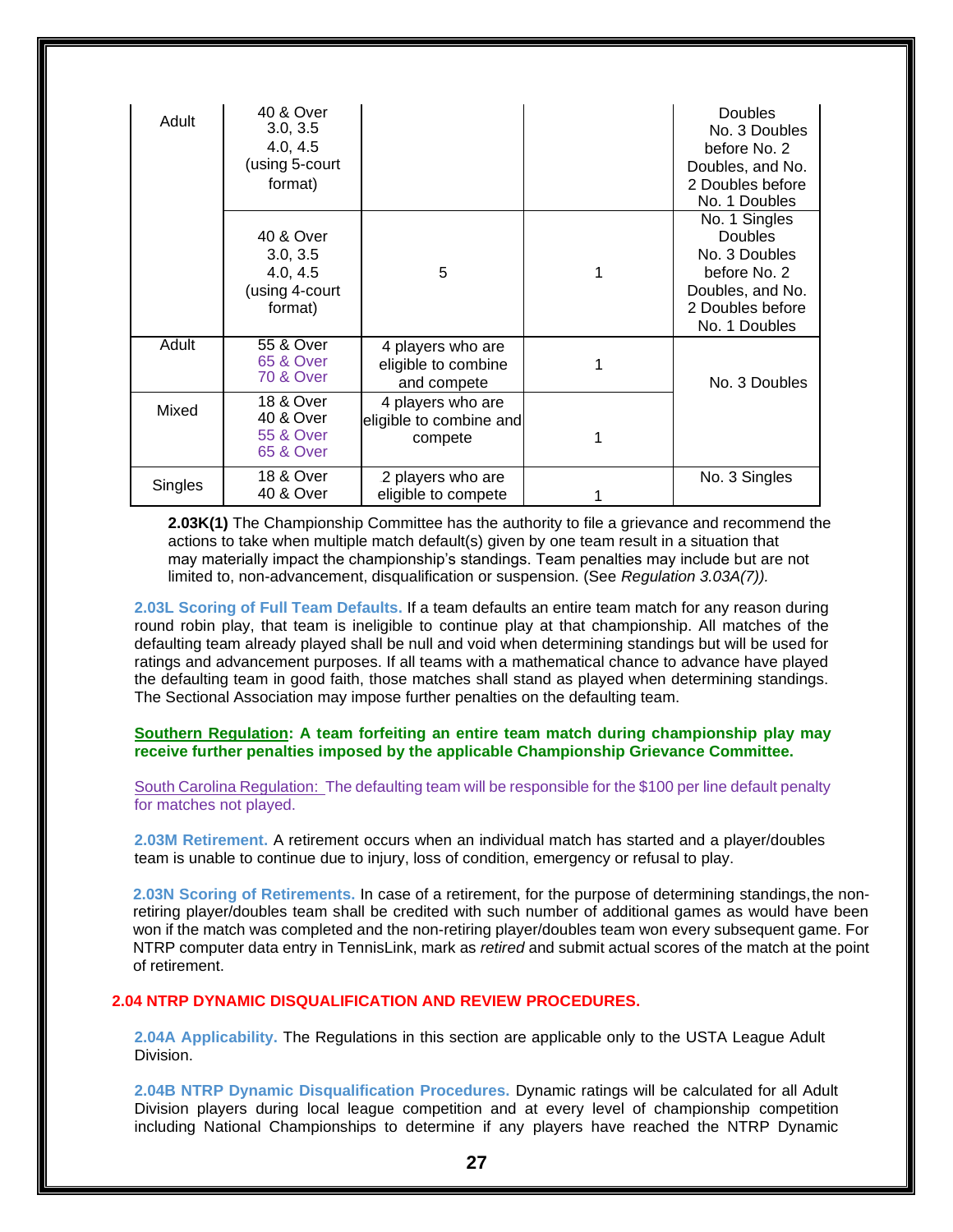Disqualification criteria stated in the USTA NTRP Computer Rating System Procedures. Players subject to NTRP Dynamic Disqualification, as described in the *NTRP Dynamic Disqualification Table* will be dynamically disqualified if they reach the disqualification level three times based on all matches except retirements received.

**2.04B(1) Local League NTRP Dynamic Disqualification.** Players who are NTRP dynamically disqualified will be notified by the Sectional League Coordinator or designee and have the right to a review in accordance with the procedures in Reg. 2.04C – *NTRP Dynamic Disqualification Review Procedures*.

**Southern Regulation: Current designee to notify NTRP dynamically disqualified players is the State League Coordinator.** 

**2.04B(2) Championship NTRP Dynamic Disqualification.** There will be no NTRP Dynamic Disqualifications processed at National Championships. Players who are NTRP dynamically disqualified at any championship including Nationals will be notified by the Sectional League Coordinator or designee and have the right to a review in accordance with procedures in Reg. 2.04C *NTRP Dynamic Disqualification Review Procedures*. The Section shall choose one of the following options for NTRP Dynamic Disqualifications at each Sectional Championship and below:

**2.04B(2)a** Run dynamic calculations and produce ratings throughout the championship. Through the conclusion of the championship event, notify and disqualify any player who meets the criteria for NTRP Dynamic Disqualification and reverse appropriate matches played. (See *Regs. 2.04E(2)a* and *b* for championship scoring procedures when NTRP Dynamic Disqualifications are done throughout the championship competition.)

**2.04B(2)b Run dynamic calculations after the conclusion of the championship and disqualify those players who meet the criteria for NTRP Dynamic Disqualification. Matches played will stand. (See Reg. 2.04E(2)c for championship scoring procedures when NTRP Dynamic Disqualifications are done after the conclusion of championship competition.) (Southern Regulation)**

**2.04B(3**) After an NTRP Dynamic Disqualification, the player may not play at the disqualified NTRP level of play or any lower NTRP level of play in either singles or doubles for the remainder of the Championship Year and for the succeeding Championship Year including any subsequent National Championships the player is qualified for. In any Division using combined levels, the combined NTRP rating of the disqualified player and partner may not surpass the level of competition. A player who has been moved up as a result of an NTRP Dynamic Disqualification in the Adult Division must immediately adjust his/her NTRP level of play in the Mixed Division.

**2.04B(4)** Players who are NTRP dynamically disqualified may be allowed to move up and participate on another team at a higher NTRP level during that same local league season provided registration has not closed.

**2.04B(5)** Individuals who receive their third strike while participating in an Early Start League (ESL) must immediately adjust their NTRP level of play. Such players may not participate at the disqualified NTRP level in a previous year's championship for which they may have qualified.

**2.04B(6)** In the local leagues and at District/Area or Sectional Championships, if the NTRP Dynamic Disqualification of a player is not upheld by the NTRP Dynamic Disqualification Review Committee, a second NTRP Dynamic Disqualification will be considered if warranted by additional data.

**2.04C NTRP Dynamic Disqualification Review Procedures.**  Reviews are based solely on missing or incorrect data.

**Southern Regulation: All Southern Sectional NTRP reviews will be handled by a committee comprised of the Southern NTRP Grievance Committee and Sectional League Coordinator.**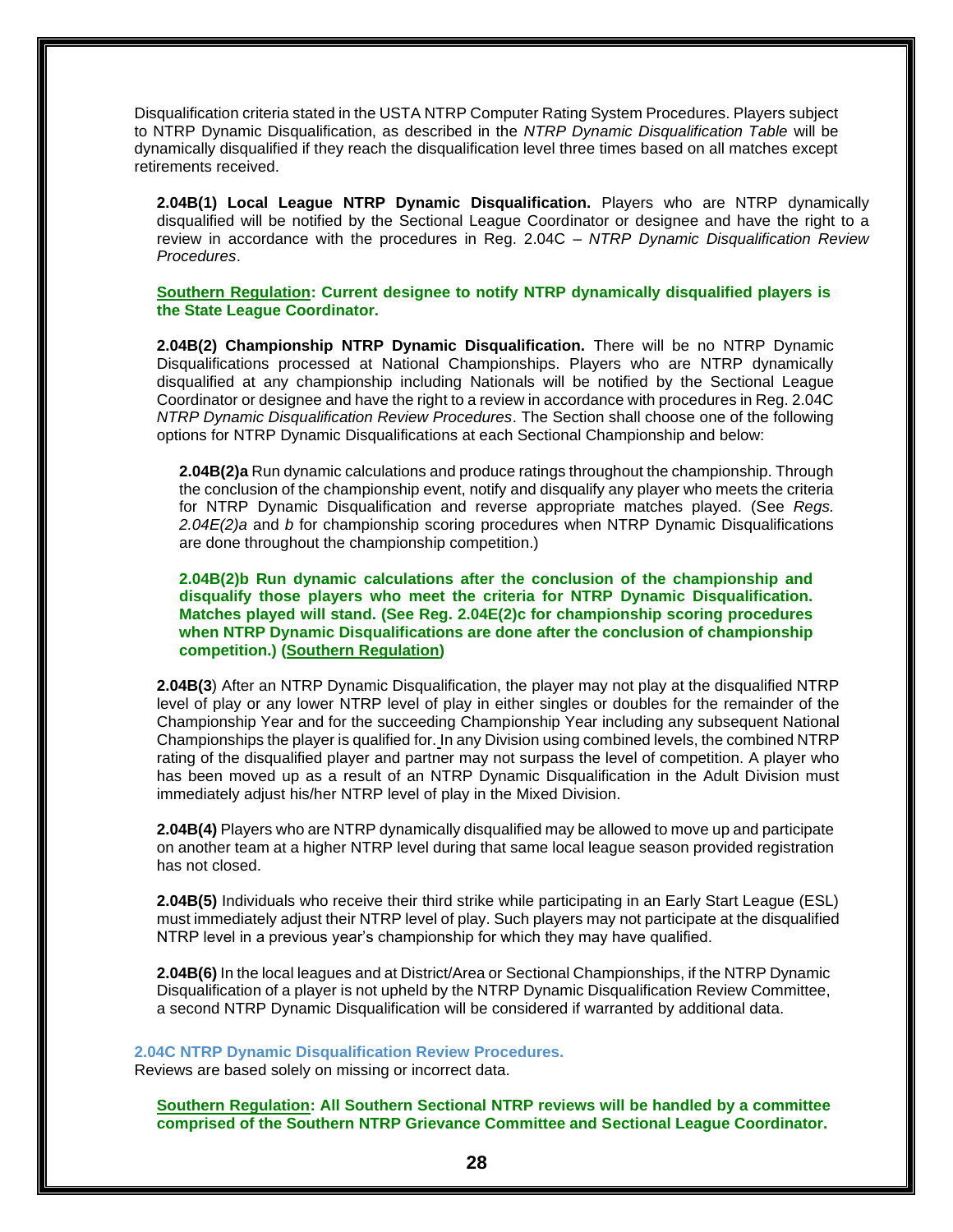**2.04C(1) Local.** If the team captain or the player disqualified in the local league desires a review of the NTRP Dynamic Disqualification, a written request must be submitted to the Sectional League Coordinator or designee asking for a review before the NTRP Dynamic Disqualification Review Committee of the nearest jurisdiction, within the deadline set by the administrator. The written request for a review shall be delivered by the recipient to the Chair of the NTRP Dynamic Disqualification Review Committee. A review shall be held as soon as reasonable.

**2.04C(2) Championship.** If the team captain or the player disqualified during or after the conclusion of championship competition desires a review of the disqualification, a written request must be submitted to the Tournament Director, Sectional League Coordinator or designee, asking for a review before the NTRP Dynamic Disqualification Review Committee of the nearest available jurisdiction within the deadline set by the Chair of the Championships Committee or designee. The written request for a review shall be delivered by the recipient to the Chair of the NTRP Dynamic Disqualification Review Committee. A review shall be held as soon as reasonable.

#### **2.04D NTRP Dynamic Disqualification Review Committees.**

**2.04D(1)** The Sectional Association shall appoint an NTRP Dynamic Disqualification Review Committee at the Sectional level and at championships below the National Championships to consider reviews of NTRP Dynamic Disqualifications. The Sectional Association may delegate such authority to the District/Area which may not be further delegated. The committees shall be appointed with the approval of their respective League Coordinator.

**2.04D(2)** The members of any NTRP Dynamic Disqualification Review Committee may be the same as, or different in whole or in part from, the members of any other Sectional, District/Area Committees or Championship Committees below the National level.

**2.04D(3)** The Committee Chair or designee shall immediately notify the affected players and team captains in writing of its decision.

**2.04D(4)** There shall be no further right of appeal of the decision of any NTRP Dynamic Disqualification Review Committee.

**2.04D(5)** The NTRP Dynamic Disqualification Review Committees for all local leagues and championships shall observe the review and disqualification procedures approved by the USTA League Committee.

# **2.04E Scoring Procedures.**

**2.04E(1) Local.** In the event of an NTRP Dynamic Disqualification from a particular level of play, the Section shall determine and publish in its regulations what matches, if any, shall be considered losses. The disqualified matches shall be considered 6-0, 6-0 wins for the opposing player or doubles team.

**Southern Regulation: If a Self-Rated (S), Self-Rated Appealed (S), Computer Appealed (A), Medical Appealed (A) and/or Dynamic (D) player is promoted from a particular level of play, the player shall cease play immediately from the NTRP level being promoted from and graduate to the next higher NTRP level. All prior matches shall stand in good faith.** 

**Captains and/or teams with 2 or more promoted players within a 12-month period may be subject to an NTRP Grievance and subsequent suspension from USTA Leagues.**

**Local League occurring at the State Championships: If any players are promoted by the conclusion of the championship, the player shall cease play immediately from the NTRP level being promoted from and graduate to the next NTRP level. All prior matches shall stand in good faith.**

**2.04E(2) Championship.**

**2.04E(2)a NTRP Dynamic Disqualification Done Throughout Championship Competition**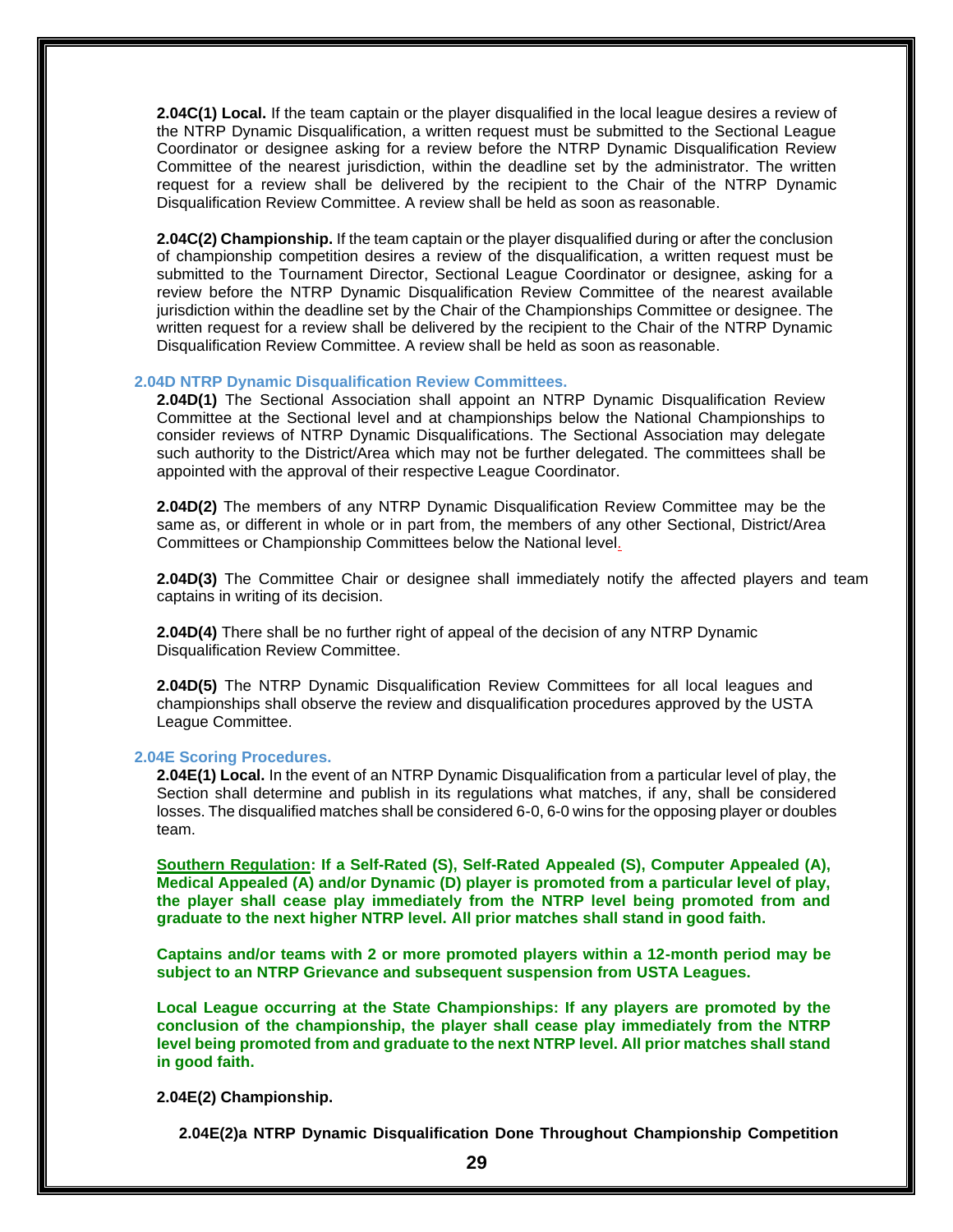**When Using a Round Robin Format or Segment.** If the Section chooses to calculate dynamic ratings and disqualify throughout the championship, all matches played by a dynamically disqualified player shall be considered losses and those matches shall be considered 6-0, 6-0 wins for the opposing player or doubles team.

**2.04E(2)b NTRP Dynamic Disqualification Done Throughout Championship Competition When Using a Single Elimination or Segment.** If the Section chooses to calculate dynamic ratings and disqualify throughout the championship, the last individual match played by a dynamically disqualified player shall be considered a loss and that individual match shall be considered a 6-0, 6-0 win for the opposing player or doubles team.

**2.04E(2)c NTRP Dynamic Disqualification Done After Conclusion of Championship Competition. If the Section chooses to calculate dynamic ratings and disqualify after the conclusion of the championship, all points earned by dynamically disqualified players at the championship will stand but the disqualified players will not be allowed to continue or advance. (Southern Regulation)** 

# **2.05 YEAR-END NTRP COMPUTER RATINGS AND APPEAL PROCEDURES.**

**2.05A Applicability.** Regulations in this section are applicable to the Adult and Mixed Divisions.

**2.05B Year-end Computer Ratings.** When year-end NTRP computer ratings are determined in accordance with the USTA NTRP Computer Rating System Procedures for players, such ratings shall be the minimum NTRP rating levels of players.

**2.05B(1)** A year-end NTRP computer rating is valid for three consecutive years or until a new valid NTRP level is published for players who are 59 years of age or under through the League year, except for players with a published Mixed Exclusive "M" or Tournament "T" rating who choose to participate in the Adult Division. (See *Valid Computer Ratings Table*).

**2.05B(2)** A year-end NTRP computer rating is valid for two consecutive years or until a new valid NTRP level is published for players 60 years of age or older prior to or during the League year, except for players with a published Mixed Exclusive "M" or Tournament "T" rating who choose to participate in the Adult Division. (See *Valid Computer Ratings Table*).

**2.05B(3)** Early Start League players must abide by the following procedures when they receive a year-end computer rating that places them at a higher NTRP level at which they are competing:

**2.05B3(a)** Players who are found to have valid computer ratings, after the appeal process, that place them at the *clearly above level* mark must immediately adjust to their new NTRP level. Prior team matches played are valid.

**2.05B3(b)** Players who are found to have valid computer ratings, after the appeal process, that place them at a higher level at which they are competing may continue their participation at the lower NTRP level through the conclusion of any Early Start League in progress or until such other date or championship level as determined by the Section. They shall not be permitted to advance to any National Championship at the lower NTRP level. Prior team matches played are valid.

**Southern Regulation: Players who are found to have valid computer ratings, after the appeal process, that place them above the NTRP level at which they are competing may continue their participation at the lower NTRP level through the conclusion of the Southern championship. They shall not be permitted to advance to any National Championship at the lower NTRP level. Prior team matches played are valid.**

**2.05B3(c)** Players on a 2.5 team who are found to have valid computer ratings, after the appeal process, that place them higher than the 2.5 NTRP level may continue their participation through all championships at the 2.5 level UNLESS their year-end rating reached the *clearly above level*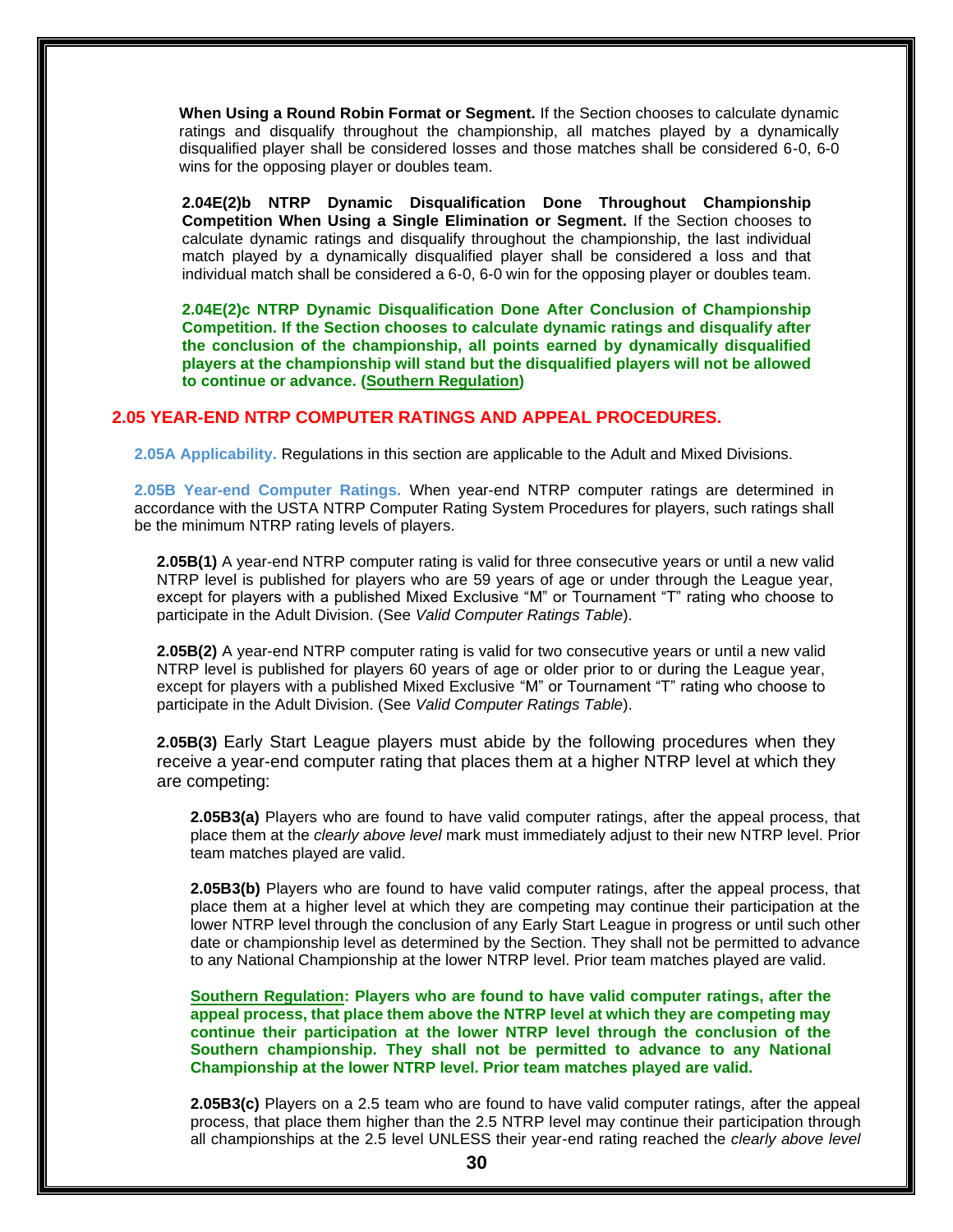mark. If it did, they must immediately adjust to their new NTRP level. Prior team matches played are valid.

**2.05C Appeal of Year-End Ratings.** Year-end NTRP valid computer rating levels may be appealed or denied through TennisLink except for 2.05D *Medical Appeals*.

**2.05D Medical Appeals.** If an intervening, permanently disabling injury or illness indicates that a player's current NTRP computer rating level may be too high, the player may request a medical appeal of such rating level in accordance with *USTA League NTRP Medical Appeal Procedures – Questions and Answers*

**2.05D(1)** Each Sectional Association shall designate a Medical Review Committee(s) to evaluate medical appeals. The members of the Committee are to be approved by the Sectional League Coordinator.

**Southern Regulation: The Southern Appeals Committee is appointed by the USTA Southern Adult League Committee Chairman and approved by Section League Coordinator.** 

**2.05D(2)** The Section designated Medical Review Committee shall have the authority to deny the appeal and such decision shall be final and binding. If said Committee deems the medical appeal should have further consideration, it will be forwarded to the National Medical Appeal Committee for a final decision.

**2.05D(3)** The Chair of the USTA League Committee shall appoint a National Medical Appeal Committee to evaluate all medical appeals forwarded from the Sectional Associations. No member of the National Medical Appeal Committee shall have been a member of the Section designated Medical Review Committee who forwarded the medical appeal.

**2.05D(4)** The National Medical Appeal Committee shall have the authority to either grant or deny the appeal. All decisions of the Committee are final and binding.

**2.05D(5)** An NTRP rating level received from a granted medical appeal will be valid until a new NTRP computer rating level is published or the player is eligible to self-rate.

**2.05E Appeals of Players 60 or Over.** A player may appeal their rating at any time if they have reached the minimum age.

A player who will reach the minimum age during the next calendar year and appeals their rating without registering at the same time for a team that will begin play in the next Championship Year, will have their appeal evaluated based on their current age.

A player who will reach the minimum age during the next calendar year and appeals their rating when registering for a team that will begin play in the next Championship Year, will have their appeal evaluated based on reaching the minimum age. Such player shall have reached the required minimum age prior to or during the calendar year in which such player participates in his or her first local league per 1.04E(3).

**2.05E(1)** Any player who is 60 to 64 years of age or older prior to, or during, the calendar year in which such player plays his or her first local league match and has achieved the same rating level or lower for his or her three most recent year-end ratings, without benefit of appeal of the player's year-end rating level, if promoted will automatically be granted an appeal (A rating) of their current rating back to their previous valid year-end rating level, subject to 2.05E(5) below. NTRP Dynamic Disqualification procedures as outlined in 2.04B(3) apply.

**2.05E(2)** Any player who is 65 to 69 years of age and has not been granted an appeal of their year-end rating level in the last three years, if promoted, will automatically be granted an appeal (A rating) of their current rating back to their previous valid year-end rating level, subject to 2.05E(5) below. NTRP Dynamic Disqualification procedures as outlined in 2.04B(3) apply.

**2.05E(3)** Any player who is 70 to 79 years of age and has not been granted an appeal of their year-end rating level in the last three years, will automatically be granted an appeal (A rating) of their current rating to the next lower level, subject to 2.05E(5) below. NTRP Dynamic Disqualification procedures as outlined in 2.04B(3) apply.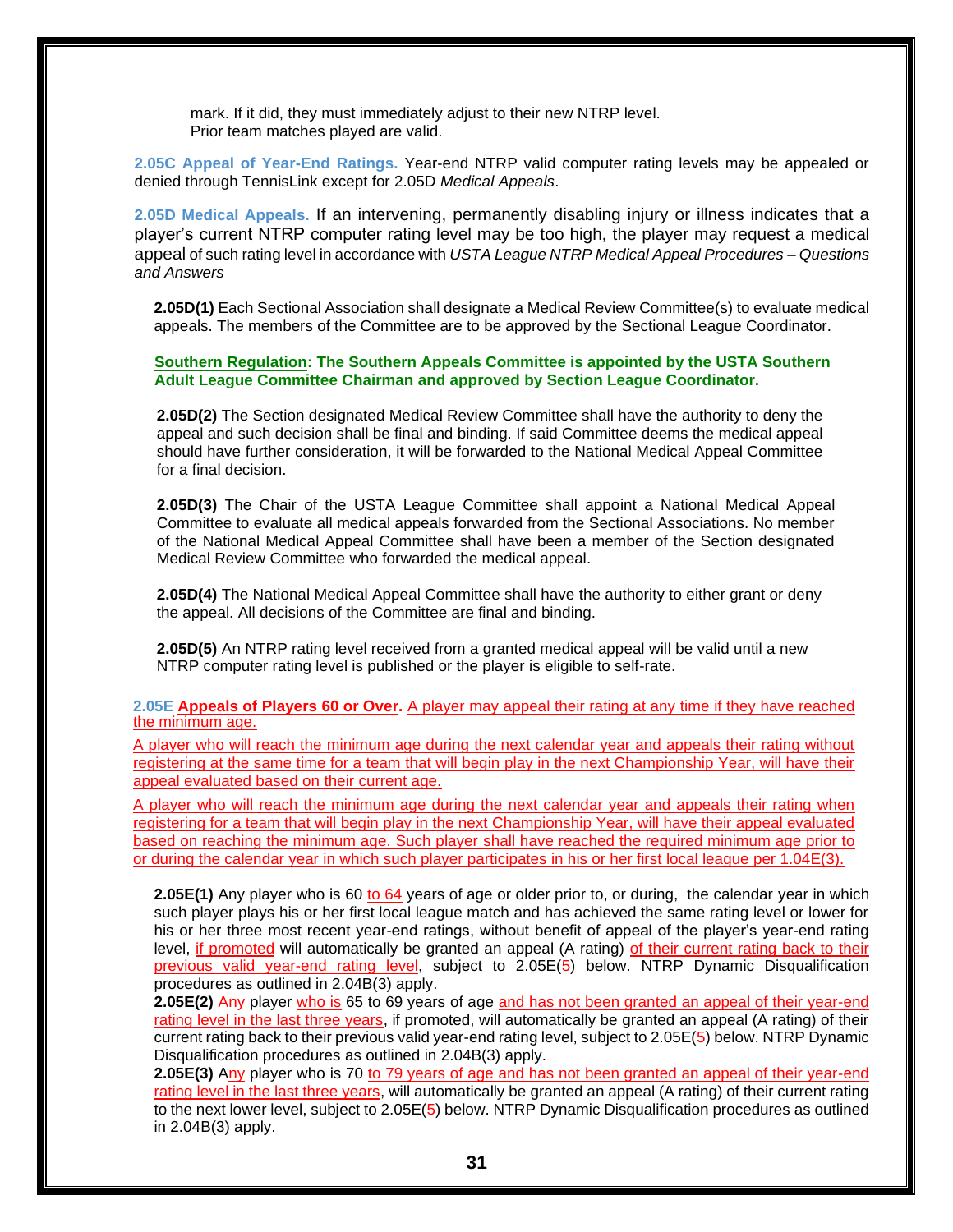**2.05E(4)** Any player who is age 80 or older and has not been granted an appeal of their year-end rating level in the last five years, will automatically be granted an appeal (A rating) of their current rating to the next lower level. NTRP Dynamic Disqualification procedures as outlined in 2.04B(3) apply. 2.05E(5) Any player who is clearly above level under the applicable Computer Methodology procedures, as defined in the Glossary, will be denied an appeal of his or her year-end rating under 2.05E(1), 2.05E(2) and 2.05E(3).

# **2.05 MOVE-UP/SPLIT-UP.**

# **2.06A National Championship Teams.**

**2.06A(1):** Move-Up - Teams and team members that advanced to, or qualified for, any National Championship may play together as a team, in whole or in part, if they move up one NTRP team level.

**2.06A(2):** Split-Up - No more than three (3) players who were on the roster of any team that advanced to, or qualified for, any National Championship team the previous year may play together in the same Division, same Age Group and at the same NTRP team level as the National Championship team(s), if their NTRP rating allows. Split-Up requirements only apply to players who participated in three (3) or more matches (including one default) for that team during the championship year.

**2.06A(3):** If a Section has a regulation that limits the number of players on a roster that are at a specific level, the Section must suspend that regulation for one year for any team that advanced to, or qualified for, any National Championship the previous year and chooses to move up one NTRP team level.

**Southern Regulation: 2.06A only applies to Adult 18 & Over, Adult 40 & Over, Adult 55 & Over, Mixed 18 & Over and Mixed 40 & Over leagues.** 

## **2.06B Section Options for Move-Up/Split-Up.**

**2.06B(1) All Championships Below Nationals**. Sections shall have the right to decide whether a team who competes at any championship level below the National Championships must moveup or disperse to form new teams for the next championship year and under what conditions.

**2.06B(2)** Sections shall have the option to restrict crossover between Adult and Mixed Divisions and/or between some or all Age Groups notwithstanding Section 2.06A.

# **2.07 CHAMPIONSHIP PLAYERS.**

A championship player's computer rating achieved as a result of play in National Championships may not be appealed down after the Championship Year it is received except as in Reg. 2.05D *Medical Appeals*  and Reg. 2.05E *Appeals of Players 60 or Over.*

# **3.00 GRIEVANCE PROCEDURES.**

**The Regulations in 3.00 GRIEVANCE PROCEDURES shall apply to all USTA League Divisions.**

**3.01 ADMINISTRATION.** All grievances within the USTA League shall be administered in accordance with the provisions of this section.

**Southern Regulation: All local and state league regulations must include the names of grievance and grievance appeal committee members. Grievance decisions that impose sanctions will be upheld throughout the USTA Southern Section.**

**A \$100 filing fee will be required for all General/Sportsmanship, Championship and/or Administrative Grievance and Grievance Appeals that are heard at the Southern level. The filing fee will only be returned to the grieving party if a penalty is imposed.**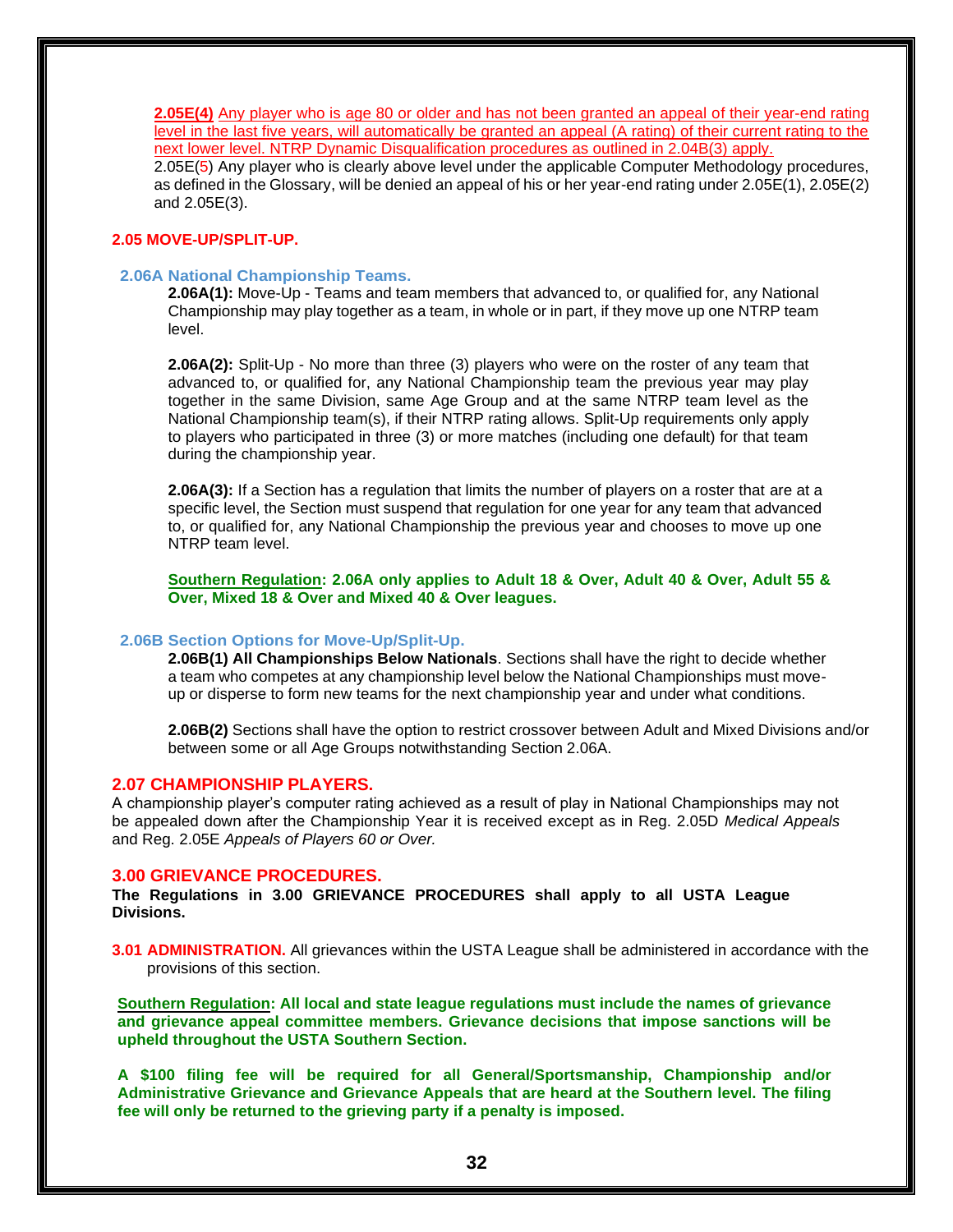# **3.01A Grievance Committees.**

**3.01A(1) Local.** Each local league shall appoint a Local League Grievance Committee.

**3.01A(2) Sectional and District/Area.** Each Sectional Association shall appoint a Sectional Association League Grievance Committee and each District/Area shall appoint a District/Area League Grievance Committee.

**3.01A(3) Championships Grievance Committees.**

**3.01A(3)a Sectional and District/Area Championships.** Each Sectional Association shall appoint a Sectional Association League Championship Grievance Committee and each District/Area shall appoint a District/Area League Championship Grievance Committee.

**3.01A(3)b National Championships.** The Chair of the USTA League Committee shall appoint National League Championship Grievance Committees. The members may be the same as, or different in whole or in part from, the members of the National League Championship Committees.

**3.01B Grievance Appeal Committees.** No member of a Grievance Committee may serve as a member of a Grievance Appeal Committee that is considering an appeal of a grievance that was adjudicated by the Grievance Committee on which that person served.

**3.01B(1) Local**. Each local league shall appoint a Local League Grievance Appeal Committee.

**3.01B(2) Section and District/Area.** Each Sectional Association shall appoint a Sectional Association League Grievance Appeal Committee and each District/Area shall appoint a District/Area League Grievance Appeal Committee.

**3.01B(3) National.** The Chair of the USTA League Committee shall appoint a National League Grievance Appeal Committee.

**3.01B(4) Championship Grievance Appeal Committees.**

**3.01B(4)a Section and District/Area Championships.** Each Sectional Association shall appoint a Sectional Association League Championship Grievance Appeal Committee and each District/Area shall appoint a District/Area League Championship Grievance Appeal Committee.

**3.01B(4)b National Championships.** The Chair of the USTA League Committee shall appoint National League Championship Grievance Appeal Committees. The members may be the same as, or different in whole or in part from, the members of the National League Championship Committees.

# **3.02 GRIEVANCE TYPES.**

**3.02A General Grievance.** Any grievance, other than those defined in Regulation 3.02B *Administrative Grievance*, 3.02C *National League Grievance,* 3.02D *Eligibility Grievance* and 3.02E *NTRP Grievance*, alleging a violation of (i) the USTA Constitution and Bylaws; (ii) the USTA LEAGUE REGULATIONS; (iii) the FRIEND AT COURT *– The USTA Handbook of Tennis Rules and Regulations*  including THE CODE and Wheelchair Rules of Tennis (unless modified by these USTA LEAGUE REGULATIONS); or (iv) the standards of good conduct, fair play, and good sportsmanship, shall constitute a General Grievance.

**3.02B Administrative Grievance**. Any grievance pertaining to administration of the League Program at any level shall constitute an Administrative Grievance. Captains and committee members are not subject to Administrative Grievances.

**3.02C National League Grievance.** The only National League Grievance that can be filed is an Administrative Grievance against the National League Administrator**.**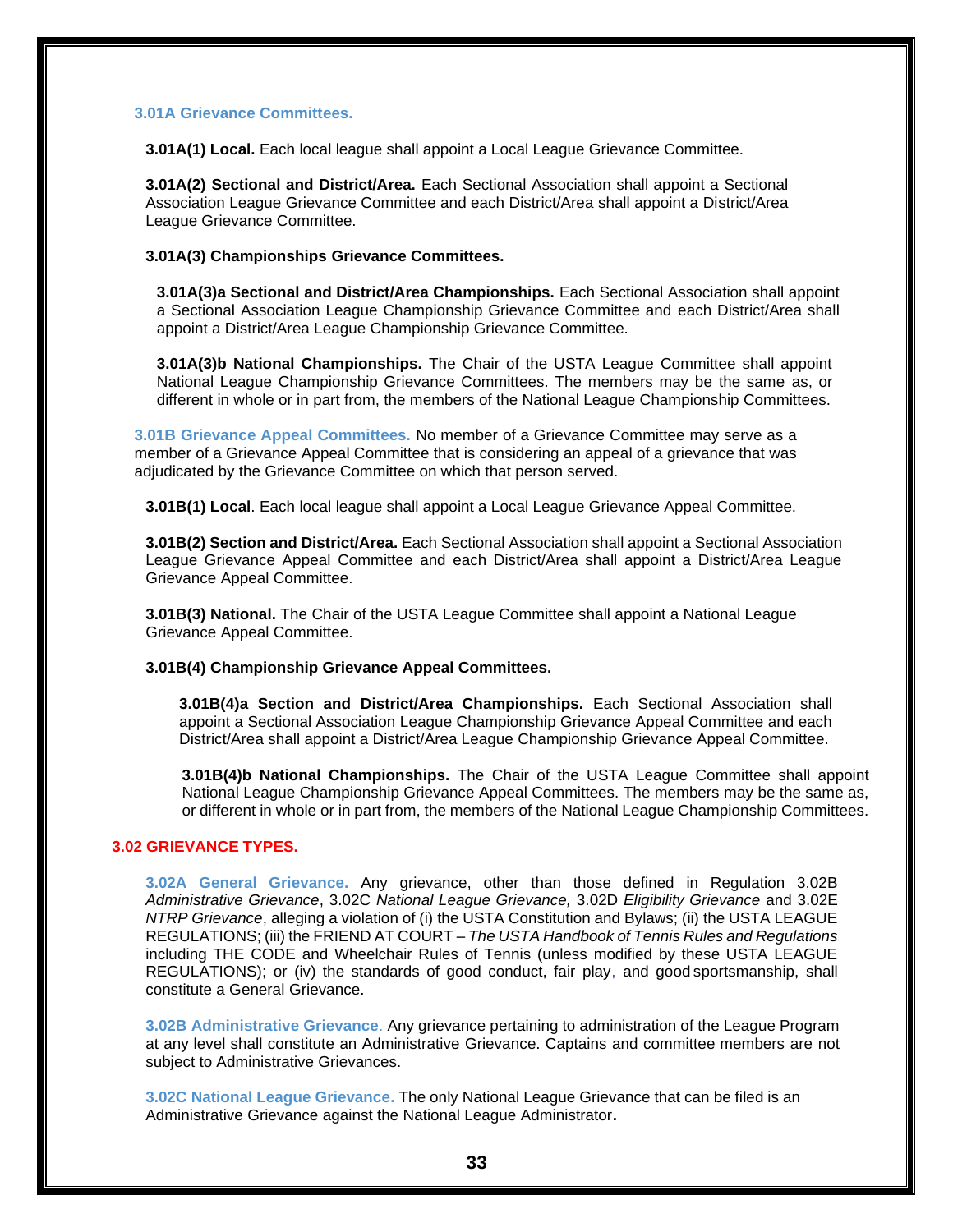**3.02D Eligibility Grievance.** Any grievance, other than an NTRP Grievance, contending that a player and/or team has failed to meet eligibility requirements to participate in the USTA League, shall constitute an Eligibility Grievance.

**3.02E NTRP Grievance.** Any grievance contending that a player's NTRP level is lower thanhis/her actual skill level shall constitute an NTRP Grievance. (See *Reg. 3.03E(1) Players Subject to NTRP Grievances.*)

# **3.03 GRIEVANCES.**

# **3.03A General Procedures.**

**3.03A(1)** Any grievance alleging a violation of (i) the USTA Constitution and Bylaws; (ii) the USTA LEAGUE REGULATIONS; (iii) the FRIEND AT COURT *– The USTA Handbook of Tennis Rules and Regulations* including The Code and Wheelchair Rules of Tennis (unless modified by these USTA LEAGUE REGULATIONS); or (iv) the standards of good conduct, fair play and good sportsmanship, shall be filed in writing with the USTA League Grievance Committee responsible for enforcement. Exceptions to filing a grievance with the USTA League Grievance Committee responsible for enforcement are noted in Regs. 3.03A(3) and 3.03A(4) regarding filing a grievance against a Sectional League Coordinator or the National League Administrator and in Regs. 3.03B(3)a regarding eligibility.

**3.03A(2)** An Administrative Grievance at the District/Area level or below shall be filed at the next level with the Sectional Association being the final authority. An Administrative Grievance may be filed by a captain, Local, District/Area League Coordinator, Sectional League Coordinator or a member of a Championship Committee. An Administrative Grievance shall be filed within one year of the incident leading to the grievance, or the grievance shall be barred.

**3.03A(3)** Any Administrative Grievance against a Sectional League Coordinator shall be filedin writing with the Sectional League Committee. The decision of the Sectional League Committee shall be final and binding.

**3.03A(4) Any** Administrative Grievance against the National League Administrator shall be filed in writing with the USTA League Committee. The decision of the USTA League Committee shall be final and binding. An Administrative Grievance against the National League Administrator shall be filed within one year of the incident leading to the grievance, or the grievance shall be barred.

**3.03A(5)** Any grievance with regard to any aspect of the USTA League, except those governed by Regs. 3.03A(3) or 3.03A(4) regarding a grievance against a Sectional League Coordinator or the National League Administrator or in Reg. 3.03B(3)a regarding eligibility, shall be processed through the USTA League Grievance and Grievance Appeal Committees at the appropriate level (i.e., Local, District/Area, Sectional or National). Decisions of Grievance Appeal Committees shall be final and binding except with regard to suspensions of individuals or teams for a period of 12 months or more. (See *Reg. 3.04B(4)*)

**3.03A(6)** Any grievance against an individual or team may only be filed by (a) the team captain of the team who has competed in the match where the alleged violation occurred, (b) a league coordinator or (c) a member of a Championship Committee, except for Administrative Grievances, Eligibility Grievances and NTRP Grievances, which may be filed as stated in *Regs. 3.03A(2), 3.03B(3), 3.03C(3) and 3.03E(2)*.

**3.03A(7)** Regardless of any other regulation, a league coordinator or a member of a Championship Committee may file a grievance at any time, except for Administrative Grievances and NTRP Grievances. (See *Regs. 3.03A(2) and 3.03E(3)).*

**3.03A(8) Play During Grievance Procedures.** An individual or team may continue to play during a grievance investigation and hearing but must understand that if upheld, all matches played during that time may be reversed.

**3.03B Local League Procedures.**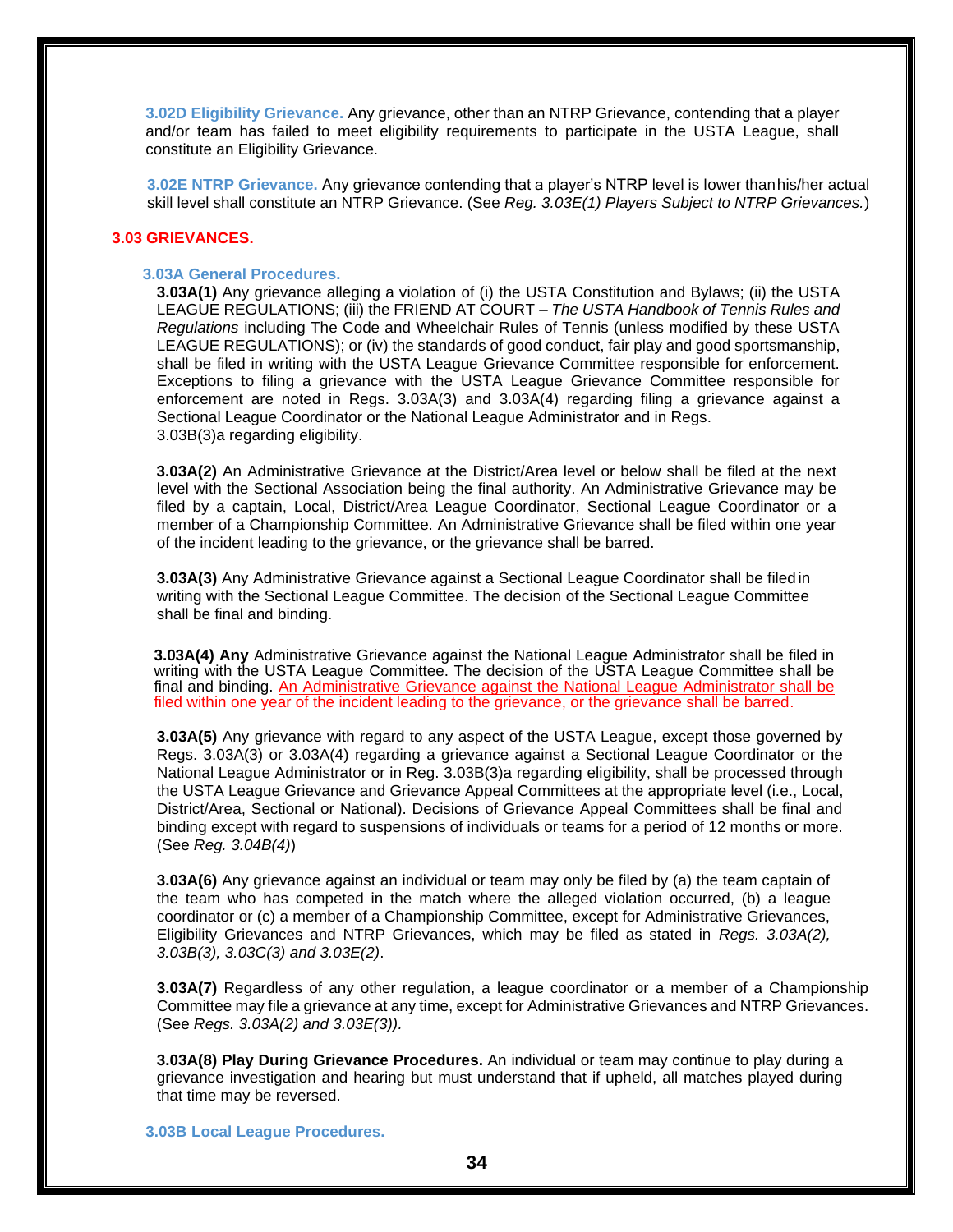**3.03B(1)** Any grievance alleging a violation by an individual or team during local league competition shall be filed in writing with the Local or District/Area League Coordinator or designee having jurisdiction. The grievance must be filed prior to the commencement of whichever occurs first: (a) the involved team's next match in that flight, whether or not the involved player participates or (b) within 24 hours after the end of the local league season, except for Administrative Grievances (See Reg. 3.03A(2), Eligibility Grievances (See *Reg. 3.03B(3)*, and NTRP Grievances (See *Reg. 3.03E(3*)).

**3.03B(2)** Upon receipt of the grievance, the Local or District/Area League Coordinator or designee shall immediately send a copy to the Chair of the appropriate League Grievance Committee, or other Committee as designated in these USTA League Regulations, and to the party(ies) against whom the grievance has been filed.

**3.03B(3)** Any grievance regarding failure to meet eligibility requirements may be filed by a team captain, league coordinator or member of a Championship Committee at any time.

**3.03B(3)a** For eligibility matters of simple fact (e.g., age, USTA membership, TennisLink registration) a USTA league coordinator may declare a player ineligible and disqualify that player without filing a grievance. (See *Regs.1.04C(1) Official League Registration, 1.04E(2) Membership, 1.04E(3) Age, and 1.04F Official League Rating Program, and 2.01A(1))*.

**3.03B(3)b** All other grievances must go to the appropriate League Grievance Committee or other Committee as designated in these USTA League Regulations.

# **3.03B(4) Scoring of Eligibility Disqualification in Local League.**

**3.03B(4)a** In the event of an eligibility disqualification during the local league season and up to 24 hours after the end of the local league season, all matches played by the disqualified player shall be considered defaults and those matches shall be considered wins for the opposing players or doubles teams and scored 6-0, 6-0 for determining standings. In case of an eligibility disqualification in single elimination, the last individual match played by the disqualified player shall be considered a win for the opposing player or doubles team and scored 6-0, 6-0 for determining standings. If a double disqualification results in a tie, the local tiebreak procedure shall be used to determine the winner of the team match. If no such local tiebreak procedure exists, Reg. 2.03H *Procedures in the Event of a Tie* shall be used in order to determine a winner of the team match.

**3.03B(4)b** In the event of an eligibility disqualification after the conclusion of the local league season by more than 24 hours, the team will remain eligible to participate and retain points received up to the disqualification, but the ineligible player will not be allowed to continue or advance.

# **3.03C Championship Procedures.**

**3.03C(1)** Any grievance alleging a violation during championship competition shall be in writing and delivered to the duly appointed site director or designee prior to whichever occurs first: (a) within 30 minutes of the completion of the involved team's match or (b) the commencement of the involved team's next match, whether or not the involved player participates, except for Administrative Grievances (See *Reg. 3.03A(2)),* Eligibility Grievances (See *Reg. 3.03B(3))* and NTRP Grievances (See Reg. 3.03E(3)).

**Southern Regulation: Please refer to the Southern Championship Procedures for Grievance procedures.** 

**South Carolina Regulation: Please refer to the South Carolina Championship Procedures for Grievance procedures.**

**3.03C(2)** At the time a grievance is filed, a copy of the grievance shall be sent by the Championship Committee to the party(ies) against whom the grievance has been made.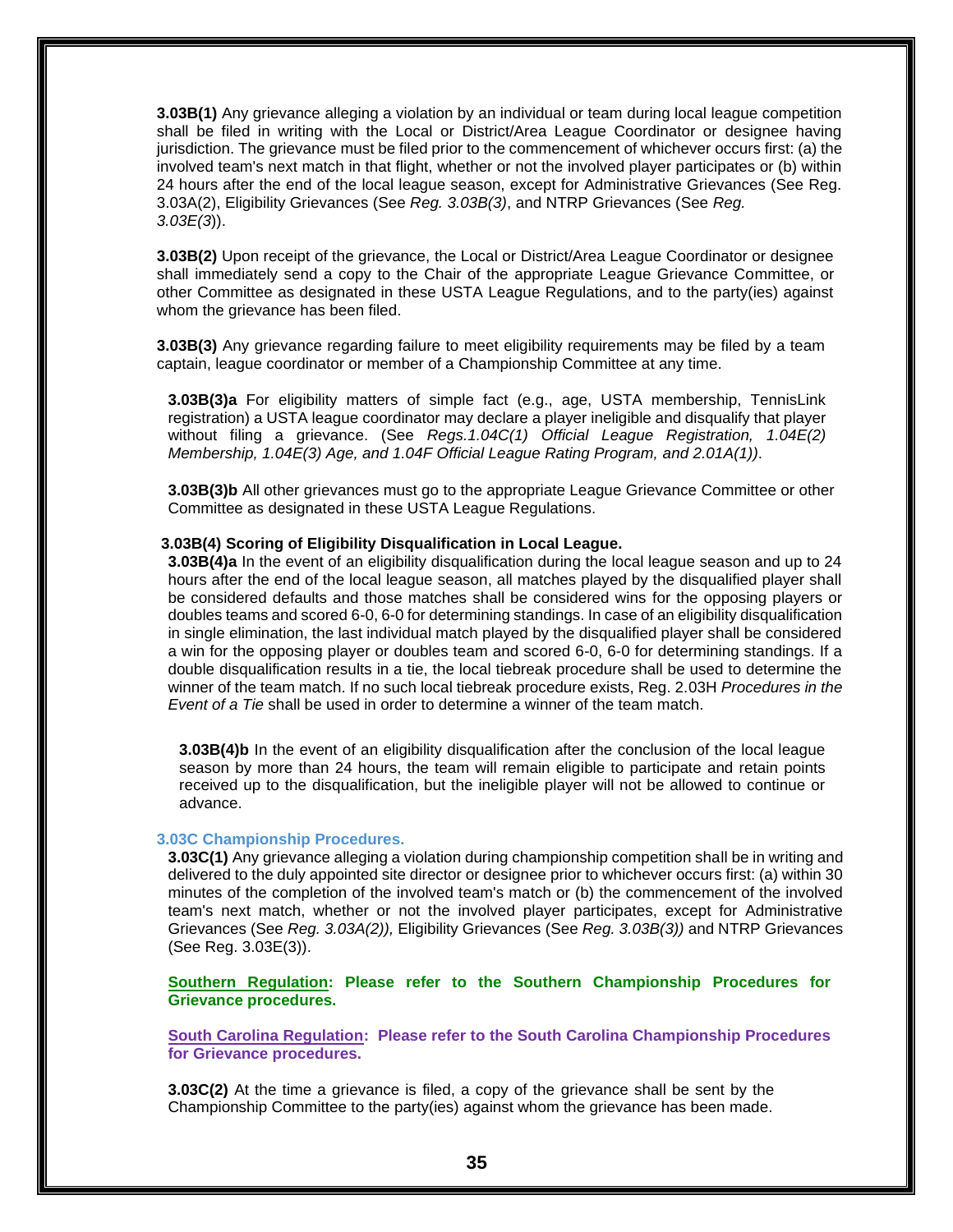**3.03C(3)** Any grievance regarding failure to meet eligibility requirements may be filed by a team captain, league coordinator or member of a Championship Committee at any time.

# **3.03C(4) Scoring of Eligibility Disqualification for Championships**.

**3.03C(4)a Eligibility Disqualification That Occurs Prior To or After the Conclusion of a Championship Event.** In the event of an eligibility disqualification prior to or after the conclusion of a championship event, the team will remain eligible to participate and retain points received up to the disqualification, but the ineligible player will not be allowed to continue or advance.

**3.03C(4)b Eligibility Disqualification That Occurs During a Championship Event When Using a Round Robin Format or Segment.** In the event of an eligibility disqualification in a round robin format during the championship event, the player will not be allowed to continue or advance on that team and all matches played by the player shall be considered losses and those matches shall be considered wins for the opposing players or doubles teams and scored 6-0, 6- 0 for determining standings. If a double disqualification results in a tie, the tiebreak procedure shall be the same as in Reg. 2.03H *Procedures in the Event of a Tie,* in order to determine a winner of that team match.

**3.03C(4)c Eligibility Disqualification That Occurs During a Championship Event When Using a Single Elimination Format or Segment.** In case of a disqualification in single elimination format during the championship event, the player will not be allowed to continue or advance on that team and the last individual match played by the player shall be considered a win for the opposing player or doubles team and scored 6-0, 6-0 for determining standings. If a double disqualification results in a tie, the tiebreak procedure shall be the same as in Reg. 2.03H *Procedures in the Event of a Tie,* in order to determine a winner of that team match.

#### **3.03D Grievance Committee Action.**

**3.03D(1)** Upon the receipt of a grievance and as soon as reasonable, the League Grievance Committee shall investigate the alleged violation as it deems appropriate. If the Committee deems necessary, it shall arrange for a hearing at which the parties involved shall have the opportunity to present evidence.

**3.03D(2)** The USTA League Grievance Committee shall have the power to dismiss or deny the grievance or to direct the correction of any violations by reasonable means, including the suspension of an individual or team. This is applicable to any party to the grievance as long as such party has been given the opportunity to review and present evidence.

**3.03D(3)** The USTA League Grievance Committee shall prepare a written decision setting forth the basis for its decision and the deadline for any written appeal and promptly send copies to the parties involved.

**3.03D(4)** The decision of the USTA League Grievance Committee shall conform to the USTA League Suspension Point System, which shall be established prior to each League Year by the USTA National League Committee.

#### **3.03E NTRP Grievances.**

#### **3.03E(1) Players Subject to NTRP Grievances.**

**3.03E(1)a** Any self-rated player who is playing at an NTRP level lower than his/her actual skill level is subject to an NTRP Grievance.

If an NTRP Grievance Committee determines that the self-rated player has an inaccurate or inappropriate self-rating, the player shall be disqualified and have his/her NTRP level adjusted by the NTRP Grievance Committee. Scoring of matches played by the disqualified player, per Reg. 3.03E(6), may be administered in accordance with Reg. 3.03B(4) Scoring of Eligibility Disqualification in Local League and Reg. 3.03C(4) Scoring of Eligibility Disqualification for Championships. The NTRP Grievance Committee may additionally impose other penalties against a player who has inappropriately self-rated, under the League Suspension Point System. Also, a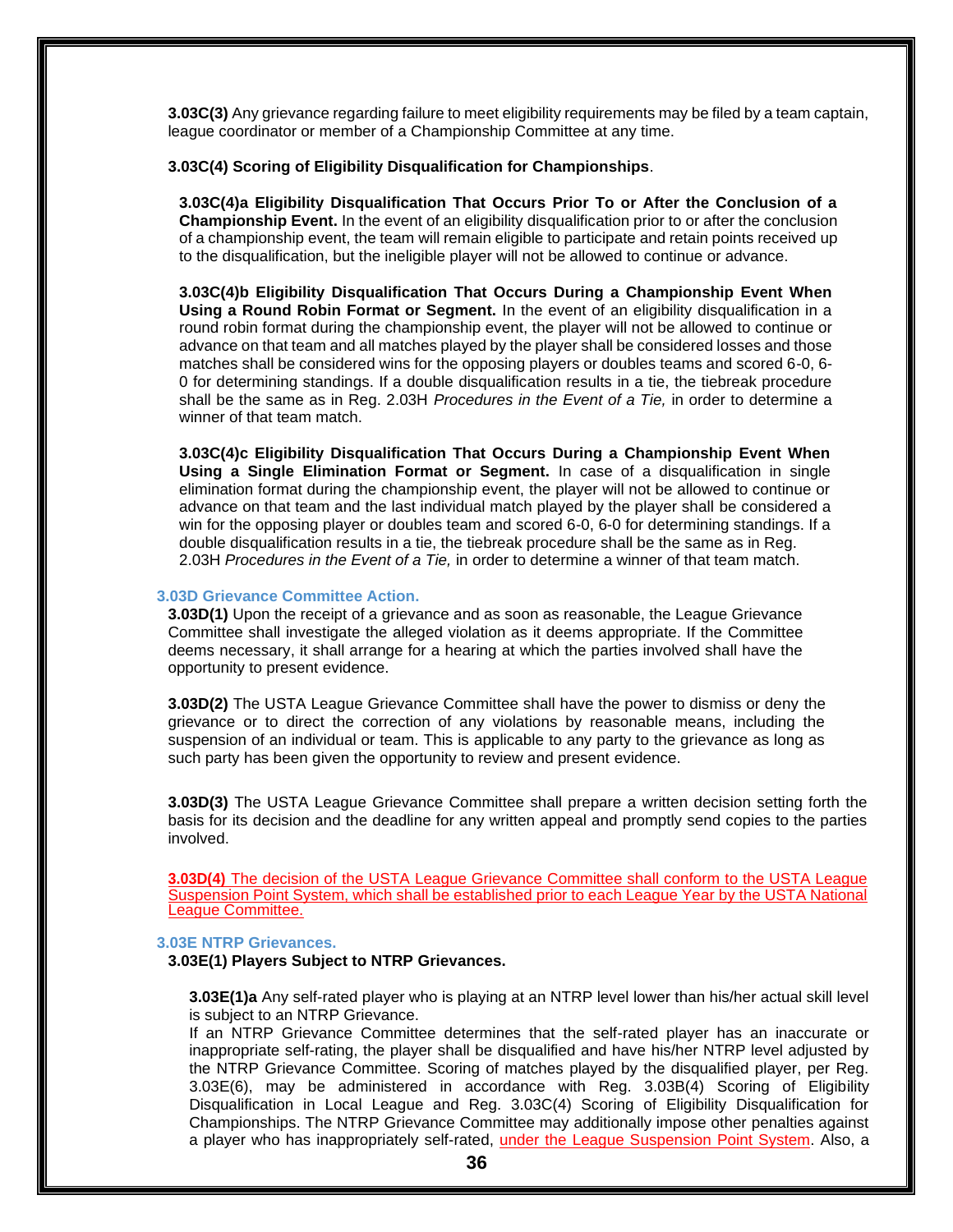captain or others who have completed, assisted, condoned or approved inappropriate self-rating will be subject to such penalties as the NTRP Grievance Committee may decide, under the League Suspension Point System.

**3.03E(1)b** A player with a valid NTRP Computer (C) rating or granted an Automatic Appeal (A) rating of a Computer (C) rating is not subject to an NTRP Grievance. Players 60 or over and players 65 or over who are promoted and granted an appeal per Reg. 2.05E are also not subject to an NTRP Grievance. Any other player is subject to an NTRP Grievance including players with granted Medical Appeals.

**3.03E(2)** Any league captain, coordinator or member of a Championship Committee may file an NTRP Grievance.

**3.03E(3)** NTRP Grievances may be filed against a player at any time up to 48 hours after the conclusion of the Sectional Championship of the player's team, whether or not the player participated. NTRP Grievances will not be accepted at National Championships.

**Southern Regulation: NTRP Grievances filed within 7 days of the start date of the players and/or captain's local league playoff and/or 21 days of the start date of the player's and/or captain's State or Section Championships will be administered after the event unless the section authorizes the administration of the grievance prior to that time. If the grievance is not administered until after the event, points won by players will stand. Disqualified players and/or captains that are suspended will not be eligible to advance to the next level of championship play.**

**3.03E(4) Local League Competition.** NTRP Grievances shall be filed in writing with the Local/District/Area League Coordinator or designee having jurisdiction. NTRP Grievances shall be administered by the Sectional League NTRP Grievance Committee of the player against whom the NTRP Grievance was filed.

**3.03E(5) Championship Competition.** NTRP Grievances shall be filed in writing with the duly appointed site director or designee having jurisdiction. NTRP Grievances shall be administered by the Sectional League NTRP Grievance Committee of the player against whom the NTRP Grievance was filed. Each Section shall have the option to adjudicate NTRP Grievances prior to, during or after a championship event.

**3.03E(6)** NTRP Grievance disqualifications occur when the Sectional League NTRP Grievance Committee reaches such decision and sends notification to the parties involved. The date and time that the Sectional League NTRP Grievance Committee sends notification controls the assessment of penalties, including the scoring of matches, which shall be administered in accordance with USTA League Regulations 3.03B(4) *Scoring of Eligibility Disqualification in Local League* and 3.03C(4) *Scoring of Eligibility Disqualification for Championships.*

**3.03E(7)** After an NTRP Grievance Disqualification, the player may not play at the disqualified NTRP level of play or any lower NTRP level of play in either singles or doubles for the remainder of the Championship Year and for the succeeding Championship Year. In any Division using combined levels, the combined NTRP rating of the disqualified player and partner may not surpass the maximum permitted combined level for that Division. A player who has been moved up as a result of an NTRP Grievance Disqualification in the Adult Division must immediately adjust his/her NTRP level of play in the Mixed Division.

**3.03E(8)** After an NTRP Grievance Disqualification in an Early Start League (ESL), the player must immediately adjust his/her NTRP level of play. The player may not participate at the disqualified NTRP level in a previous year's championship for which the player may have qualified.

**3.03E(9)** The Sectional League NTRP Grievance Committee decision may be appealedin accordance with USTA League Regulation 3.04 *GRIEVANCE APPEALS*.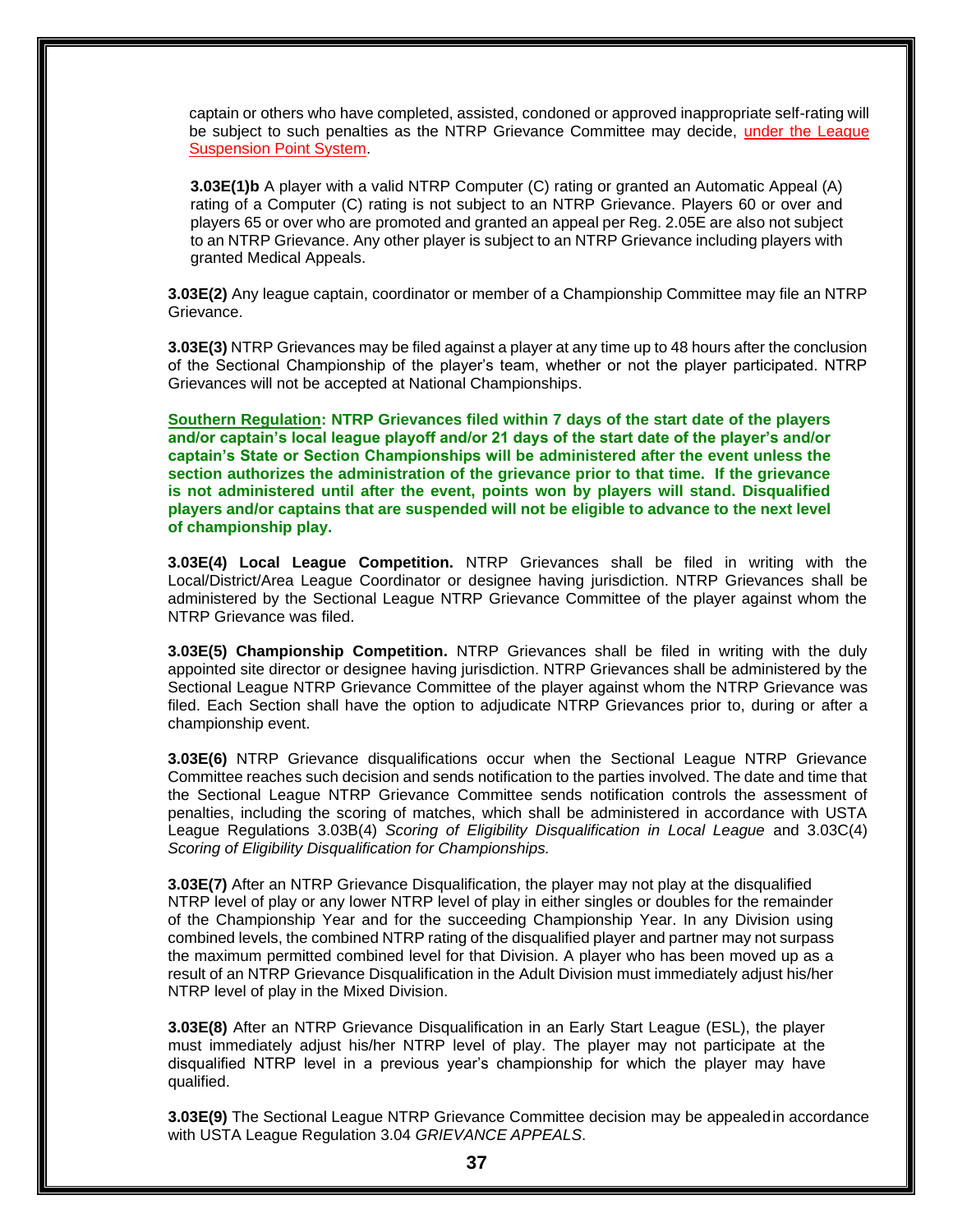# **3.04 GRIEVANCE APPEALS.**

# **3.04A General Procedures.**

**3.04A(1)** Any party(ies) to the grievance may appeal the decision of the Grievance Committee within the time fixed by the Grievance Committee. Upon receipt of an appeal of the decision of the Grievance Committee, the Grievance Appeal Committee shall act promptly to resolve the appeal.

**3.04A(2)** The party(ies) appealing shall file a written notice of appeal with the appropriate coordinator or designee, who shall send it to the Chair of the appropriate Grievance Appeal Committee, the Chair of the Grievance Committee whose decision is being appealed, the Local, District or Sectional League Coordinator, and to the other party(ies) involved in the grievance.

**3.04A(3)** The party(ies) appealing shall have an opportunity to submit, in writing, facts and arguments in support of their respective positions. All information submitted shall be provided to all parties.

# **3.04A(4) Play During Grievance Appeal Procedures.**

**3.04A(4)a** If the grievance was upheld, the individual is subject to all penalties imposed by the Grievance Committee during the appeal process.

**3.04A(4)b** If the grievance was dismissed or denied and then appealed, the party(ies) may participate during the appeal process but must understand that the decision of the Grievance Committee may be remanded for reconsideration.

# **3.04B Grievance Appeal Committee Action.**

**3.04B(1)** The Grievance Appeal Committee shall not be required to hold any hearing except as provided in Reg. 3.04B(2). Its decision may be based entirely on the findings of fact by the Grievance Committee whose decision is being appealed and on the facts and arguments submitted in writing by the party(ies) to the appeal.

**3.04B(2)** If the Grievance Committee did not hold a hearing, the Grievance Appeal Committee shall do so, provided any party involved in the grievance so requests in writing. However, the committee may hear such further evidence as it, in its absolute discretion, deems appropriate.

**3.04B(3)** The Grievance Appeal Committee shall have the power to affirm, modify, remand for cause, or reject the decision of the Grievance Committee. The Grievance Appeal Committee shall not impose a harsher penalty than that imposed by the Grievance Committee. For the purpose of clarification, should the Grievance Committee elect to not impose a penalty, the Grievance Appeal Committee may not impose a penalty; however, the Grievance Appeal Committee may, for cause, remand the matter to the original Grievance Committee or a new GrievanceCommittee for reconsideration.

**3.04B(4)** A copy of the Grievance Appeal Committee's written decision setting forth the basis of its decision shall be promptly sent to all interested parties and such decisions shall be final and binding. The following exception shall apply: any individual or team suspended by any Local, District/Area, or Sectional Grievance Appeal Committee for a period of 12 months or more may appeal the final decision of the Grievance Appeal Committee to the National League Grievance Appeal Committee within the deadline established by the Grievance Appeal Committee.

#### **3.04C National League Grievance Appeal Committee Action.**

**3.04C(1)** The National League Grievance Appeal Committee shall hear appeals from individuals/teams suspended for a period of 12 months or more by a Local, District/Area, or Sectional League Grievance Appeal Committee. Upon receipt of an appeal of the decision of the Grievance Appeal Committee, the National League Grievance Appeal Committee shall act promptly to resolve the appeal.

**3.04C(2)** The National League Grievance Appeal Committee shall have the power to conduct such investigation as deemed necessary by the Committee in its absolute discretion and to affirm,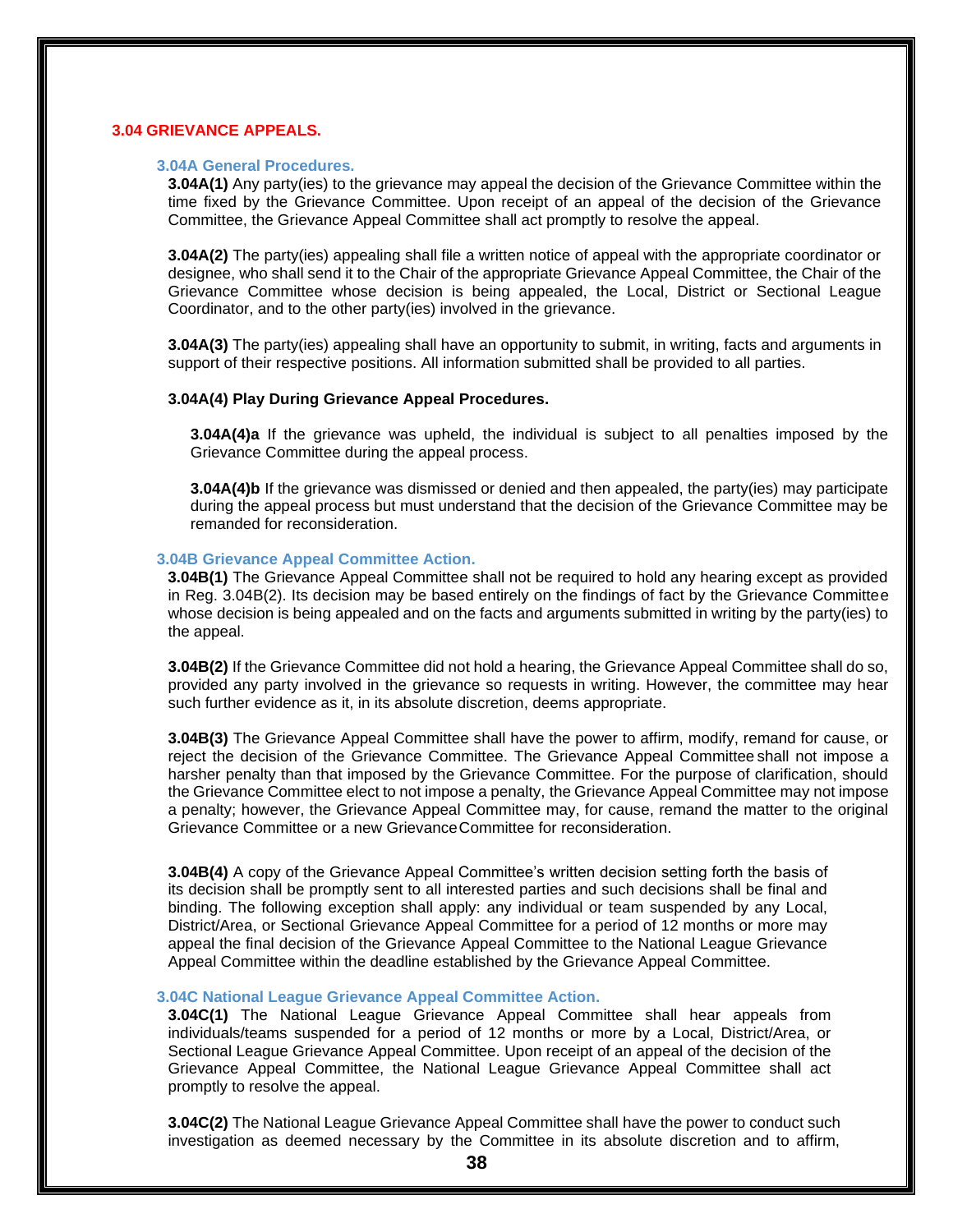modify, remand for cause or reject the decision of the Grievance Appeal Committee, but may not impose a harsher penalty. (*See Reg. 3.04B(3)*.) However, the National League Grievance Appeal Committee may, for cause, remand the matter to the original Grievance Committee or a new Grievance Committee for reconsideration.

**3.04C(3)** A copy of the National League Grievance Appeal Committee's written decisionsetting forth the basis of its decision shall be promptly sent to all interested parties including the Grievance Appeal Committee. Such decision shall be final and binding.

# **3.05 GENERAL PROCEDURES FOR GRIEVANCE AND GRIEVANCE APPEAL COMMITTEES.**

**3.05A Teleconference Participation.** If one or more members of a Grievance Committee or Grievance Appeal Committee cannot be present at a hearing, such members may, at the discretion of the chair, participate by means of a telephone conference call, video teleconferencing, or other approved remote participation. If any witness cannot be present at a hearing to present evidence, such witness may, at the discretion of the chair, be permitted to do so by means of a telephone conference call, video teleconferencing or other approved remote participation.

**3.05B Written Requirement.** The requirement that a notice or other document be in writing is satisfied if it is sent by mail, fax, e-mail or equivalent communication.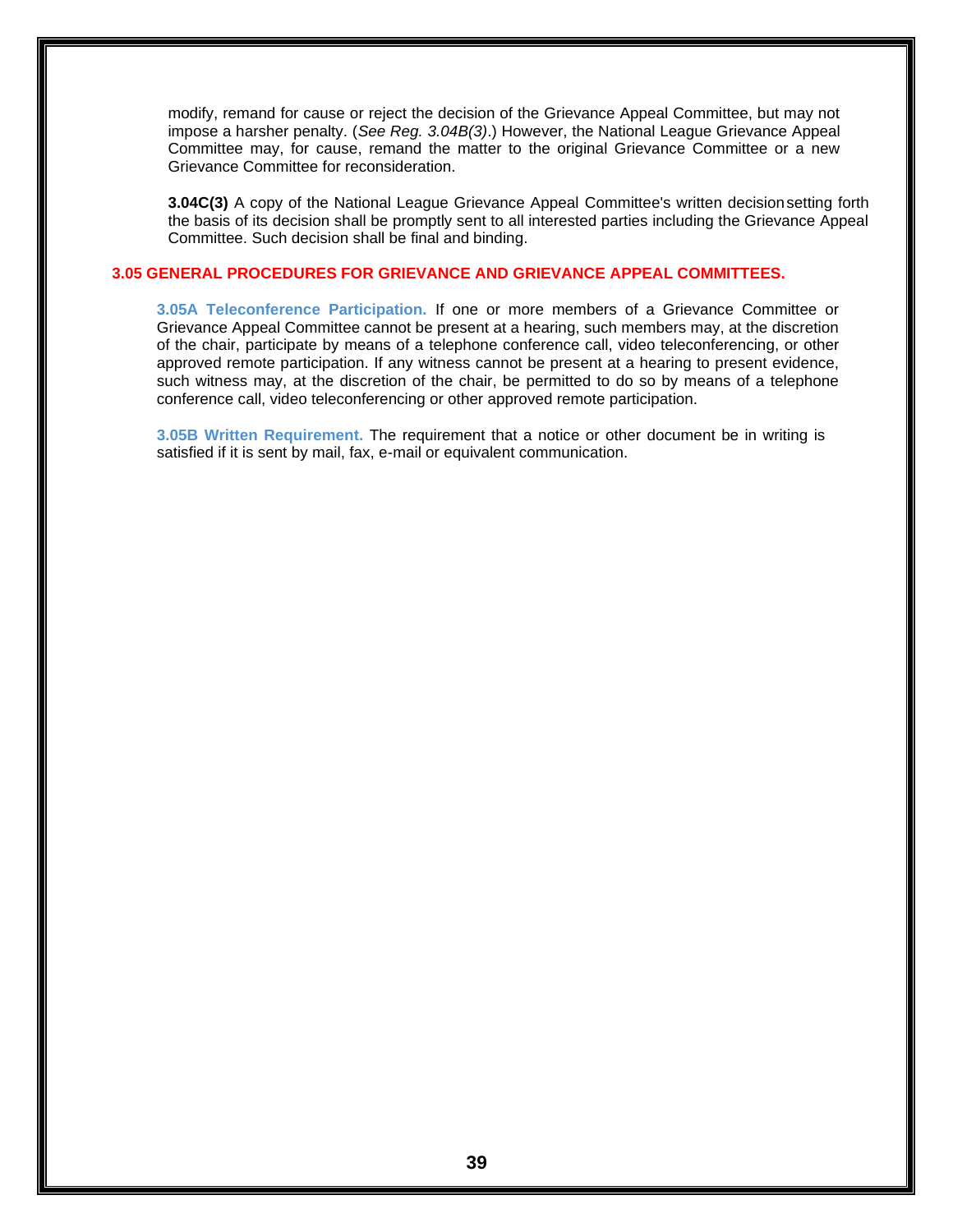**Jennifer Smith – Chair Jimmy Sain - Chair James Teal Brittany Lane Nan Smith Jordan Hunter**

**USTA SC Grievance Committee Members USTA SC Grievance Appeal Committee Members**

#### **USTA Southern Adult League Committee Members & Subcommittees (2021-22)**

**Adult League Committee Cookie Guarini (NC) - Chairman Jenifer Tucker (AR) - Vice Chair Megan Cooper (AL) Eric Schmook (GA) Leony Barroso (KY) Donna Stedman (KY) Carla Catalano (LA) Whit Rayner (MS) Anna Martin (NC) Nan Smith (SC) Cheryl Thompson (TN) Elizabeth Walker (TN) Chris Walling (Staff) Ashley Massengale (GA) - BL Deanna Garretson (AR) – EDL**

**Grievance Sub-Committee Jenifer Tucker (AR) – Chair Megan Cooper (AL) Cheryl Thompson (TN) Eric Schmook (GA)\* – Alternate** **Grievance Appeals Sub-Committee Whit Rayner (MS) – Chair Leony Barroso (KY) Nan Smith (SC) Cookie Guraini (NC)\* - Alternate**

**Medical Appeals Sub-Committee Anna Martin (NC) – Chair Joe Murphy (AR) James Gordon (GA) Elizabeth Walker (TN)**

**Self-Rate Appeals Sub-Committee Marty Engle (LA) – Chair Ashley Massengale (GA) Marita Edrosa (GA) Donna Stedman (KY) Kenny Martin (NC) Jason Ontog (TN) Chris Walling (STA)**

**Special Projects Subcommittee Leony Barroso (KY) – Chair Megan Cooper (AL) Carla Catalano (LA)**

**Please note that any Southern Adult League Committee and/or subcommittee members may be used on any Grievance Committee should a committee member need to recuse themselves from a grievance.**

**\* Indicates Alternate Chair may be used**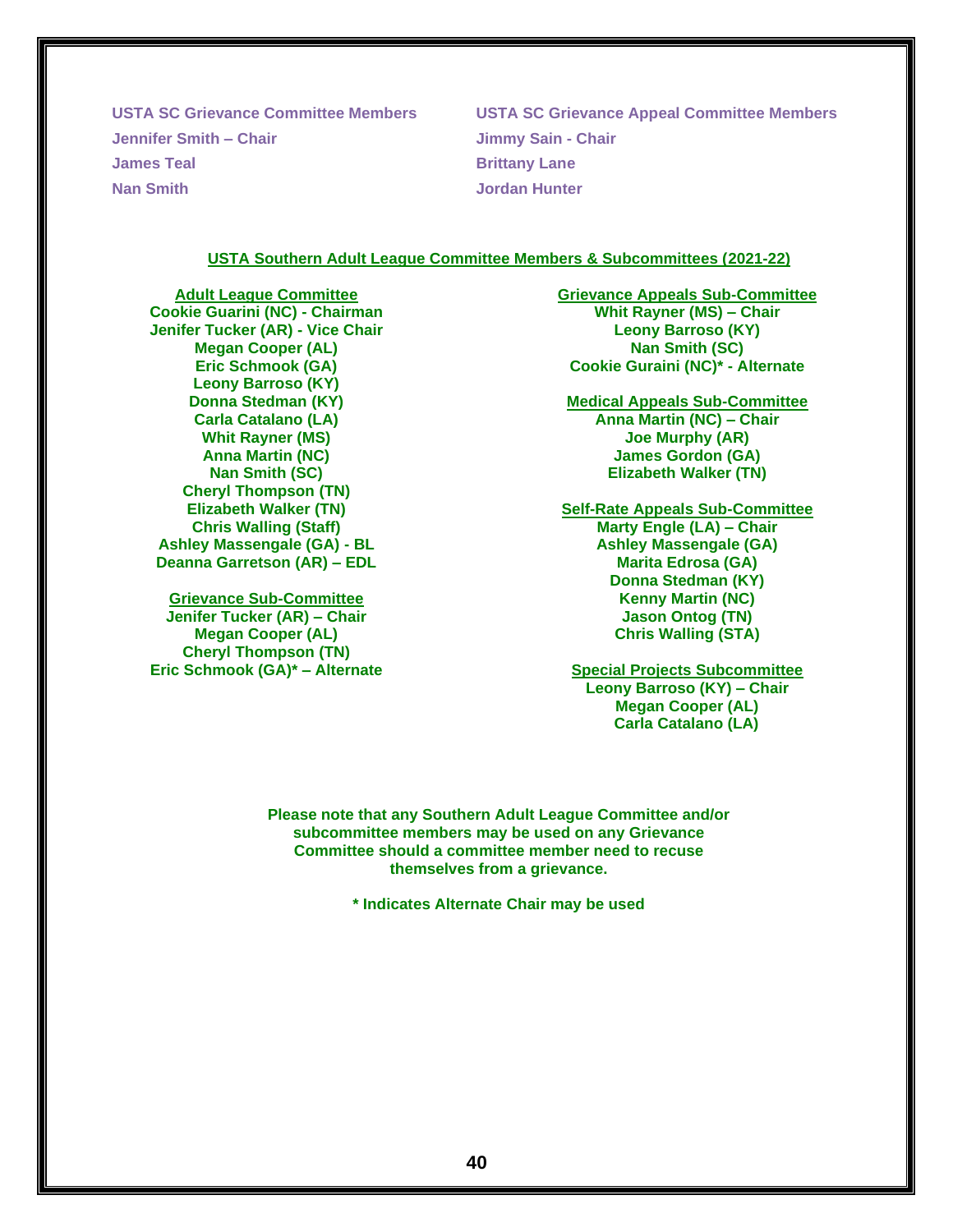# **GLOSSARY.**

**Area:** See District.

**Appeal:** Request for reconsideration of a previous decision, determination or finding.

**Championship Level:** Any USTA League competition held after local league competition. **Championship Year:** The timeframe beginning with the first local league including Early Start League and ending with the conclusion of the National Championship.

**Coman Tiebreak Procedure:** An alternative procedure that may be used with the Set Tiebreak or Match Tiebreak where ends are changed after the first point, then after every four points, and at the end of the Tiebreak. The scoring is the same as a traditional Set or Match Tiebreak. Beneficial in doubles as players continue to serve from the same side as during the set. (See F*RIEND AT COURT – Part 3: USTA Reg. I.E.(1)c.*)

**Competition Format:** Round robin, unflighted, single elimination or a combination of these.

**Computer Rating:** A rating assigned to players that reflects level of ability.

**Competitive:** A match where the outcome is unpredictable.

**Compatible:** A match where the outcome is predictable, with the higher rated player winning routinely. **Default**: When a player or team fails to appear or is removed by an administrator or tournament official for misconduct or violation of regulations.

**Disqualification:** Action taken to remove from a team, a player deemed ineligible to participate. **District:**  Geographic boundaries fixed by a Sectional Association within their Section that represents a subdivision of the Sectional Association. This term may be interchanged with the terms Area, State, Region and Territory**.**

**Division:** National League Programs (Adult and Mixed) offered and administered by the USTA and any other USTA League sanctioned program offered in a Section, District or Area, identified as part of TennisLink and entered as part of the USTA NTRP Computer Rating System.

**Domicile:** A legal concept involving residency. It is that place where a person has a true, fixed permanent home or that person's home for the indefinite future. A person can only have one domicile at a time. **Dynamic Rating:** A rating associated with a player that has the potential to change with every match

played by the player.

**Early Start League:** A local league season that commences prior to January 1 of the League Year. **Eligibility:** Requirements to play.

**Flight:** A group of teams competing at a specified NTRP level within a local league or championship competition where every team in that group plays every other team to declare a winner. When flights are established, a playoff must be held at championship level to determine a champion in that NTRP level. **Forfeits:** See Default

**Full Round Robin:** Each team plays every other team in its flight.

**Grievance:** A written formal complaint regarding an alleged violation of a regulation or procedure. **Inaccurate self-rating**: A self-rating that occurred as a result of no willful intent on behalf of the player whether by the player or one acting on behalf of the player (i.e., captain, coach, etc.).

**Inappropriate self-rating:** A self-rating that occurred as a result of willful intent to misrepresent a player's level of play, whether by the player or one who condones or acts on behalf of the player (i.e., captain, coach, etc.).

**Individual Match:** Any singles or doubles match played as part of a team match.

**League Coordinator:** A person appointed or hired to implement and administer USTA League.

**League Progression:** Local league team winners have the opportunity to advance through District/Area, Sectional and National Championships competition.

**Level of Play:** NTRP skill levels offered in the USTA League Program.

**Local:** Geographic boundaries fixed by a District within their District.

**Local League:** A team competition in a specified geographical area that applies specific local league regulations and consists of NTRP level(s) with a minimum of two or more teams per NTRP level. A local league may choose to divide any or all NTRP levels into flights. Where flights are used, a local playoff structure may be established to determine a champion.

**Local Team Match:** Number of individual singles and doubles matches or any combination as determined by the local league.

**Match Tiebreak:** First to 10 by a margin of 2. (See *FRIEND AT COURT – Part 3: USTA Reg. I.E.1.b.)* **Mixed:** A team comprised of a man and woman who combine to play.